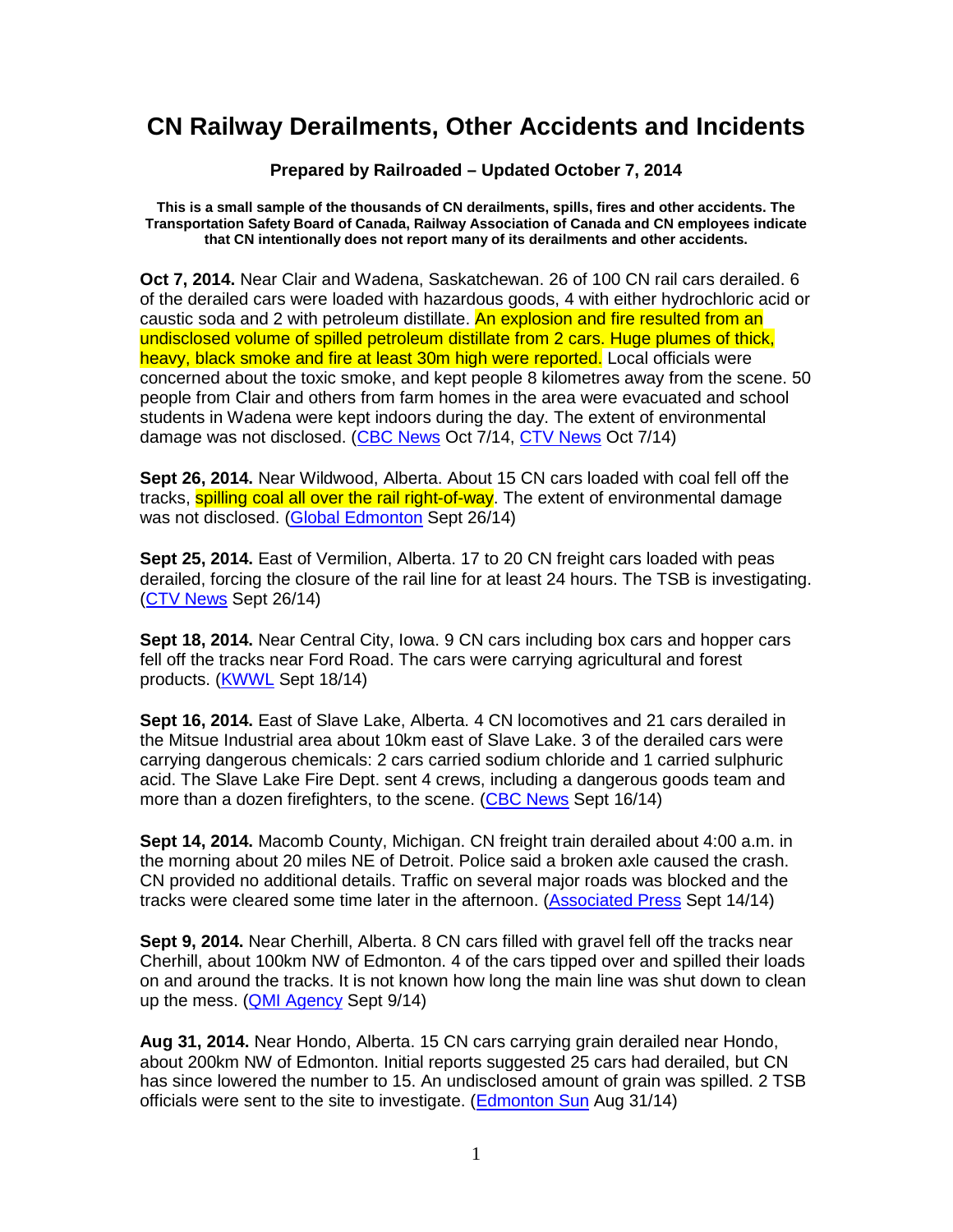**Aug 27, 2014.** Toronto, Ontario. A CN derailment south of York University caused delays for several hours on the Barrie and Richmond Hill GO Transit train lines. As a result, there was no train service to York University on August 27; shuttle buses were used instead. (City News Toronto Aug 27/14)

**Aug 26, 2014.** Emerson, Manitoba. 2 CN cars full of propane and a third empty car toppled off the tracks. Crews from 4 fire departments were on the scene. About 40 people who live near the derailment were forced to evacuate from their homes until the derailed cars were back on the tracks again. (CBC News Aug 26/14)

**Aug 20, 2014.** Regina, Saskatchewan. 8 CN cars derailed at Regina's Co-op refinery: 6 tanker cars full of residue, an empty asphalt car and an empty coke car. The media questioned why the public was not informed of the derailment. Emily Hamer, a CN public affairs spokesperson, said it is not CN's practice to release derailment information unless asked by the media. She also said there is no plan to release findings from an investigation into the derailment. Based on CN's comments and information from the TSB and other CN employees, it is highly probable that the majority of CN derailments are not reported. (CJME Aug 21/14)

**Aug 12, 2014.** 145 km NE of Prince George, British Columbia. 11 empty sulfur and centre beam cars of a 127-car CN train jumped the tracks near the Parsnip River. (CBC News Aug 12/14, 250 News Aug 12/14)

**Aug 1, 2014.** Near Lacombe, Alberta. 16 CN cars carrying grain derailed, closing the main line track and a local road for at least a day. (Global News Aug 1/14)

**Aug 1, 2014.** East of Gananoque, Ontario. Via Rail passenger train struck a derailed CN train. 6 cars of a 120-car CN train had derailed on the main line, 1 car carrying lube oil and 5 empty lumber cars. The Via train hit one of the derailed lumber cars, puncturing the Via locomotive's fuel tank and spilling an undisclosed amount of fuel. One of the 300 Via passengers was injured. Via cancelled all trains August 1 between Toronto and Ottawa and between Toronto and Montreal. (Wall Street Journal Aug 1/14)

**Aug 1, 2014.** Baton Rouge, Louisiana. 7 cars of a 105-car CN train derailed and overturned on a main line. 2 derailed cars were full of lube oil, 1 car was full of difluoromethane residue, 1 car carried fiber board and 3 were full of plastic pellets that spilled onto the tracks. The derailment shut down local traffic. (Times-Picayune Aug 1/14)

**July 26, 2014.** Edson, Alberta. 2 cars carrying lumber fell off the tracks in the Edson CN rail yards. There were 2 other CN derailments in the same yard during the previous few weeks, with no details, Jim Feeny, a CN public Affairs spokesperson, said derailments are not uncommon and are often not reported by CN. The TSB has expressed concern in the past about CN not reporting derailments and other accidents. (Edson Leader Aug 7/14)

**July 25, 2014.** West of Burns Lake, British Columbia. A CN train rammed into a logging truck at an uncontrolled crossing, knocking 22 train cars and 2 locomotives off the tracks. An undisclosed amount of diesel fuel was spilled. (CTV News July 25/14)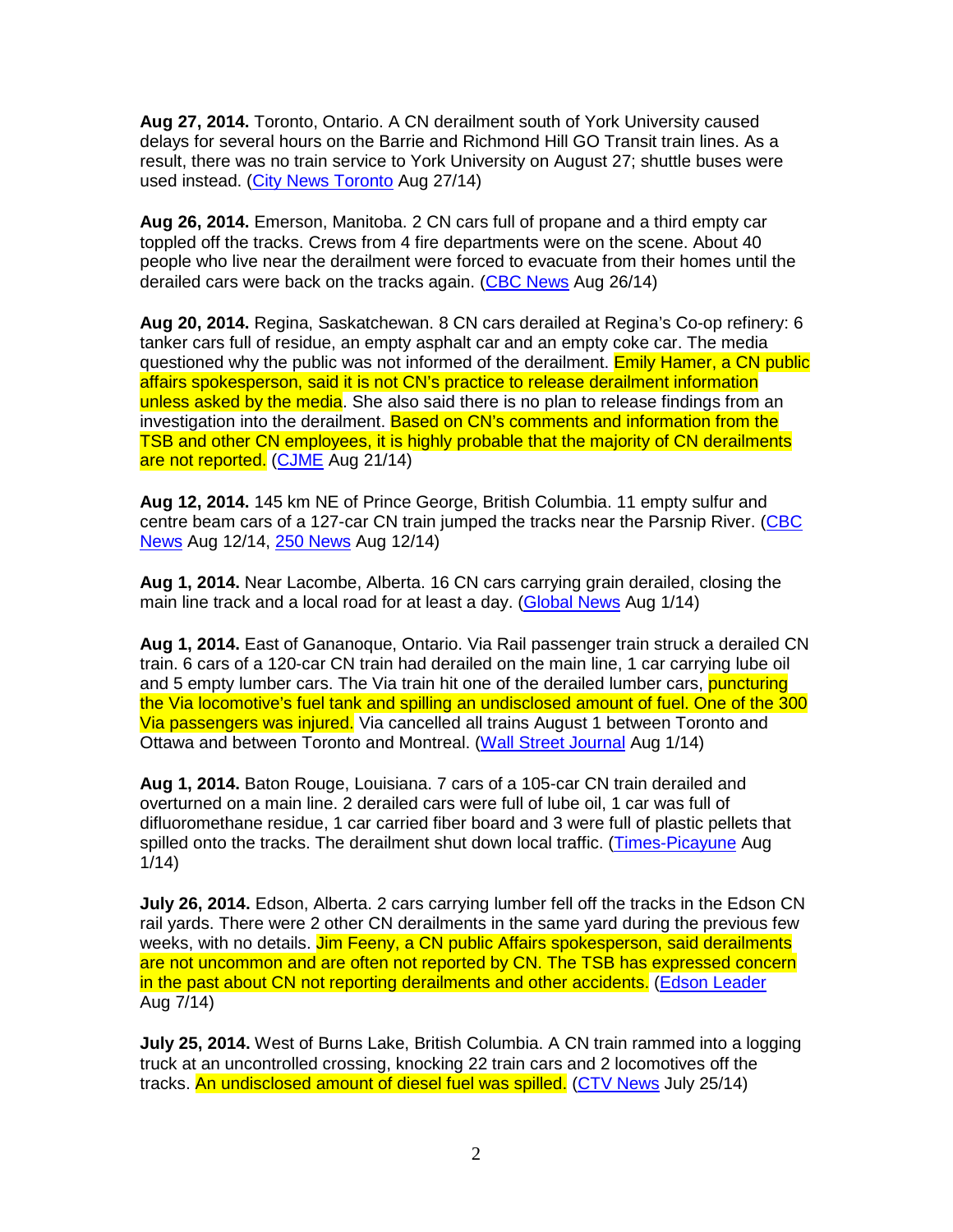**July 20, 2014.** Slinger, Wisconsin. 3 CN locomotives and 3 CN cars derailed, flipped over, and crashed into a Wisconsin & Southern train at a rail crossing, causing another 7 cars to derail. About 5,000 gallons of diesel fuel spilled from one of the locomotives. A CN engineer and a CN conductor were taken to hospital with unspecified injuries. A temporary shelter was set up at a local middle school for about 100 people who were evacuated. The derailed CN cars were carrying frack sand and the Wisconsin & Southern train was carrying steel, lumber and plastic pellets. Lumber was spilled at the site. The extent of environmental damage caused by the fuel spill was not disclosed. (Washington Times July 21/14)

**July 12, 2014.** North of Three Hills, Alberta. 15 CN cars derailed about 60km NE of Calgary, causing disruptions to transportation services in the area. Most of the cars carried general consumer merchandise, while 2 contained chemicals for household and industrial use. Alberta Emergency Alert indicated a local road was closed for an undisclosed length of time. (CBC News July 13/14)

**July 10, 2014.** Brockville, Ontario. 26 CN freight cars derailed, including 13 tanker cars carrying hazardous goods residue, 5 cars carrying carbon powder and 2 loaded auto carriers. Via Rail passenger service was disrupted due to the derailment on the main line. CN provided no further details. (Reuters July 10/14)

**July 4, 2014.** Near Whitecourt, Alberta. 6 cars of an 81-car CN train carrying crude oil, methanol, gravel and lumber derailed and flipped over on their sides. 3 of the derailed cars carried crude oil and 1 carried highly volatile methanol. At least 1 of the tanker cars spilled an undisclosed volume of hazardous product. (QMI Agency July 4/14, Reuters July 4/14)

**June 27, 2014.** Near Chisholm, Alberta. 11 CN grain cars derailed, blocking the main line and a railroad crossing for about a day. A Chisholm resident, Gene Crick, said, "I just don't know what to think of it. But something's got to be done because, what the heck, three derailments in a row?" Regarding this latest CN derailment, he said, "The mess that I'd seen was the tracks, a real mess; twisted right up in the air. It's just like a cat came in and plowed it up." (South Peace News July/14)

**June 11, 2014.** Near Faust, Alberta. 20 CN cars fell off the main line tracks near Faust, about 60km west of Slave Lake: 17 cars carried dangerous goods residue (up to 2,000 gallons per tank car), 2 were grain hopper cars and 1 was a lumber car. (Global News June 11/14)

**June 4, 2014.** Ladysmith, Wisconsin. At least 2 CN cars derailed, as the last 5 cars in a longer train became disconnected. One of the derailed cars tipped over. (Leader-Telegram June 4/14)

**May 30, 2014.** North of Lac La Biche, Alberta. About 50,000 litres of molten sulphur spilled from 3 of 7 derailed CN cars. The spill took several days to clean up and CN's main line was closed for an undisclosed period of time. Local residents were upset that CN did not notify them of the derailment; rather, they found out about the accident numerous days later from a Canadian Press story. (Brandon Sun June 4/14)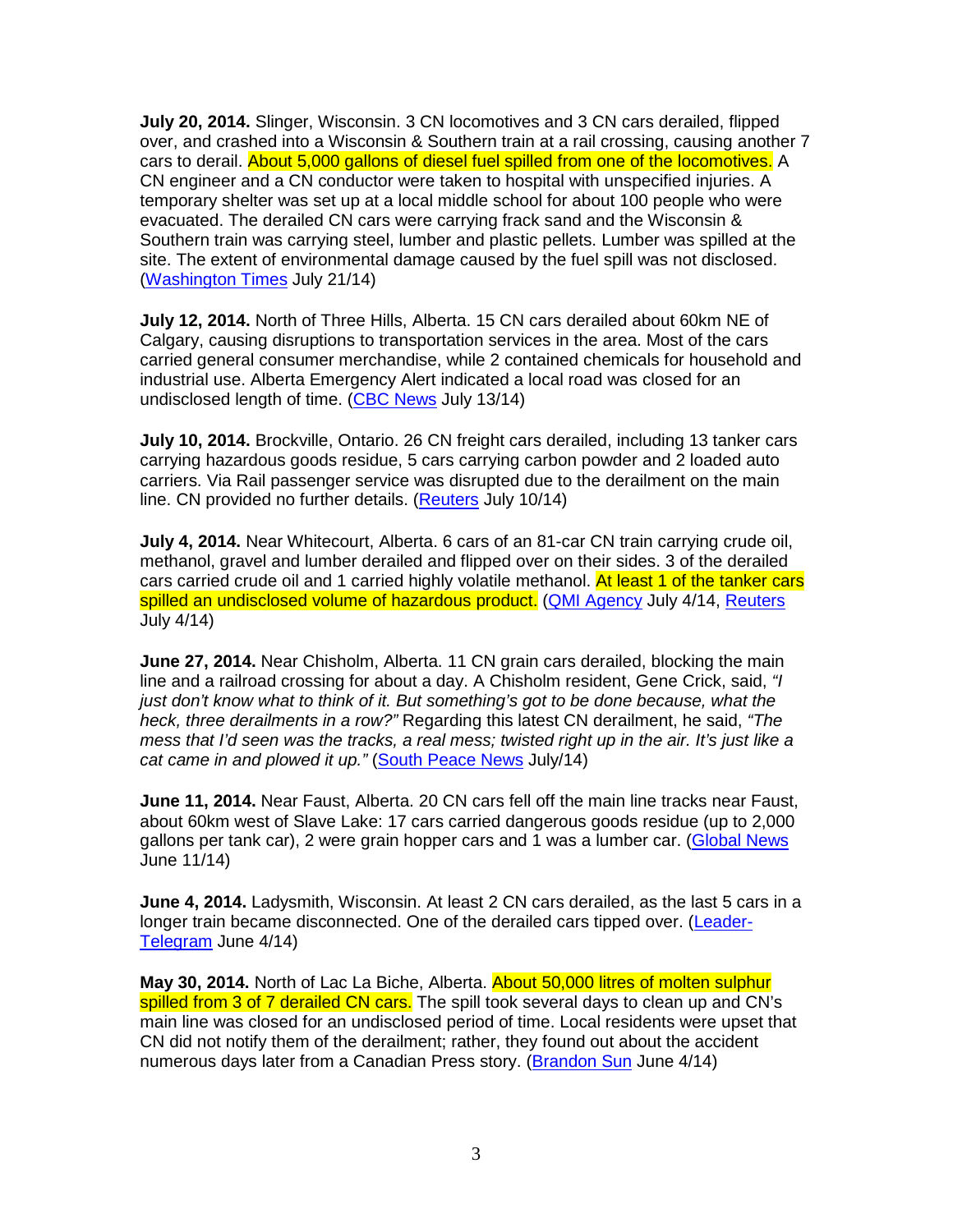**May 23, 2014.** Alberton Township, 3 miles west of Fort Frances, Ontario. 35 CN cars derailed, the majority of which were carrying potash and paper products; 2 were carrying sulphur. Local fire officials had to extinguish a grass fire started by the derailment. Vehicle traffic had to be diverted around the derailment site. (Fort Frances Times May 24/14)

**May 9, 2014.** Just outside Grand Falls, New Brunswick. 6 CN rail cars fell off the tracks as the train was exiting the main line onto a side track. 2 of the cars were carrying automobiles, 2 had fertilizer, 1 carried railway ties and 1 was empty. It is not known how long the tracks were closed to clean up the derailed cars. (4-Traders May 10/14)

**May 8, 2014.** Slave Lake, Alberta. 9 CN cars loaded with wood pulp derailed on CN's main line in downtown Slave Lake. Some of the cars tipped completely over on their sides, and crushed several nearby sheds. 6 nearby residences were evacuated. About 245 feet of track had to be replaced, as the main line and several road crossings were closed down for some time. (CBC News May 9/14, Edmonton Journal May 9/14, plus other sources)

**May 4, 2014.** Racine County, Wisconsin. CN locomotive fuel tank was punctured by a piece of metal on the tracks, **spilling 4,000 gallons of diesel fuel.** Crews were able to clean up only about 1,600 gallons of the spilled diesel fuel and the rest soaked into the ground. Local officials were concerned about possible contamination of very shallow nearby water wells. The local fire chief said soils contaminated with hazardous liquids are typically replaced with new soil. (The Republic May 5/14)

**April 22, 2014.** Burlington, Ontario. 3 CN cars carrying rock derailed in the Aldershot Rail Yard at a point where 2 rails crossed. (Toronto Star April 22/14)

**April 20, 2014.** St. Norbert, Winnipeg, Manitoba. 7 CN cars carrying plastic, wood products and pipes fell off the tracks not far from several homes along Highway 75. The line where the derailment occurred was flagged for trains to slow to 16 km/h due to track and surface conditions. A day later, 2 derailed cars still hadn't been removed; there was no word from CN when the track would be back in service. (Global News April 22/14)

**March 16, 2014.** Saint-Laurent, Montreal, Quebec. A CN worker was crushed to death between 2 railway cars in the Taschereau Yards after one of the cars on the moving train he was on derailed. (Montreal Gazette March 17/14)

**March 5, 2014.** Beaver County, Alberta. Two empty CN grain cars derailed and sustained damage along a stretch of track adjacent to Highway 14. (Alberta Police Report March 5/14)

**Feb 24, 2014.** Between Prince George and Tumbler Ridge, British Columbia. 24 loaded coal cars derailed, forcing the closing of CN's main line. The spilled coal caused an undisclosed amount of environmental damage. (250 News Feb 25/14)

**Feb 24, 2014.** Fairbanks, St. Louis County, Minnesota. 50 CN cars plus 2 locomotives derailed. The train had a total of 116 cars. The train was loaded with iron ore pellets and was bound for Two Harbors. 2 engineers on the train were taken to a local hospital. (Duluth News Tribune Feb 25/14)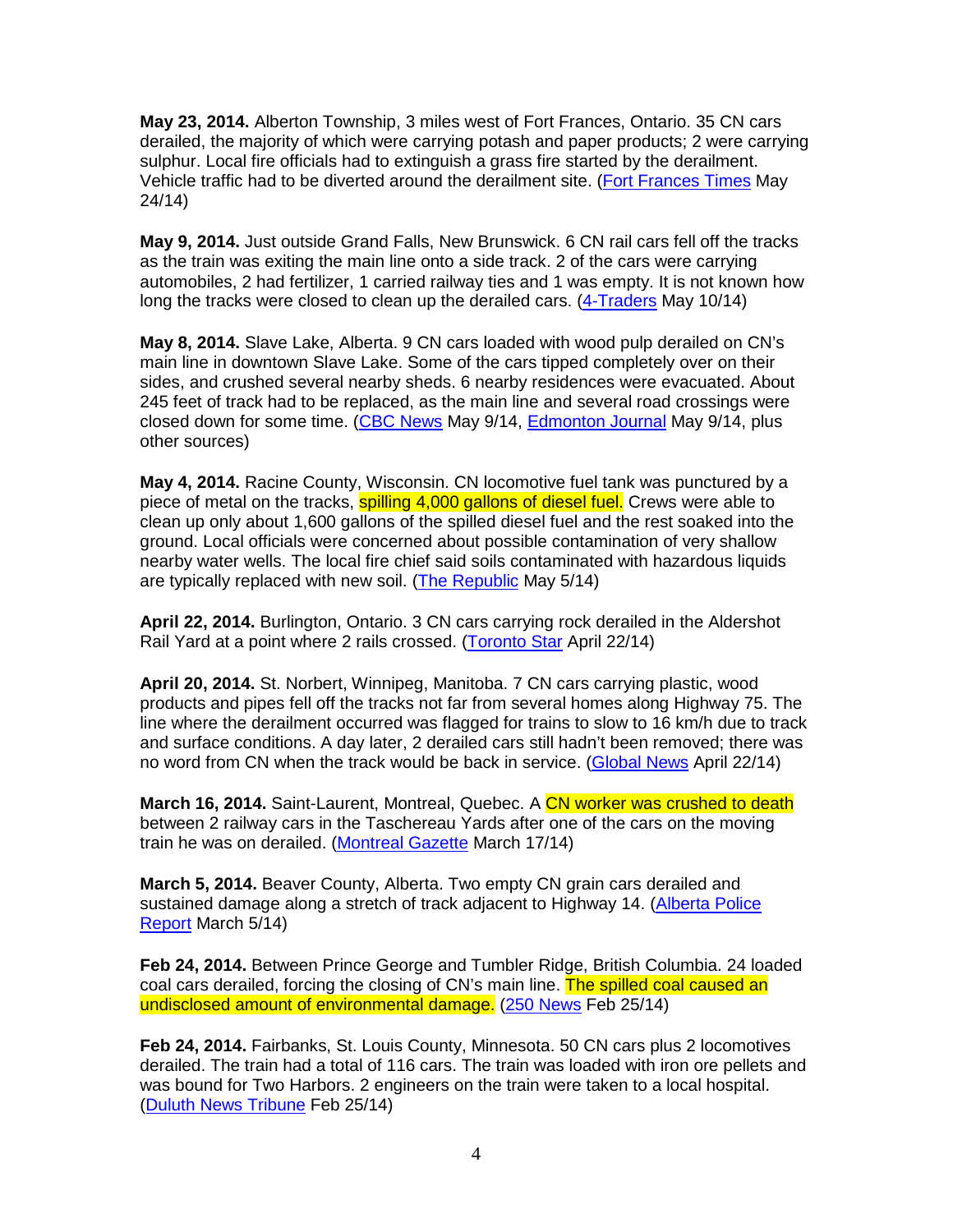**Feb 23, 2014.** Saint-Henri, Montreal, Quebec. 2 CN locomotives and 2 cars carrying grain fell off the rails on a CN main line close to homes, community organizations and schools. About 3,500 litres of diesel fuel spilled from one of the locomotives and caused an undisclosed amount of environmental damage. (Global News Feb 24/14, Globe and Mail Feb 23/14)

**Feb 9, 2014.** New Lenox, Illinois. 3 to 4 CN cars derailed near Lincoln-Way High School and one of the cars hit and damaged a locomotive that was stopped on an adjacent track. One of the derailed cars was carrying plastic; the others were apparently empty. Traffic was blocked and had to be rerouted. This particular area is contentious among New Lenox residents because when CN bought the former EJ&E tracks, they announced plans to quadruple the number of freight trains. Local officials tried to get CN to build an overpass at one of the major crossings to mitigate the additional train traffic, but CN refused. (CBS Chicago Feb 10/14)

**Jan 31, 2014.** Outside New Augusta, Mississippi. 19 CN cars fell off the tracks, **spilling** 50,000 gallons of crude oil, 17,000 gallons of fertilizer and 10,000 gallons of petroleum distillate. Other hazardous goods reported spilled included undisclosed volumes of fuel oil, methanol and ethanol. Most of the hazardous goods spilled from 3 of the derailed tank cars, although other derailed cars were also spilling hazardous products. About 50 nearby Perry County residents were evacuated for over 2 days and sheltered in a special Red Cross facility set up for those affected by the derailment. About 100 railroad employees and 50 government officials, firemen and police officers were on site assisting with clean up efforts which were estimated to take about a week to complete. The extent of environmental damage was not disclosed; however, some of the spilled hazardous goods made its way into a local waterway. (The Republic Jan 31/14, Hattiesburg American 1 Jan 31/14, Hattiesburg American 2 Feb 4/14)

**Jan 28, 2014.** Mundelein, Illinois. A CN freight train derailed and forced Metra commuters on the North Central Services to make other transportation plans for at least a day. The cold hampered CN from repairing the tracks and moving the derailed cars, one of which was carrying plastic pellets. Several other CN freight trains were halted on the single track and had to be moved before the Metra service could be restored. (Daily Herald Jan 28/14)

**Jan 26, 2014.** Saint-Basile, Edmundston, New Brunswick. 5 CN freight cars jumped the tracks; 3 were carrying automobiles, one was carrying clay and the  $5<sup>th</sup>$  car was carrying flammable liquefied petroleum gas. The cars tipped over and were lying on their side in a ditch. A local farmer had warned CN last summer that repairs were required at the site of the derailment. This was the second derailment on the same farmer's property. About 15-20 years ago, fuel cars derailed and were upside down in the local brook, spilling hazardous product. (CBC News 1 Jan 27/14, CBC News 2 Jan 28/14)

**Jan 16, 2014.** Crystal Springs, Mississippi. A CN train hauling coal caught fire. 2 men were able to escape from the locomotive which sustained major damage from the fire. (WJTV Jan 17/14)

**Jan 15, 2014.** Edmonton, Alberta. 3 moving CN trains collided. 3 locomotives, 2 tank cars loaded with dangerous goods and 1 empty flat car fell off the tracks. One of the locomotives spilled an undisclosed amount of diesel fuel. CN told the Edmonton Journal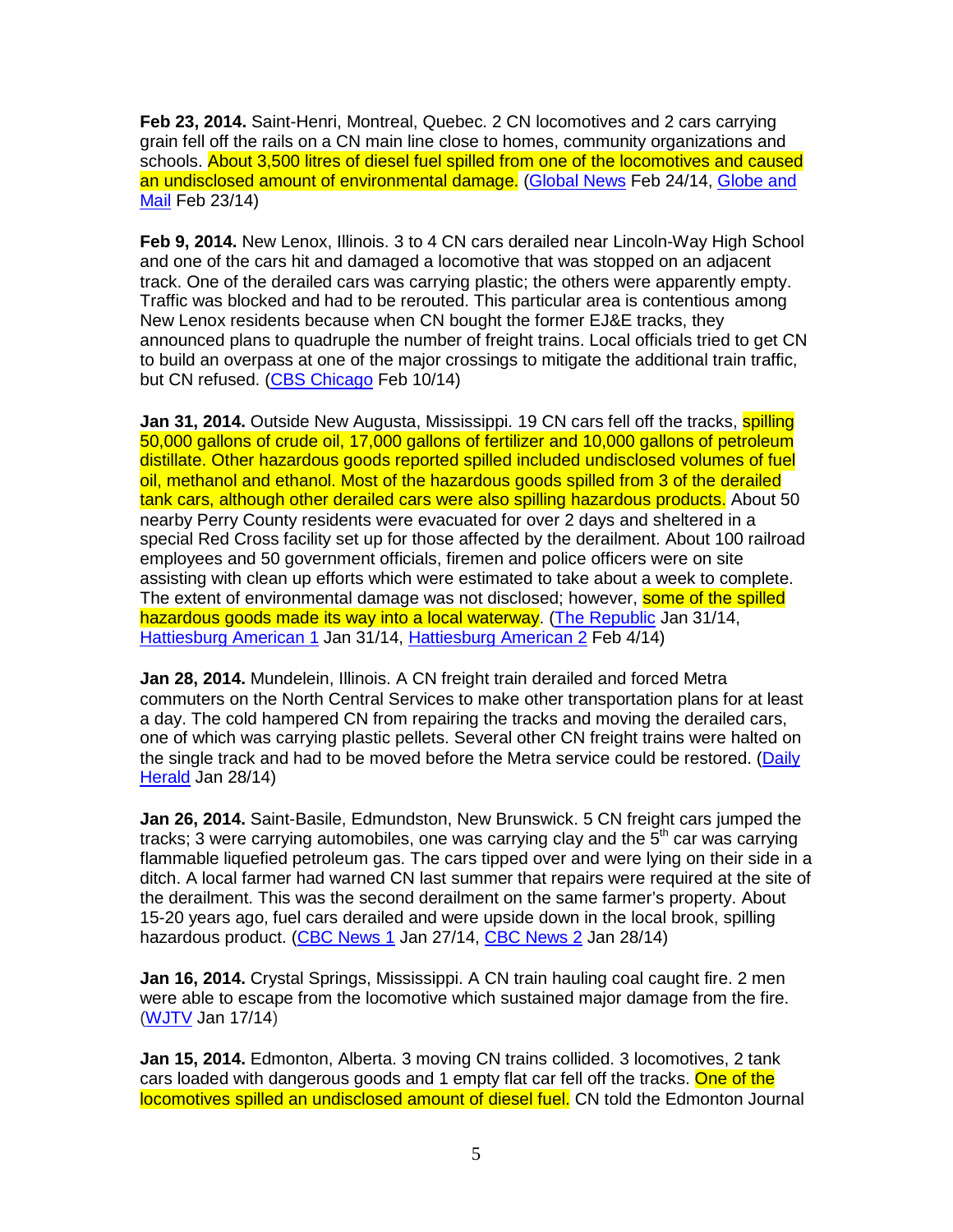they did not know what dangerous goods were in the derailed tank cars, whereas CN contacted Edmonton Fire Rescue about 1 of the derailed tank cars possibly containing propane. Municipalities across Canada are concerned because CN and other rail companies are not required to provide municipalities with real-time information on what dangerous goods are travelling through their communities and when. (Edmonton Journal Jan 16/14)

**Jan 11, 2014.** Burnaby, British Columbia. 7 cars loaded with coal from a 152-car CP train operated by a CN crew went off the CN tracks. 3 of the cars tipped over and spilled about 270 tons of coal, much of it into Silver Creek which is sensitive fish habitat. A substantial amount of coal was also carried downstream into Brunette River and Burnaby Lake. Government officials were concerned about the negative effects of the coal on salmon eggs and eggs of the endangered Western Painted Turtle. Turtles and their eggs had to be removed from the clean-up area, and a turtle beach had to be restored and basking logs cleaned. Chum salmon were observed spawning in the creek near where the coal was spilled. Coho salmon and rainbow trout were also in the area. Burnaby Lake Regional Park was negatively impacted. Local observers said Silver Creek turned black following the spill. B.C. Environment officials called CN's follow-up reports on the spill "deficient" and "unsatisfactory", citing significant types of information that was missing. Washed out ground under the CN tracks may be the cause of the derailment, as heavy rains had fallen in the area. Local residents were quick to denounce plans to expand coal export at the Neptune Terminals. They pointed to this derailment as proof that the recent decision by the port authority to expand coal exports was a poor one. (Vancouver Sun Jan 11/14, Globe and Mail Jan 11/14, The Straight Apr 17/14, Burnaby Now Apr 19/14)

**Jan 7, 2014.** Near Plaster Rock, New Brunswick. A 122-car CN train derailed, with 19 cars and an unmanned locomotive falling off the tracks. A cracked wheel and an emergency brake application likely contributed to the derailment. 9 of the derailed cars were loaded with hazardous goods  $-5$  with crude oil and 4 with propane. A significant fire resulted with huge clouds of orange smoke and flames billowing into the air. Fires continued burning 4 days following the derailment. About 50 households (150 people) were forced to evacuate within a 2-kilometre radius of the fire, and 4 days following the derailment were still not permitted to return to their homes. Firefighters, police, ambulances and a hazardous materials team were dispatched to the site. The volume of hazardous product spilled and the extent of environmental damage were not provided by CN. An earlier derailment near Plaster Rock unreported by CN was one of 2 unreported incidents that prompted the TSB to seek a summons in 2006 ordering CN to turn over all of its accident records. A subsequent in-depth CBC investigation in 2013 uncovered that CN did not report to authorities more than 1,840 derailments and other accidents over a 6-year period, including 44 on main rail lines. (Edmonton Journal Jan 8/14, CBC News Jan 7/14)

**Dec 29, 2013.** Killy, British Columbia. 5 CN cars derailed with 4 tipping over on their side in the Killy Yard. One of the derailed cars blocked the main track. (Vancouver Sun April 24/14)

**Dec 27, 2013.** Wainwright, Alberta. 7 cars derailed in the CN Rail yard. Although CN provided few details, apparently 3 grain cars flipped off the tracks while 4 other cars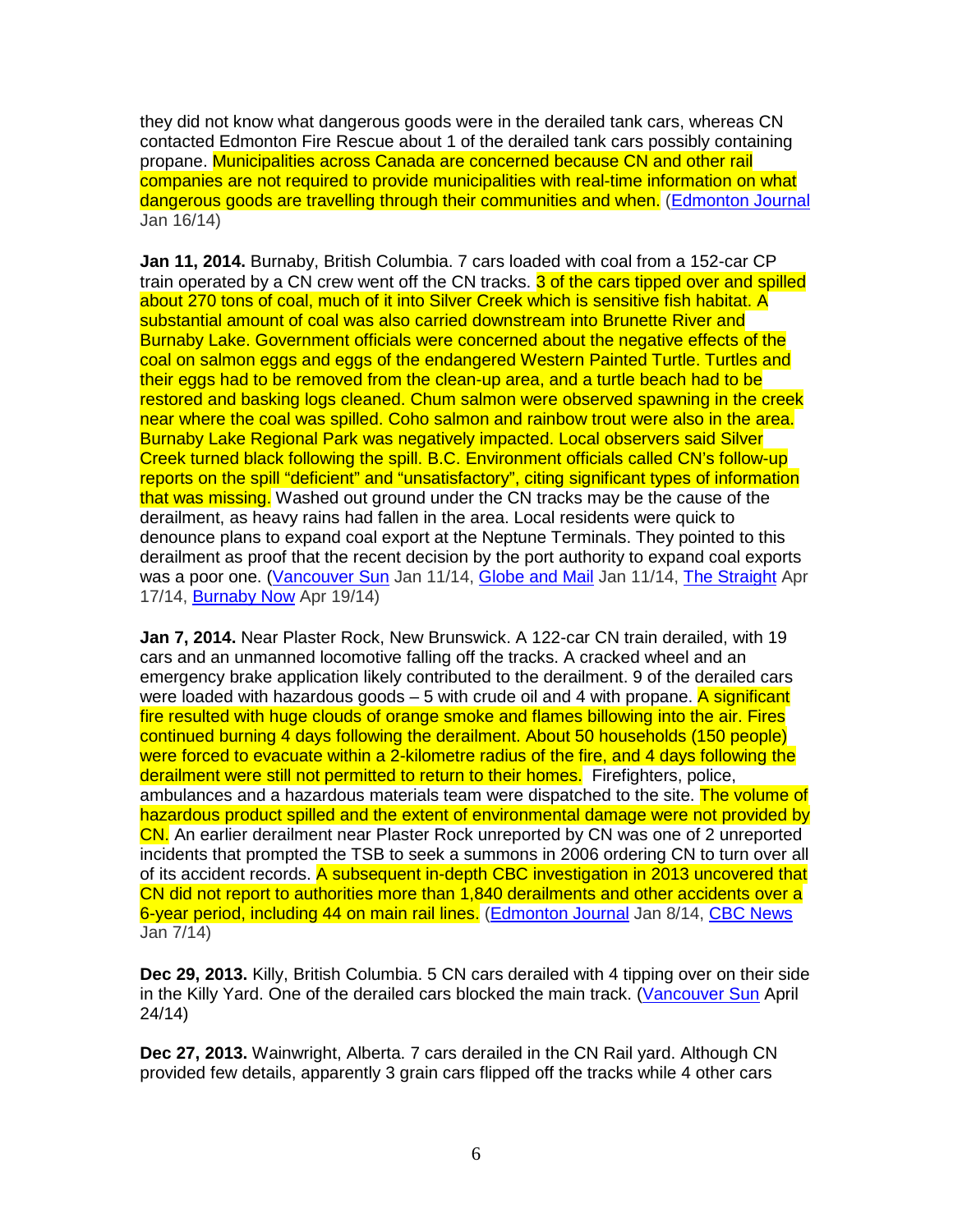remained upright. Derailed cars were carrying grain and salt. There was damage to derailed cars. (Star News Dec 27/13)

**Dec 5, 2013.** Two Harbors, Minnesota. Three crew members were injured when a 107 car CN train carrying iron ore derailed as it entered the Two Harbors rail yard, sending 76 cars off the tracks. Another 17 cars parked next to the moving train were also pushed off the tracks. Trains were unable to operate in that portion of the yard for some time, interrupting shipment of iron ore. The attorney representing the 3 injured CN crew members blamed the incident on CN's failure to remove snow and ice from the tracks. He said CN had been informed earlier in the day of unsafe snow and ice conditions between the Highland siding and Waldo and the 4-mile descent into the Two Harbors rail yard. The same day, another runaway train had been reported on the same track, but fortunately that train's crew was able to regain control of the train. The attorney was quoted as saying, "The railroad had advance knowledge of the storm and information from knowledgeable railroaders about conditions. If attempts were made to clear the snow, they were inadequate. As a consequence, these guys were not going to be able to control that train. The railroad knew it, but they kept sending the train on the track with deep snow." He said CN's decision-making did not reflect a regard for the well-being of its employees. "When you put profits over safety, this is what happens", he said. Neighbouring business operators said they had never seen a train pileup of this magnitude, and a retired CN engineer said the derailment was one of the 2 most serious train-related incidents he had seen since he started working on railroads in 1974. (Lake County News Chronicle Dec 15/13, Northlands News Center Dec 6/13)

**Nov 18, 2013.** Near Tisdale, Saskatchewan. A CN crew member was killed during switching operations. CN would provide no further details, other than to suggest that CN's safety record is good (which is their standard response lately, following a recently heightened interest by Canadians in rail safety). (Reuters Nov 19/13)

**Nov 11, 2013.** Near Fort Frances, Ontario. A 184-car CN train derailed, spilling grain all over the tracks. A total of 39 freight cars fell off the tracks. It took several days for the spilled grain to be cleaned up and for the rail cars to be removed. (Fort Frances Times Nov 12/13)

**Nov 9, 2013.** Near Asquith, Saskatchewan. Six CN cars carrying lumber jumped the tracks. Nearby residents expressed concern not only about derailments close to their homes, but also about challenges getting compensation from CN for damages incurred by CN-started fires. (Global News Nov 10/13)

**Nov 3, 2013.** Near Peers, Alberta. 13 CN cars derailed. 12 of the derailed cars were loaded with lumber and 1 was carrying sulphur dioxide. CN rail traffic along its main line was shut down while mangled rail cars and spilled broken lumber were cleaned off the tracks. (CTV News Nov 3/13)

**Oct 19, 2013.** Gainford, Alberta. A 134-car CN train carrying crude oil and liquefied petroleum gas (propane) derailed about 90 km west of Edmonton, causing explosions and a massive fire. 9 of the 13 derailed tank cars were carrying propane and 4 carried crude oil. 1 of the cars carrying propane exploded and 3 others also caught fire. The amount of petroleum product spilled and the extent of environmental and property damages were not disclosed. A state of emergency was ordered for the entire area. All 100 Gainford residents and another 25 people living within 2 km of the derailment site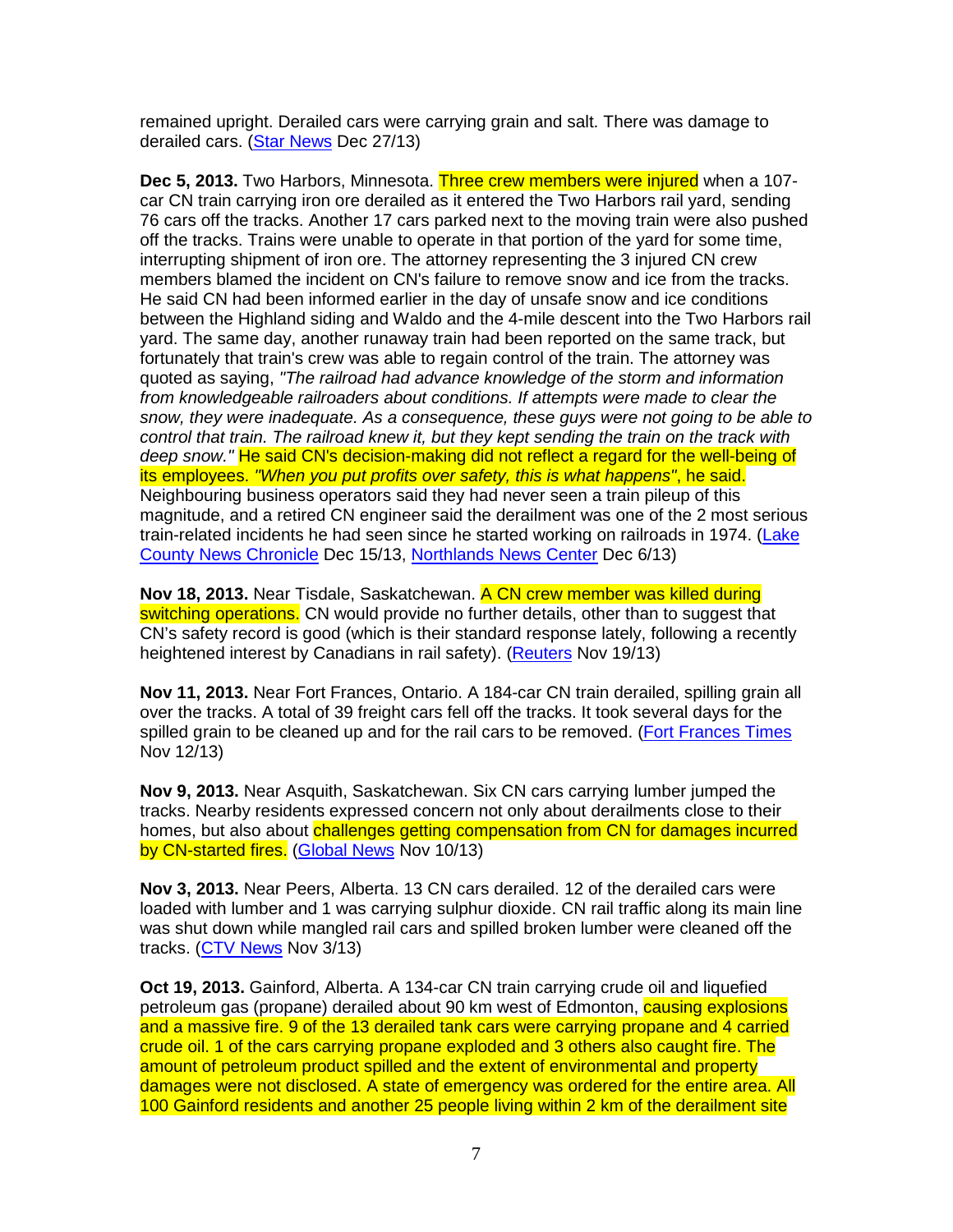were evacuated for 4 days due to the fear of additional explosions, fires and noxious fumes. The intensity of the fire was so severe, firefighters were forced to let the fire burn itself out, which took 4 days. The main east-west highway (Yellowhead No. 16) and the main east-west rail line (Trans-Continental) through western Canada were closed for 5 days. Evacuated residents were upset they received very limited compensation from CN. restricted primarily to out-of-pocket expenses. Residents who claimed for lost wages due to the evacuation order were not compensated. Some residents described CN's small compensation payments as "reprehensible". (Chicago Tribune Oct 19/13, CBC News Oct 19/13, plus additional sources)

**Oct 16, 2013.** Sexsmith, Alberta. 4 CN tank cars carrying anhydrous ammonia derailed. One of the derailed tank cars was leaning and sinking. Anhydrous ammonia is a dangerous good. In the absence of receiving any information from CN, Sexsmith fire resources ordered an evacuation of about 150 homes. (Calgary Herald Oct 16/13)

**Oct 7, 2013.** Brampton, Ontario. The last 4 cars of a 73-car CN train derailed, sending one CN employee to the hospital with minor injuries. A CN public relations spokesperson suggested to the media there were no injuries, whereas the Peel Emergency Services reported the CN employee suffered minor injuries. The 4 derailed tank cars carried jet fuel residue. (Rail tank car "residue" can consist of up to several thousand gallons of dangerous goods per tank car. Rail companies erroneously refer to these cars as being empty.) The derailment held up numerous Kitchener GO trains. (Toronto Star Oct 7/13)

**Oct 2, 2013.** North Battleford, Saskatchewan. 3 CN tank cars derailed; 2 of the cars contained crude oil and the other contained asphalt. Human error likely caused the derailment when a wrong switch was aligned while connecting rail cars together. CN waited 5 hours before notifying North Battleford emergency crews about the derailment. Mayor Ian Hamilton says he was angry the City wasn't notified right away by CN. (Global News Oct 3/13)

**Sept 25, 2013.** Near Landis, Saskatchewan. 17 of 130 CN cars carrying oil, condensate, ethanol and mixed freight derailed. 1 tank car **spilled an undisclosed amount of oil, and** the derailment sparked a grass fire. The Landis school was evacuated for a day as a precaution. The extent of environmental damage was not disclosed. (Toronto Star Sept 25/13)

**Sept 16, 2013.** About 60 km south of North Bay near South River, Ontario. 11 CN freight cars derailed, of which 1 carried methanol, 3 carried sulphuric acid residue, and 7 were hauling general merchandise and consumer goods. The tracks were closed for about 2 days. (The Nugget Sept 17/13)

**Aug 27, 2013.** Watson Island, British Columbia. 2 CN locomotives derailed. (Vancouver Sun April 24/14)

**Aug 8, 2013.** Near Morey, British Columbia. An intermodal flat car derailed on the Albreda Subdivision after being struck by a rock slide. (Vancouver Sun April 24/14)

**Aug 1, 2013.** Near Tumbler Ridge, British Columbia. 15 CN cars loaded with ore derailed. (Vancouver Sun April 24/14)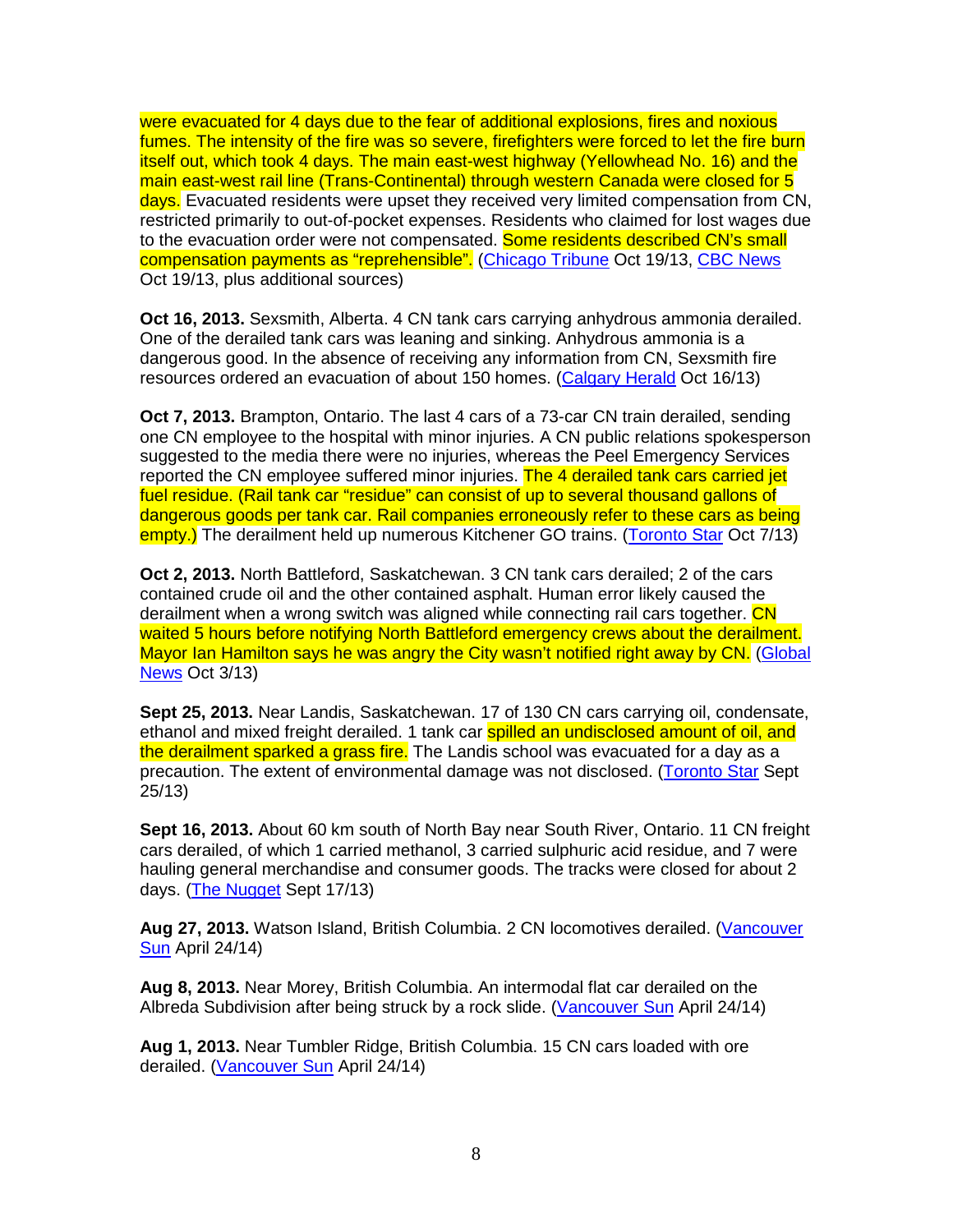**June 2, 2013.** Symington Rail Yard, Winnipeg, Manitoba. 6 empty CN lumber cars crashed off the tracks, damaging 2 power poles and knocking power out to 1,900 customers in the Windsor Park area. (CTV Winnipeg June 3/13)

**May 24, 2013.** Chetwynd, British Columbia. A bulkhead flat car derailed in the Chetwynd Yard. (Vancouver Sun April 24/14)

**May 24, 2013.** Quesnel, British Columbia. A CN locomotive derailed in the Quesnel Yard. (Vancouver Sun April 24/14)

**May 15, 2013.** Near Chetwynd, British Columbia. 12 CN cars carrying sulphur derailed. (Vancouver Sun April 24/14)

**April 30, 2013.** Near Pense, west of Regina, Saskatchewan. 11 CN cars fell off the tracks, blocking a grid road. Fertilizer spilled from some of the cars. (National Post May 1/13)

**April 28, 2013.** Togo, Saskatchewan. A Via Rail passenger train travelling on track owned and maintained by CN derailed at a washed out section of track, only hours after the tracks had been inspected. 2 locomotives, a baggage car and the first passenger train derailed but remained upright. The diesel fuel tanks of both locomotives ruptured. spilling diesel fuel and causing the train to catch on fire. The Via crew and passengers were evacuated from the train without any serious injuries. The TSB reported the main cause of the washout was a blocked culvert combined with a rapid melt of snow, which led to the ground being saturated and the embankment weakened. The TSB also noted that the CN track inspectors responsible for the location had not received "any significant" training" in identifying potential ground hazards. (CBC News June 11/14)

**April 19, 2013.** Near Cedarvale, British Columbia. 5 intermodal CN cars carrying household consumer goods derailed east of Terrace, causing the rail line to be shut down for an undisclosed length of time. There was track and signal damage. (CJFW April 19/13)

**March 31, 2013.** Near Matsqui, British Columbia. A CN gondola car derailed on the main Yale Subdivision track. (Vancouver Sun April 24/14)

**March 30, 2013.** Gary, Indiana. 35 cars of a 101-car CN freight train derailed. 3 of the derailed cars carried hazardous materials. The derailment also ruptured a 14-inch industrial gas line. Hazmat responded to the accident and directed that South Shore train service be halted until the gas rupture was cleaned up and the area was determined to be safe. (WSBT TV March 30/13 & Chicago Sun-Times March 30/13)

**March 25, 2013.** Kenner, Louisiana. 14 cars of a 141-car CN train derailed. 2 of the derailed cars carrying coal tipped over and another 5 leaned, looking close to toppling over. An undisclosed amount of coal was spilled. The derailment blocked Farm Avenue and Morey Street in Kenner. (The Times-Picayune March 25/13)

**March 19, 2013.** Williams Lake, British Columbia. 2 CN locomotives derailed in the Williams Lake Yard. (Vancouver Sun April 24/14)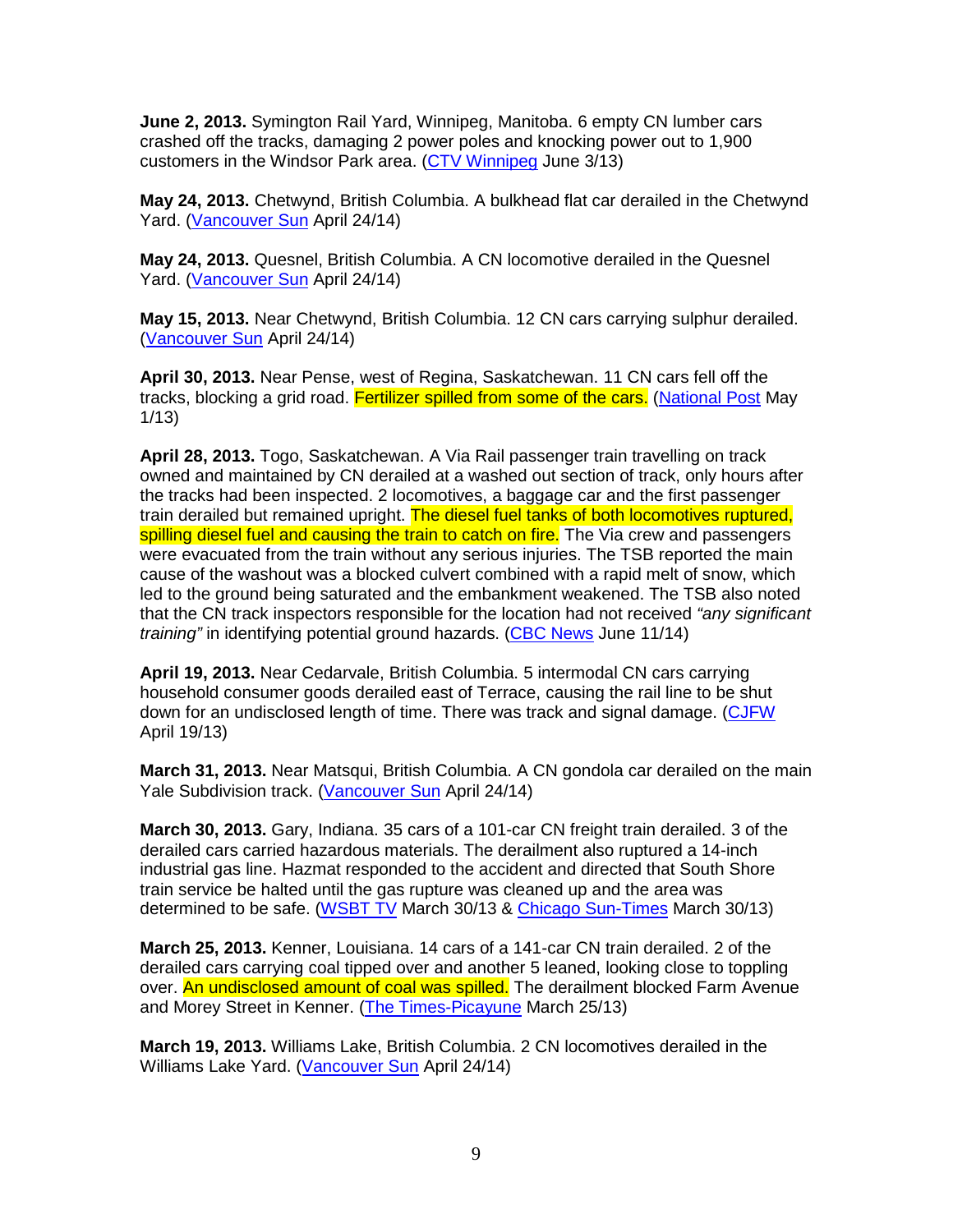**March 16, 2013.** Near Hatfield, Wisconsin. 19 CN cars loaded with sand plowed off the railway, spilling sand across the area. County Road K remained closed for at least a day. (La Cross Tribune March 17/13)

**March 15, 2013.** Fort Nelson, British Columbia. A tank car full of fuel oil residue derailed in the Fort Nelson Yard. (Vancouver Sun April 24/14)

**March 10, 2013.** North Vancouver, British Columbia. 3 cars derailed in the CN Lynn Creek Yard. (Vancouver Sun April 24/14)

**March 7, 2013.** Winnipeg, Manitoba. A CN locomotive and 1 intermodal car derailed in a rail yard, blocking traffic on the East Perimeter Highway for over 4 hours. It appeared that 2 CN trains collided, causing the derailment. (Metro Winnipeg March 7/13)

**Feb 22, 2013.** McComb Subdivision, Jackson, Mississippi. 18 CN cars derailed – 17 were loaded with grain and the other was empty. Some track was damaged and will need to be replaced. Rail traffic between Jackson and New Orleans was expected to be shut down for most of the day. As of April 4, 2013, 11 tons of the wheat spilled during the derailment was rotting and emitting a foul odour at the Hinds County Penal Farm in Raymond where it had been piled, and was causing concern to local residents. (WLBT Feb 22/13 & other sources)

**Feb 9, 2013.** Fort Rouge Rail Yard, Winnipeg, Manitoba. About 8 CN cars derailed, 6 of which flipped over on their sides. The cars were carrying household and consumer goods. (CBC News Feb 9/13)

**Feb 7, 2013.** Near Biggar, Saskatchewan. A CN locomotive and 17 containers derailed about 5 km west of Biggar. The cars were carrying consumer and household products. (Leader Post Feb 7/13)

**Jan 30, 2013.** Prince George, British Columbia. More than 3,000 litres of diesel fuel spilled from a punctured CN locomotive fuel tank in the Prince George rail vard. (Vancouver Sun April 24/14)

**Jan 25, 2013.** Kaukauna, Wisconsin. Diesel fuel spilled from a CN locomotive's fuel tank punctured by a portion of track beside the main line that had been pushed up by frost. At least 1,200 gallons of fuel spilled for about a mile along the track. Options considered for clean up included using a chemical that consumes fuel oil and excavating beneath the railroad bed to remove any contaminated soil. The extent of environmental damage was not disclosed. (Post-Crescent Media Jan 28/13)

**Jan 24, 2013.** Blackfoot Subdivision, near Paynton, Saskatchewan. A CN train carrying crude oil crashed into a road grader on a public crossing, killing the driver of the grader. A locomotive and 16 tank cars loaded with crude oil derailed. At least 2 of the tank cars toppled over on their sides and spilled an undisclosed amount of crude oil. (Each tank car can carry up to 650 barrels of oil.) The extent of environmental damage was not disclosed. (Canadian Press Jan 24/13, TSB Investigation R13E0015)

**Jan 22, 2013.** Thornton, British Columbia. 2 CN cars derailed in the Thornton Yard. Track and drawbar damage was sustained. (Vancouver Sun April 24/14)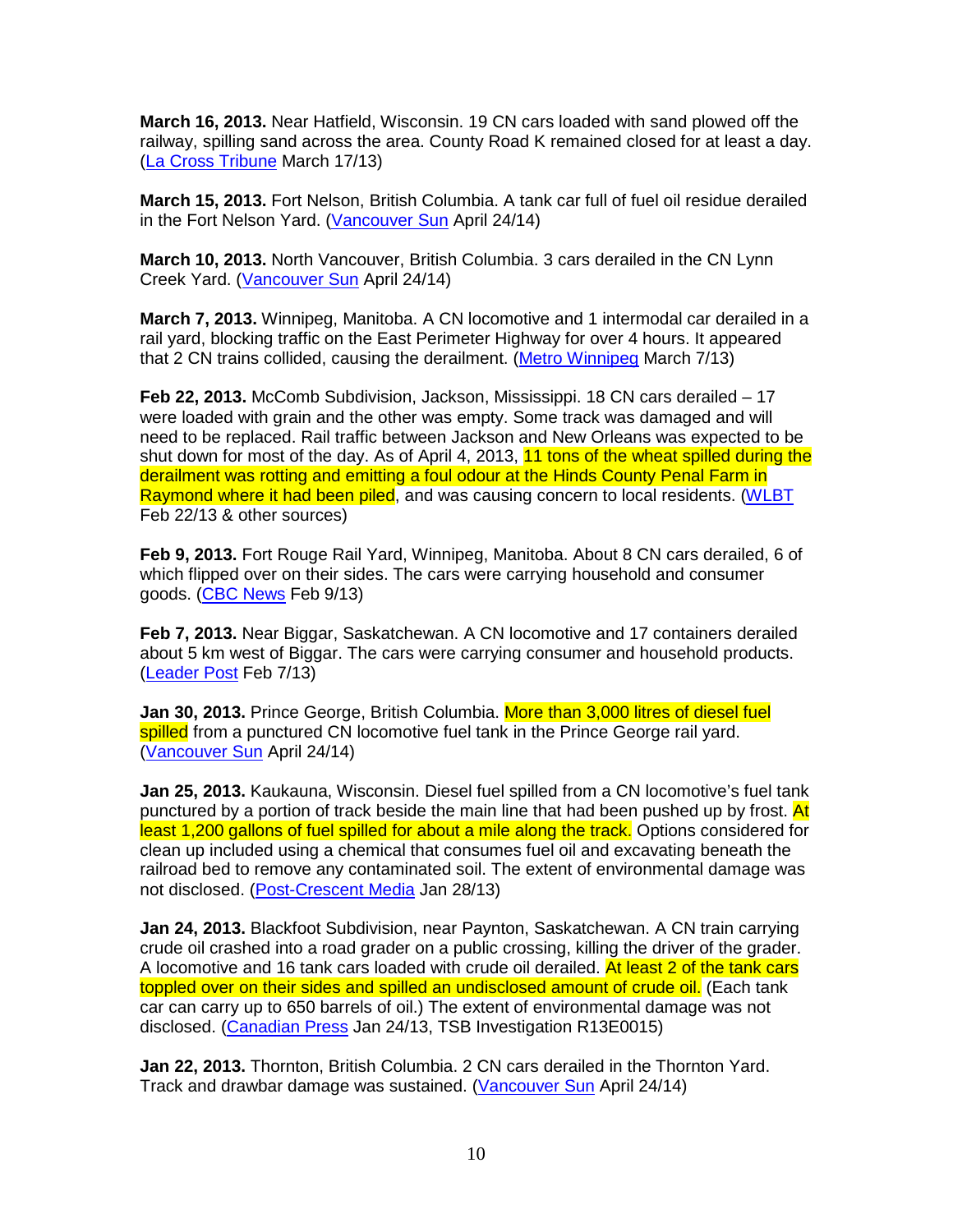**Jan 22, 2013.** Near McBride, British Columbia. 21 CN cars derailed on the Fraser Subdivision. (Vancouver Sun April 24/14)

**Jan 18, 2013.** Prince George, British Columbia. 2 cars derailed in the Prince George Yard. About 200 feet of track were damaged. (Vancouver Sun April 24/14)

**Jan 6, 2013.** Decatur, Illinois. 6 cars derailed on a dead end siding. Cars rammed through the end of the track, ending up in a heap and partly toppled down a steep embankment. 4 cars contained soybean oil, 1 was loaded with limestone and 1 tank car carried residue of an undisclosed product. (Herald & Review Jan 8/13)

**Jan 3, 2013.** South of Pemberton, British Columbia. 3 empty wood pellet hopper cars derailed while crossing a bridge, 1 toppling off the bridge and closing Highway 99 for about 2 hours. (Globe & Mail Jan 3/13)

**Dec 26, 2012.** Wainwright Subdivision, near Clover Bar Station, NE Edmonton, Alberta. 3 CN contractors were injured when they were hit by a CN freight train as they were clearing snow off rail switches. 2 were in critical condition, while the third man had relatively minor injuries. It appears the "Safety Watch" protocol was not followed. (Edmonton Journal Dec 28/12, TSB Investigation R12E0182)

**Dec 19, 2012.** The Canadian Transportation Agency ruled today that both Canadian National Railway and Canadian Pacific Railway exceeded revenue caps for the movement of western grain for the 2011-12 crop year. Both railways must pay the amount by which they exceeded their 2011-12 caps plus a penalty to the Western Grains Research Foundation. (Canada News Centre Dec 19/12)

**Dec 17, 2012.** Williams Lake, British Columbia. 2 locomotives derailed as they entered a rail yard. (Got News Network Dec 17/12)

**Nov 28, 2012.** About 180km north of Fort St. John, British Columbia. Workers were switching cars on and off a train in a rail yard when a fuel tank car derailed and rolled onto a CN conductor, killing him. (Canadian Press Nov 30/12)

**Nov 19, 2012.** A new Canadian National Railway "Quiet Zone" restriction in Naperville and Warrenville, Illinois will take effect today. CN trains will not be allowed to sound their horns in this quiet zone unless deemed necessary for safety purposes. Naperville and Warrenville join Aurora and DuPage County in successfully pressing for the quiet zone after residents complained about the excessive horn use by CN on the rail line they took over from Elgin, Joliet & Eastern Railway in January 2009. 33 communities along the former EJ&E Railway main line have been battling with CN over their concern about CN's aggressive approach to the EJ&E takeover. Communities have been concerned about increased rail traffic, increased noise and diesel exhaust pollution, adjacent property devaluation, and increased traffic jams at many rail crossings which have very significant impacts on emergency vehicle response times. (Beacon-News Nov 15/12)

**Nov 8, 2012.** North of Squamish Terminals, British Columbia. A 6-axle CN locomotive had its fuel tank punctured by a broken piece of track, causing about 5,700 litres of diesel fuel to spill onto the track and into the Squamish Estuary. Containment booms were used to try to limit migration of the diesel fuel in the sensitive estuary ecosystem. Concerns were expressed by local residents because the herring spawning season was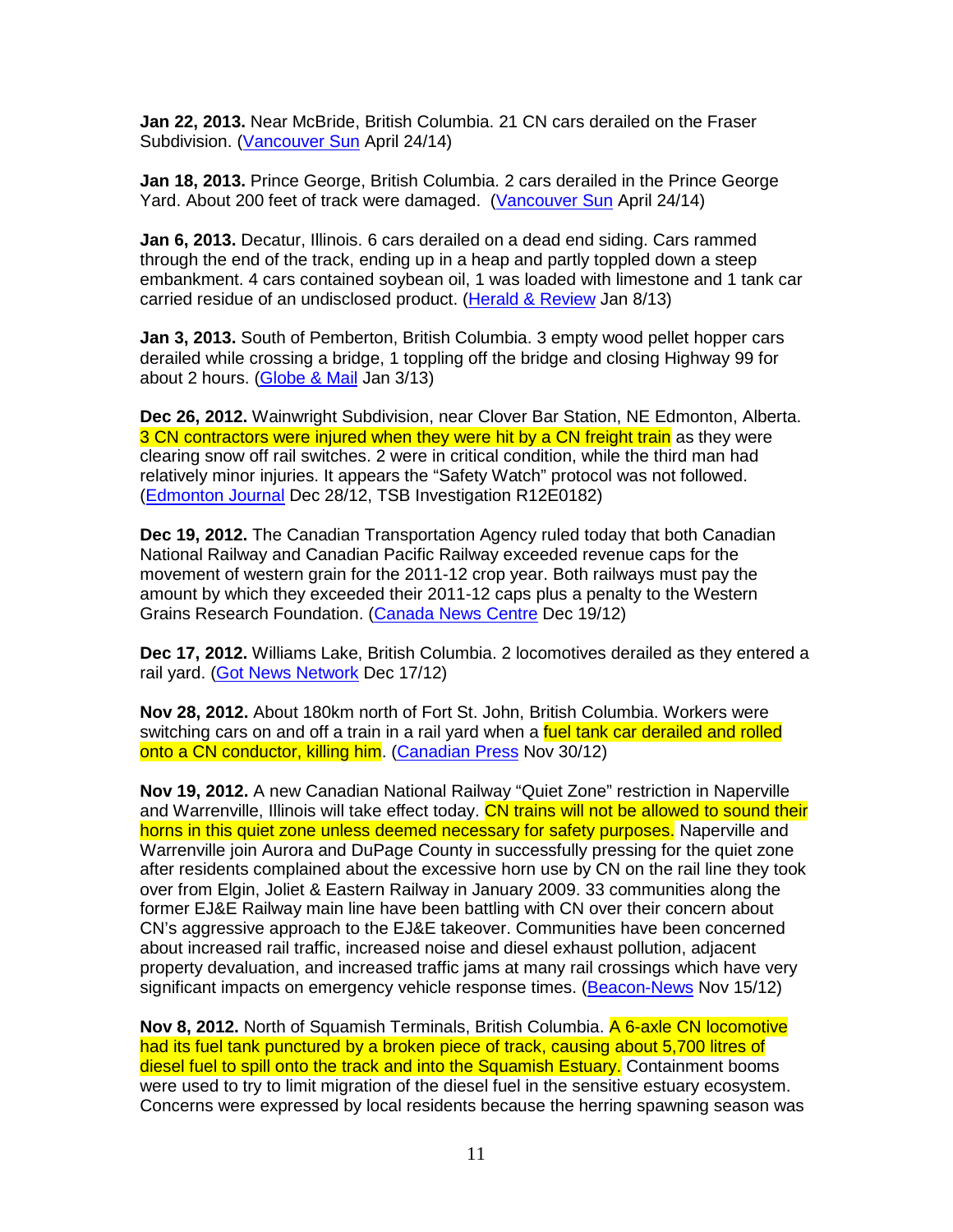close to starting and herring eggs are very sensitive to environmental contamination. About 50 feet of rail track were also torn up and the subsurface soil dug up in an attempt to remove some of the diesel fuel. A local former B.C. Rail employee placed part of the blame on CN using large 6-axle locomotives on the line whereas when B.C. Rail was operating the same line it used smaller 4-axle locomotives. He indicated the 6-axle units can't make the turns on that section of track without placing too much stress on the track. (Squamish Chief Nov 14/12)

**Nov 1, 2012.** Ontario's Superior Court gave the go-ahead today for a multi-million dollar lawsuit against CN Rail and Via Rail on behalf of most of the passengers of a fatal train derailment February 26, 2012 in Burlington, Ontario. The train was traveling 4 times faster than the speed limit while changing tracks. Arguments for the class-action lawsuit to proceed included that CN Rail and Via Rail were negligent in the derailment that killed 3 Via employees, injured 1 Via employee and injured 45 passengers. Altogether, 68 of the 75 passengers have joined the lawsuit. (Toronto Sun Nov 1/12, CBC News Oct 26/12)

**Oct 11, 2012.** Waterloo, Ontario. 4 tank cars derailed in uptown Waterloo. CN failed to notify the Region of Waterloo, which was a violation of an agreement between the 2 parties. A Waterloo Chronicle news article read, "The incident has left Waterloo residents worried, as the train was bound for the Chemtura chemical manufacturing plant in Elmira." (Waterloo Chronicle Oct 24/12)

**Sept 7, 2012.** Battle Creek Yard, Michigan. About 8 cars loaded with grain derailed and ripped up about 700 feet of track and a switch. (Railroadfan.com Sept 8/12)

**June 26, 2012.** Near Poser, west of McBride, British Columbia. 8 loaded coke cars went off the tracks. (250 News June 26/12)

**May 26, 2012.** Hixon, British Columbia. 8 empty freight cars derailed and toppled over. (250 News May 28/12)

**May 15, 2012.** Outside Oakville, Manitoba. Train derailed when it made an emergency stop. The rear wheels of 1 of the cars carrying wheat went off the rails. Sparks from the derailment started a grass fire, causing nearby piles of old rail ties to also catch fire. Highway 13 in Oakville was closed throughout the night due to the accident. (CN often leaves old discarded rail ties by the track, which creates a fire hazard.) (CTV Winnipeg News May 16/12)

**May 9, 2012.** Just outside Collins, Mississippi. About 2 dozen loaded coal cars derailed on the CN main line. A significant amount of coal was spilled. Rails and a bridge were damaged. The train consisted of 105 cars, all loaded with coal. The Collins Fire Department Chief said, "There have been multiple derailments over the years, but nothing of this magnitude or this size." (WDAM May 9/12)

**April 26, 2012.** Between Valemont & Blue River, British Columbia. A locomotive and up to 15 cars derailed due to a washout. At least 2 container cars fell into the North Thompson River. A contamination containment boom was set up on the river in an attempt to contain what was described as a *chemical slick on the surface of the water*. Crews were still cleaning up debris from the derailment over 2 weeks later. The extent of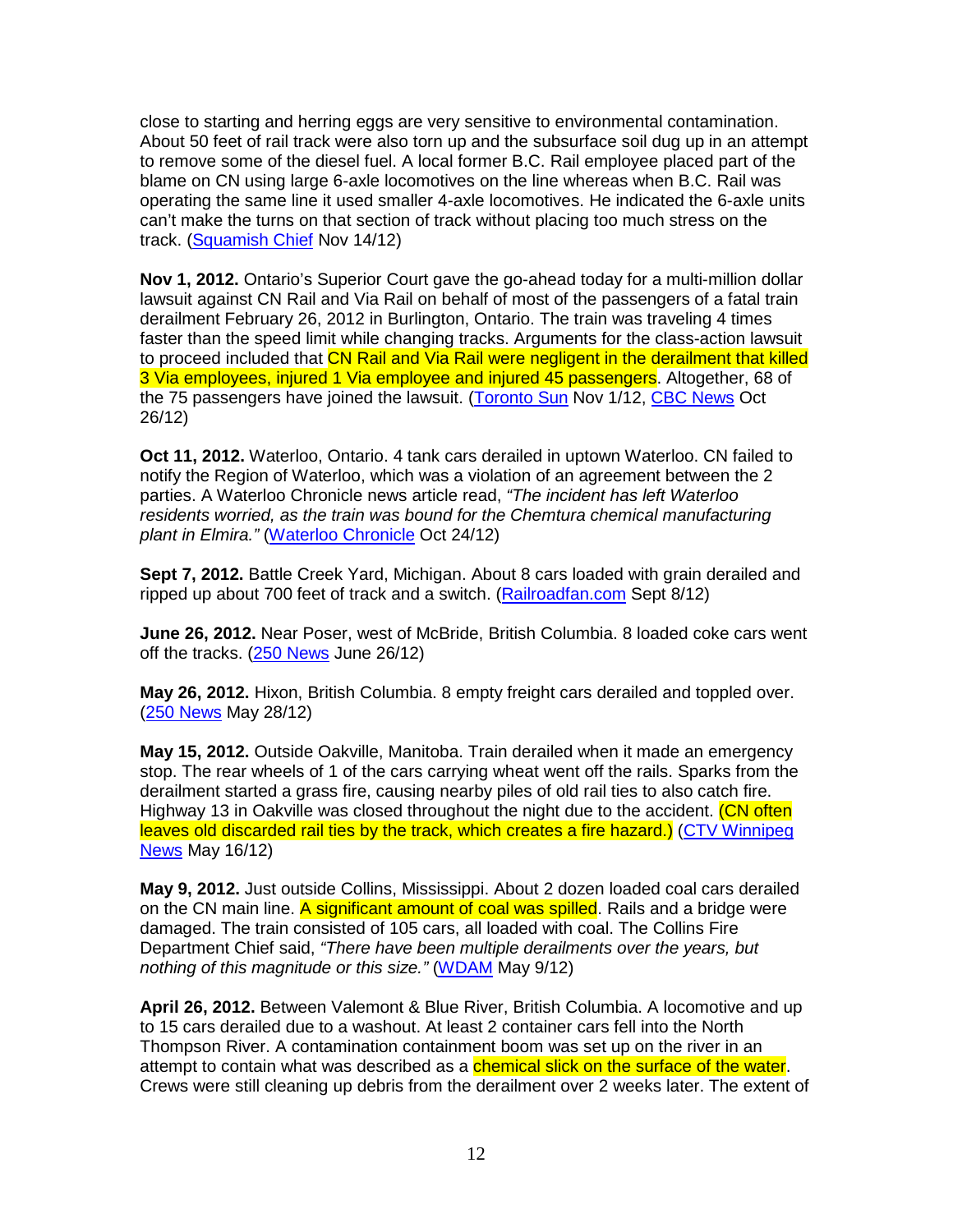environmental damage, including from the chemical spill, was not disclosed. (Castanet News May 12/12, CFJC TV May 13/12)

**April 1, 2012.** Near Searchmont, Ontario. 11 of 34 cars derailed – 5 tank cars carrying residue and 6 cars carrying steel products. Damaged rail cars and rolls of steel were scattered in the surrounding bush. (The Sault Star April 3/12)

**March 20, 2012.** SE Calgary, Alberta. 4 cars and 1 engine derailed in CN's Ogden Rail Yard. A conductor was reported to have suffered injuries when he jumped from the train. A fuel tank on the engine was punctured and an undisclosed amount of fuel spilled onto the ground. (CBC News March 20/12)

**March 15, 2012.** 35km east of Melville, Saskatchewan. 22 empty cars derailed on CN's main line. (Leader-Post March 16/12)

**March 6, 2012.** Saint John, New Brunswick. 12 CN cars derailed. 4 of the cars carrying potash flipped on their sides, **spilling potash on the ground. (CBC News March 6/12)** 

**Feb 26, 2012.** Oakville Subdivision, near Aldershot Station, Burlington, Ontario. Three Via Rail engineers were killed and 46 other people were injured when the Via Train 92 locomotive and 5 cars derailed on track owned, operated and maintained by CN Rail. The train was switching from one track to another when it flew off the tracks and collided with a building, destroying the locomotive that the 3 deceased crew members were in. The locomotive's fuel tank was punctured and about 4,300 litres of diesel fuel spilled. The train was traveling 4 times faster than the speed limit while changing tracks. A lawsuit was later initiated against CN and Via Rail by passengers who are seeking compensation for physical and emotional injury, damage to property and loss of income as a result of the derailment and crash. An Orangeville Citizen editorial read, *"There* should be no need to await the safety board's final report on the crash before replacing such wholly inadequate switching, something that would likely have happened many years ago had the CNR not had such a cavalier attitude toward safety." The TSB slammed Transport Canada and the railway industry for not having voice recording included in locomotive data recorders, a recommendation made repeatedly by the TSB since 2003. The TSB said, "Voice recordings allow investigators to understand the environment in which crews operated and the decisions they made leading up to an accident. The lack of this information in rail investigations deprives the TSB of a key tool it needs to help make Canadians safer." The federal NDP said a positive train-control system, mandatory in the U.S. since 2008, would have prevented the accident, and having mandatory voice recorders in trains would have allowed investigators to know exactly what happened. Emile Therien, past Canada Safety Council President, said Transport Canada has relinquished its regulatory control to individual rail companies, making it more perilous to ride the rails. He said it's time for rail companies to stop monitoring themselves and for the federal government to step up to its on-the-track oversight responsibilities. (Orangeville Citizen March 1/12, TSB Investigation R12T0038)

**Feb 21, 2012.** 12km east of Smithers, British Columbia. 46 coal cars went off the track, spilling coal and damaging rail cars and rail tracks. One nearby resident said, "My property is a hell of a mess. I have property on both sides and they've made a mess of everything." (Houston Today March 3/12)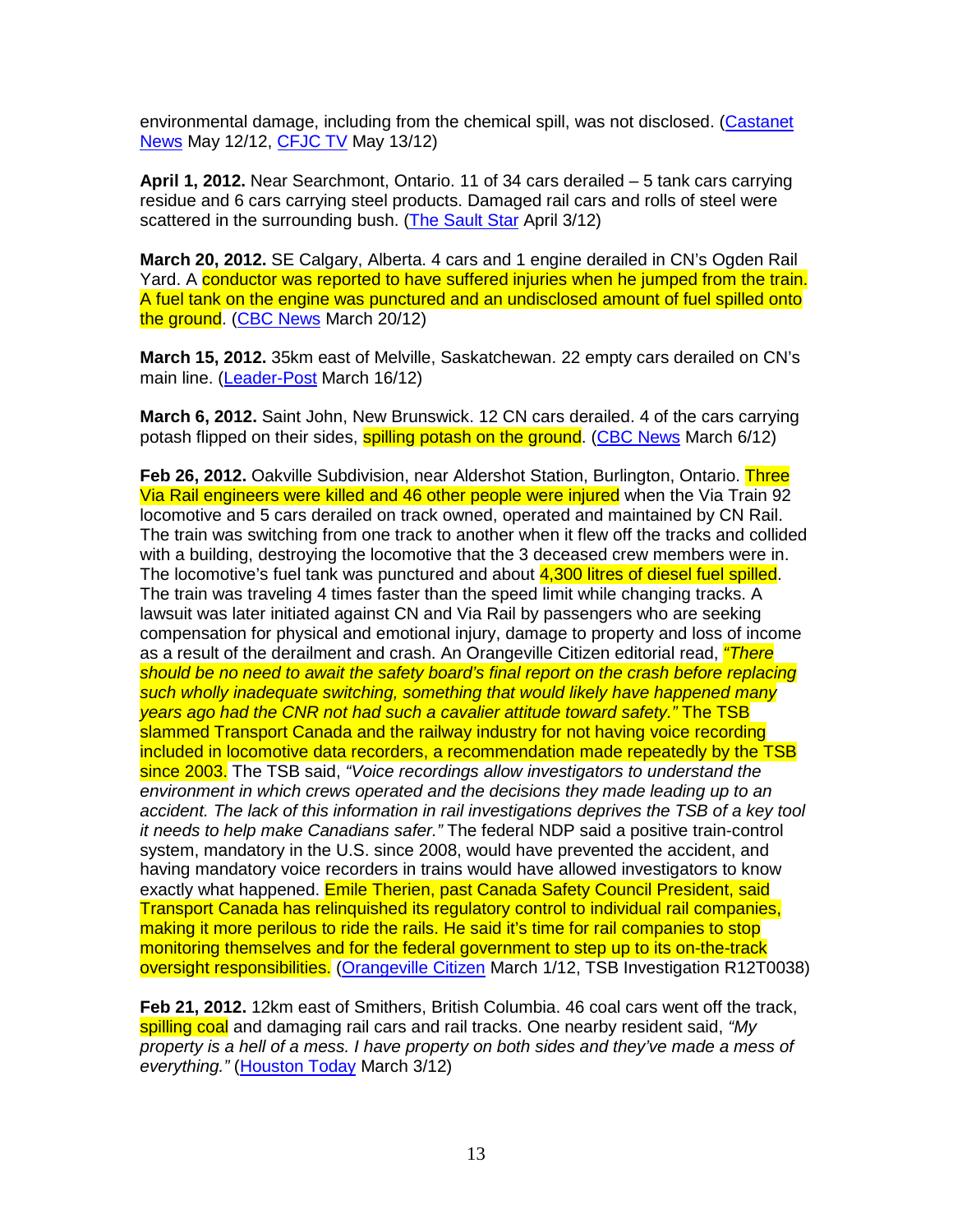**Jan 21. 2012.** Tumbler Subdivision, 50km NE of Prince George, British Columbia. 13 CN cars loaded with coal derailed. (250 News Jan 22/12)

**Jan 21, 2012.** Near Fabyan, Alberta. 31 cars hauling grain derailed as a CN train crossed the Fabyan Bridge on the Wainwright Subdivision main track. The outside rail in a curve at the end of the bridge rolled over, causing the derailment. About 1,760 feet of track were destroyed, 17 of the derailed cars fell into the Battle River valley far below, rail cars were destroyed or sustained major damage, and there was significant damage to the bridge itself. The TSB found that loose and broken lag screws securing the track led to the derailment. As an example of the misleading information often provided by CN public affairs staff, both Julie Senecal and Warren Chandler of CN had told Star News that all 137 cars in the train were grain cars. Shortly following the derailment, a TSB investigator informed Star News that CN's information was not correct; there were only 74 cars that contained grain, while 31 tank cars contained dangerous goods residue (up to several thousand gallons in each car), 19 were empty, 5 were auto carriers, 2 carried pulp and 4 cars carried steel pipe. (Star News March 2/12, TSB Report R12E0008)

**Jan 20, 2012.** Near Hay Lakes, Alberta. 18 cars hauling plastic pellets and other general merchandise derailed. (CBC News Jan 20/12)

**Jan 18, 2012.** 16km north of Prince George, British Columbia. 11 cars in a CN train carrying lumber and pulp products went off the tracks. (250 News Jan 22/12)

**Jan 18, 2012.** Grande Cache Subdivision, Hanlon (between Hinton & Grande Cache), Alberta. CN train with 6 locomotives, 91 loaded coal cars and 1 empty car had a number of problems that eventually resulted in 13 loaded coal cars from the 13,620-ton train being left unattended on an incline with hand brakes improperly applied. The 13 loaded cars ran away uncontrolled for about 3 miles and plowed into a stationary CN train on the main line, causing 9 loaded cars and 3 locomotives to derail. 7 of the derailed cars were destroyed and the 3 derailed locomotives were extensively damaged. 1 locomotive flipped on top of another locomotive, with 2 locomotives ending up on their side. 1 crew member was seriously injured and taken to hospital by helicopter, while 2 crew members sustained minor injuries. At least 2,800 litres of fuel and 740 tons of coal spilled, resulting in undisclosed environmental damage. About 250 feet of track were damaged. (Canadian Press Jan 18/12, TSB Report R12E0004)

**Dec 21, 2011.** Near Caribou, British Columbia. 19 CN rail cars carrying coal derailed on the main track after a wheel gave out and caused emergency braking. The TSB criticized CN and reiterated to Transport Canada to put regulations in place for wheel safety inspections on rail cars. The American Association of Railways has set a threshold of 90,000 pounds of impact for rail operators in the U.S. to pull the train and replace wheels. Unfortunately, Transport Canada has no threshold in place even though on Dec. 1, 2011 the TSB called on Transport Canada to establish one. A similar CN derailment of 36 coal cars occurred along the same line near Fort Fraser, B.C. February 12, 2011. (Canadian Press Jan 22/13, TSB Report R11V0254)

**Oct 29, 2011.** Near Meharry, Manitoba. A CN freight train and a Via Rail passenger train approached one another on the same track, without either of the crews being aware, until it was almost too late. The trains were able to come to emergency stops within 1,500 feet of one another. An October 17, 2012 TSB investigation report determined that the rail near-miss resulted when short-cuts were made to railway operating rules and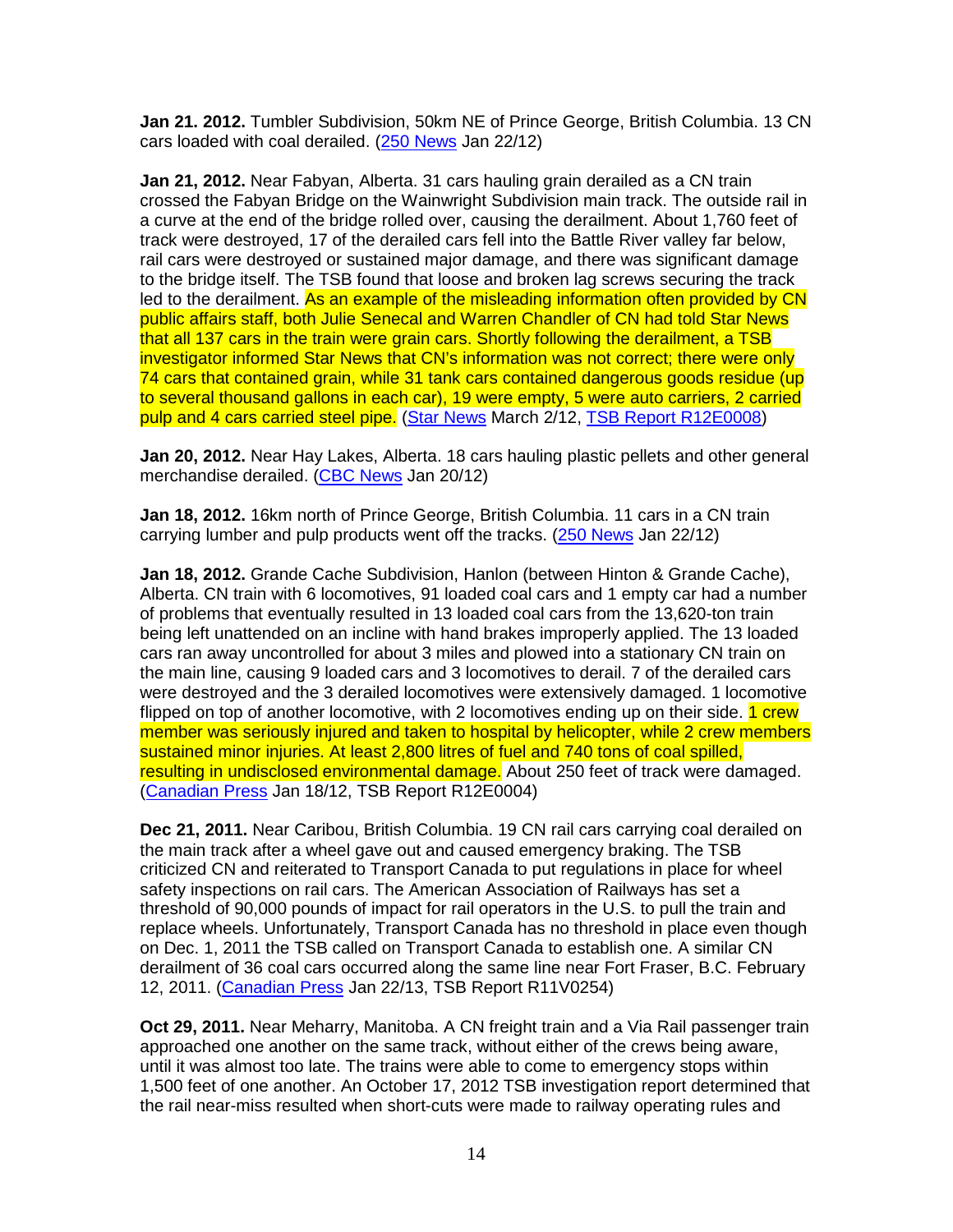procedures. The redundancy and safeguards built into the rules are often compromised when short-cuts are taken, which increases the risk of accidents. The investigation also highlighted one of many outstanding issues on the TSB's Watchlist – the need for video and voice recorders on locomotives. The absence of such recorders has hindered many TSB investigations of rail accidents and rail near-misses, including this one. (TSB News Release Oct 17/12, TSB Report R11V0057)

**Oct 21, 2011.** Three Hills Subdivision, near Alix Junction, Alberta. A too-long freight train over 2 miles long consisting of 3 locomotives and 87 loaded cars derailed in a curve on the main track near the Ardley Bridge over the Red Deer River. The train consisted of 62 loaded double-stack intermodal cars (140 platforms) and 25 mixed freight cars. The TSB investigation found that 7 loaded double-stack intermodal flat cars (13 car bodies) derailed over a mile behind the locomotives when a sudden catastrophic failure of a rail occurred likely due to an existing defect in the rail. Several of these cars rolled down a bank and came to rest upside down. One derailed 3-unit intermodal flat car was carrying paint, paint products, sodium hydroxide, phosphoric acid and other dangerous goods. About **900 litres of phosphoric acid were spilled** and 470 feet of track were destroyed. The extent of environmental damage was not disclosed. The TSB criticized CN by indicating that their ultrasonic rail tests did not identify all the transverse defects in the older vintage rail. (TSB Report R11C0118)

**Sept 24, 2011.** Near Point-Saint-Charles, Quebec. A train exceeded the authorized speed limit at a switching crossover, causing a derailment on the main track. The TSB found that side-to-side force due to excessive speed and the sudden application of brakes caused the wheel of one of the cars to lift, leading to the derailment of 6 cars. About 650 feet of track and several track turnouts were damaged. (TSB Report R11D0075)

**July 14, 2011.** Near Waterfall, Ontario. 11 multi-platform intermodal cars carrying 86 containers derailed on CN's Bala Subdivision main track. About 6,800 feet of track were damaged or destroyed including a siding switch. The TSB reported that the derailment resulted from the combined effects of weakened track structure, worn car components condition and strained cornering behaviour of double-stack cars. (TSB Report R11T0162)

**July 14, 2011.** Kingston Subdivision, near Durham Junction, Ontario. 2 CN workers were repairing a section of track when a Via Rail train travelling on a track next to the track the workers were repairing hit and killed one of the workers. The TSB indicated the inappropriate use of the "Safety Watch" protocol was considered the primary factor in the fatality. The minimum required sight line at the accident location was 2,200 feet, whereas the actual sight line was less than 800 feet. The TSB criticized CN for improper or no training regarding the "Safety Watch" procedure, and criticized Transport Canada for lax implementation of its overall responsibility for rail safety. (TSB Report R11T0161)

**June 23, 2011.** 10km south of Anzac, south of Fort McMurray, Alberta. CN train derailed and an undisclosed amount of an undisclosed chemical leaked from 1 or more of the rail cars. The extent of environmental damage was not disclosed. The Fort McMurray Fire Department, Environment Canada and Alberta Sustainable Resources were all at the scene. Few details were provided by CN officials. (CHED News June 24/11)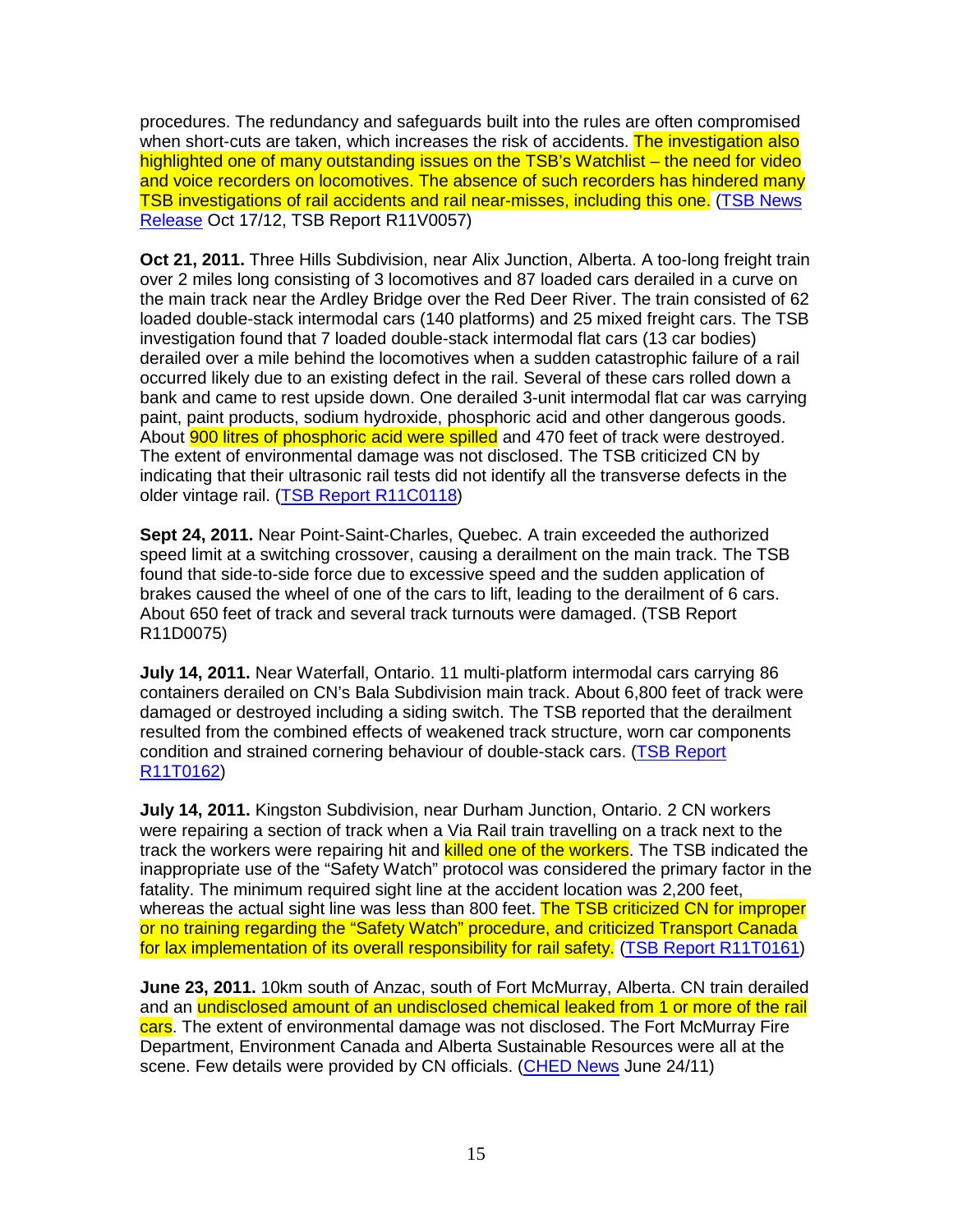**June 23, 2011.** Edmonton, Alberta. 1 CN freight train collided with the tail end of a second stationary CN freight train along the main track near  $50<sup>th</sup>$  Street and the Yellowhead Freeway. The collision resulted in the derailment and toppling of 2 intermodal flat cars and 1 of the locomotives sustaining damage. As well, 6 empty containers and 2 containers loaded with waste paper and metal scrap were damaged. The TSB reported that the moving train was traveling too fast considering the short sight line distance, and that the operating crew was fatigued. (CBC News June 23/11, TSB Report R11E0063)

**June 3, 2011.** Edmonton, Alberta. A moving CN freight train collided with the tail end of a stationary CN freight train. 2 intermodal flat cars from the stationary train derailed, and the lead locomotive in the moving train was damaged. The crew in the moving train did not have a long-enough clear and direct line of sight and did not reduce train speed accordingly before it collided with the stationary train. The TSB investigation report released October 18, 2012 on the collision read, "In the absence of additional backup safety defences in signalled territory, when signal indications are not correctly identified or followed, existing defences may not be adequate to reduce the risk of collision and derailment." The TSB has had an outstanding recommendation for more than a decade regarding this problem and has identified it as an issue on its Watchlist which is a list of issues "the TSB has determined pose the most serious risk to Canada's transportation system." (TSB News Release Oct 18/12)

**May 22, 2011.** Sarnia Rail Yard, Ontario. 2 CN trains collided during switching operations in the yard. 6 tank cars carrying dangerous goods, a locomotive and 2 loaded bi-level auto carriers derailed. About 400 feet of track were damaged. Sarnia Fire and Rescue Services were on the scene and remained on site while CN crews cleaned up the mess. The TSB reported that train movement information was not properly communicated between yard coordinators and operating crews. (The Observer May 24/11, TSB Report R11T0113)

**May 17, 2011.** SW Strathcona County, near Edmonton, Alberta. A CN-caused wildfire burned several acres of a private conservation area - Bretona ConservAction Area. The Strathcona Fire Department and the landowner had to fight the fire and contain it to prevent the entire 100-acre conservation area from burning. The fire occurred only about 100m from the industrial rail yard built in 2010 as a joint project by CN, Cando Contracting Ltd. and Imperial Oil Ltd. to store 225 petroleum tank cars right next to 2 homes and 2 conservation areas. Had the fire spread into the rail yard, it would have been disastrous. CN has refused to compensate the landowner for damages resulting from the wildfire. (Railroaded News Release May 18/11)

**May 8, 2011.** Clover Bar Yard, Edmonton, Alberta. 4 freight cars jumped the tracks. CN did not share information on the contents of the derailed cars. (CTV News May 8/11)

**April 24, 2011.** Prince George CN Yard, British Columbia. A locomotive derailed and appeared to have crashed into cars that were full of coal. (250 News April 24/11)

**April 22, 2011.** Ikea (Sweden's furniture giant), Tuxedo Yards Development Corp., and Seasons (Winnipeg) JV Corp. are suing CN Rail for unspecified damages to the property where Ikea's new store was to be built in Winnipeg. More specifically, the suit claims CN has refused to remove fill and materials it dumped on the property over several decades.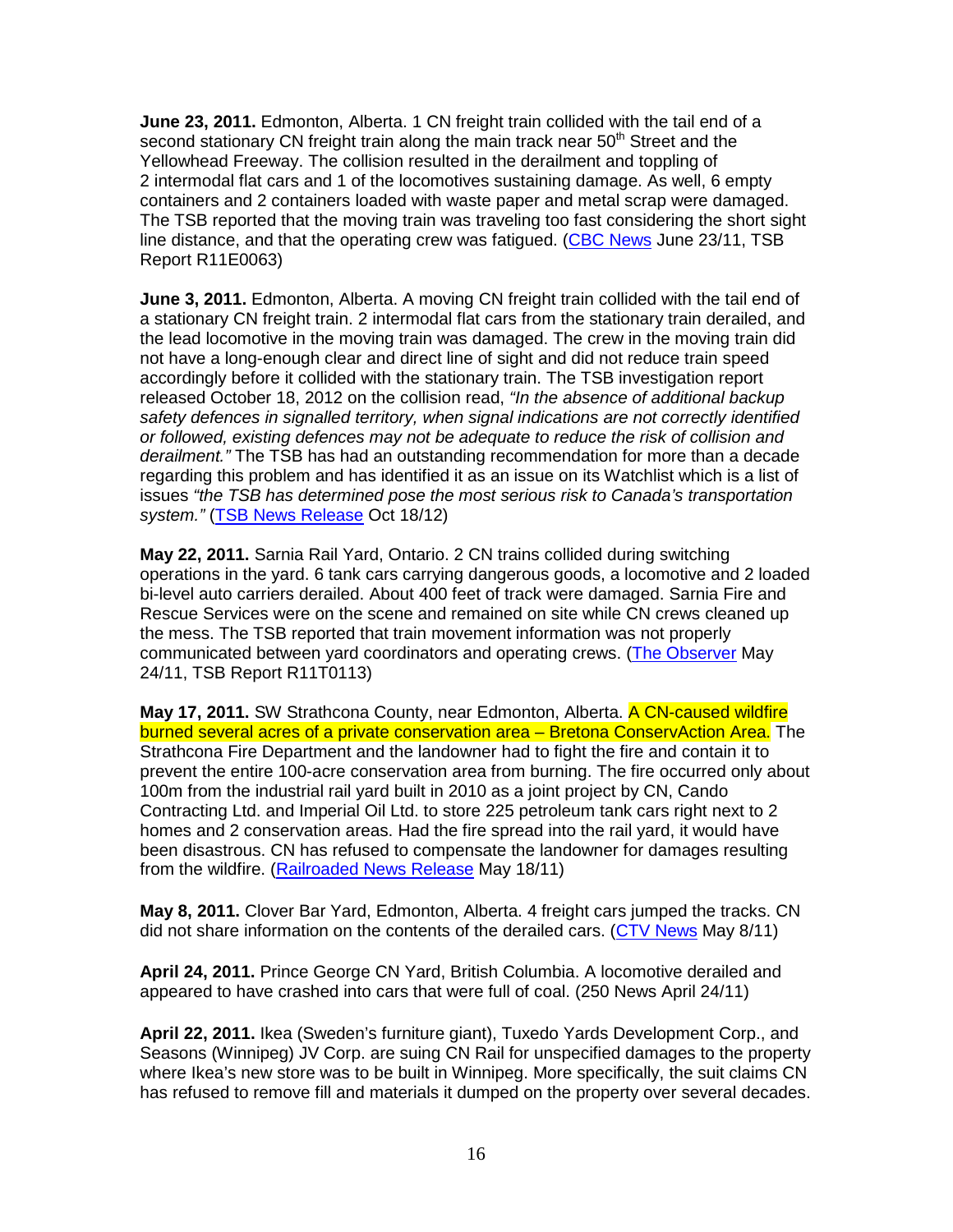They also claim that while CN has removed the tracks, it didn't take away the ballast used to construct the spur track, and it also left underground drainage pipes all over the property. As well, the companies allege that when a building CN built on the site was being demolished, they found the walls contained hazardous levels of asbestos in the vermiculite insulation. The companies claim they asked CN to remove the material, but finally did it on their own when CN didn't. (Winnipeg Free Press April 27/11)

**March 31, 2011.** Symington Rail Yard, Winnipeg, Manitoba. 10 CN cars derailed and 1 of the toppled cars spilled an undisclosed amount of gasoline. (Winnipeg Free Press March 31/11)

**March 27, 2011.** East of Port Hope, Ontario. At least 25 CN cars in a 116-car train derailed. The derailment, considered "significant", occurred on a main line and included spills of dangerous goods - jet fuel and propane. Booms were required in an attempt to contain the spills. A fire broke out and a "Red Alert" was issued through Emergency Management Ontario. A Red Alert means there is "a major risk to health, safety and security". Families from 20 houses were forced to flee their homes. The rail corridor was also shut down. About 67,000 litres of spilled aviation fuel were eventually recovered, while about 133,000 litres made their way into the local environment including the water system, causing undisclosed environmental damage. As with many other CN derailments across North America, CN did not allow the media near the vicinity of the spill to view clean up progress. Fuel spilled during the derailment on the shores of Lake Ontario continued to come up through a swamp area 19 months later. Production on 2 private farm properties was still not back to normal. Not only the farmland near the lake was affected, but the access roadways to them as well. Clean-up has included excavating and hauling away contaminated soil. It is not known whether CN has paid compensation to the farmers for damages. (Toronto Star March 27/11, Northumberland Today April 25/11, Northumberland Today Oct 4/12)

**March 15, 2011.** A U.S. Federal Appeals Court ruled unanimously that CN must honour conditions imposed by the U.S. Surface Transportation Board on CN's purchase of the Elgin Joliet & Eastern (EJ&E) Rail Line that runs between Illinois and Indiana. The decision means CN must pay \$68 million to cover the lion's share of costs in building 2 underpasses in the Chicago area to mitigate rail crossing traffic jams. CN has been battling with 33 communities along the EJ&E main line that are concerned about CN's aggressive approach to the EJ&E takeover. Communities have been concerned about increased rail traffic, increased noise and diesel exhaust pollution, adjacent property devaluation, and increased traffic jams at many rail crossings which have very significant impacts on emergency vehicle response times. (Chicago Business March 15/11)

**March 11, 2011.** A British Columbia Provincial Court convicted CN of an offence under the federal Fisheries Act. CN was sentenced to pay \$75,000 for spilling a deleterious substance – diesel fuel - into a fish-bearing river. In January 2009, Environment Canada was notified of a diesel slick near the confluence of Barker Creek and the Fraser River in B.C. Their investigation confirmed that the source was a fuel pumping station at the CN Rail Thornton Yards. (Daily Commercial News March 14/11)

**End of Feb 2011.** Kennedy Siding, Pine Pass, British Columbia. CN train carrying 16 propane cars derailed. (250 News Feb 26/11)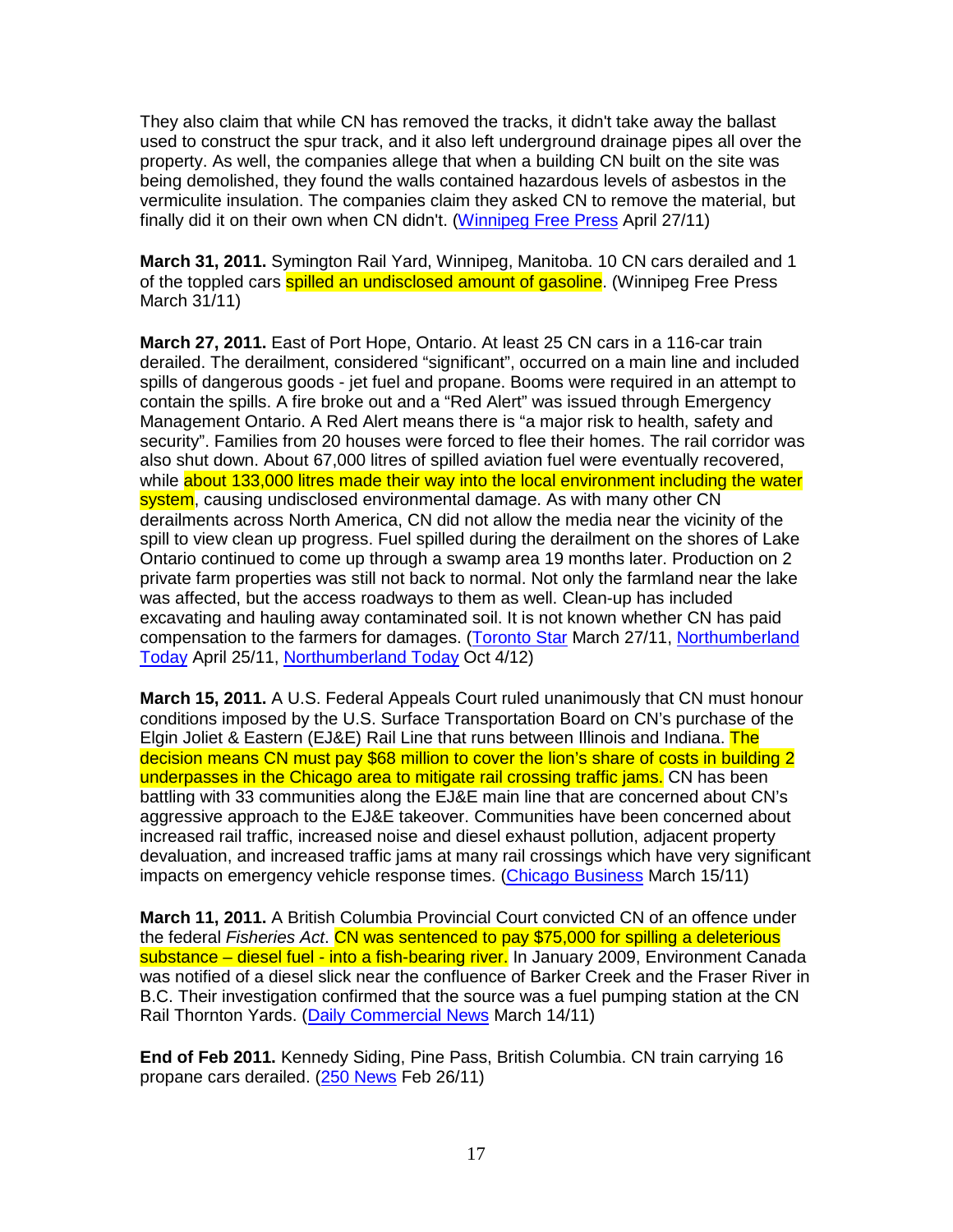**Feb 12, 2011.** Fort Fraser, British Columbia. 36 of 104 loaded CN coal cars derailed on the main track. A rail car wheel fractured when a crack, which had been growing over a period of time, reached such a size that the wheel could no longer support normal service loads. 19 loaded CN coal cars went off the tracks on the same line near Caribou, B.C. December 21, 2011. (TSB Report R11V0039)

Feb 7, 2011. Mussey Township, St. Clair County, Michigan. 4 CN cars derailed, **spilling** ammonia nitrate, which is used as a fertilizer. CN did not disclose how much ammonia nitrate was spilled. (The Times Herald Feb 7/11)

**Jan 6, 2011.** Vernon Township, Michigan. A CN train that derailed spilled hydrochloric acid, forcing about 35 nearby residents to evacuate their homes. 12 of about 100 cars came off the tracks, including 4 that toppled over on their sides. 10 tank cars were loaded with toxic hydrochloric acid, 1 carried flammable ethanol and the other was a freight box car. At least 1 tank car with a capacity of 20,000 gallons spilled hydrochloric acid and a cloud of gas drifted into the surrounding area. Hydrochloric acid is toxic and can damage eyes, skin, lungs and other organs. Local authorities monitored air and water quality before lifting the evacuation notice. A CN public relations spokesperson refused to share information on the health of the train crew, saying it is company policy not to discuss the status of employees. CN also did not disclose how much hydrochloric acid had spilled or the extent of environmental damage. (Washington Post Jan 7/11)

**Jan 2, 2011.** 10km west of Tête-Jaune Cache, British Columbia. 33 of 113 loaded CN coal cars derailed at a bend in the track next to the Fraser River, on their way to Prince Rupert. The derailed cars slid onto the riverbank, **spilling an undisclosed amount of coal**. (Each car carries up to 1 million kg of coal.) A small marsh that drains into the Fraser River was directly impacted by the spilled coal. Crews worked several days clearing up the mess and removing all the debris. A veteran CN employee said the derailment could have been caused by any number of rail defects. (Rocky Mountain Goat Jan 5/11)

**Dec 27, 2010.** Neenah Rail Yard, Wisconsin. Part of a 99-car CN train - 11 empty freight cars - derailed and 7 of them toppled over on the main line. An undisclosed length of track was damaged. (Chicago Tribune Dec 27/10)

**Dec 21, 2010.** The U.S. Surface Transportation Board fined CN \$250,000 for intentionally under-reporting train blockages at railroad crossings along the EJ&E line between Illinois and Indiana. The decision was the first fine ever imposed on a railroad by the U.S. Surface Transportation Board. The decision stated that an investigation into Canadian National's reporting of the blockages, "supports the conclusion that CN has knowingly violated the Board's orders that CN report, on monthly and quarterly bases, the date and descriptive information for each crossing blockage exceeding 10 minutes in duration." For example, U.S. Representative Judy Biggert indicated that CN had reported only 14 blocked crossings lasting 10 minutes or longer for a particular reporting period, whereas the actual number was 1,457, over 100 times the reported number. TRAC (The Regional Answer to Canadian National) stated, "The STB decision brings to light a serious flaw in how railroads are regulated." TRAC has indicated that more needs to be done to ensure that communities across the U.S. are not harmed by CN's lack of respect for U.S. citizens. (nwitimes.com Dec 21/10, several other sources)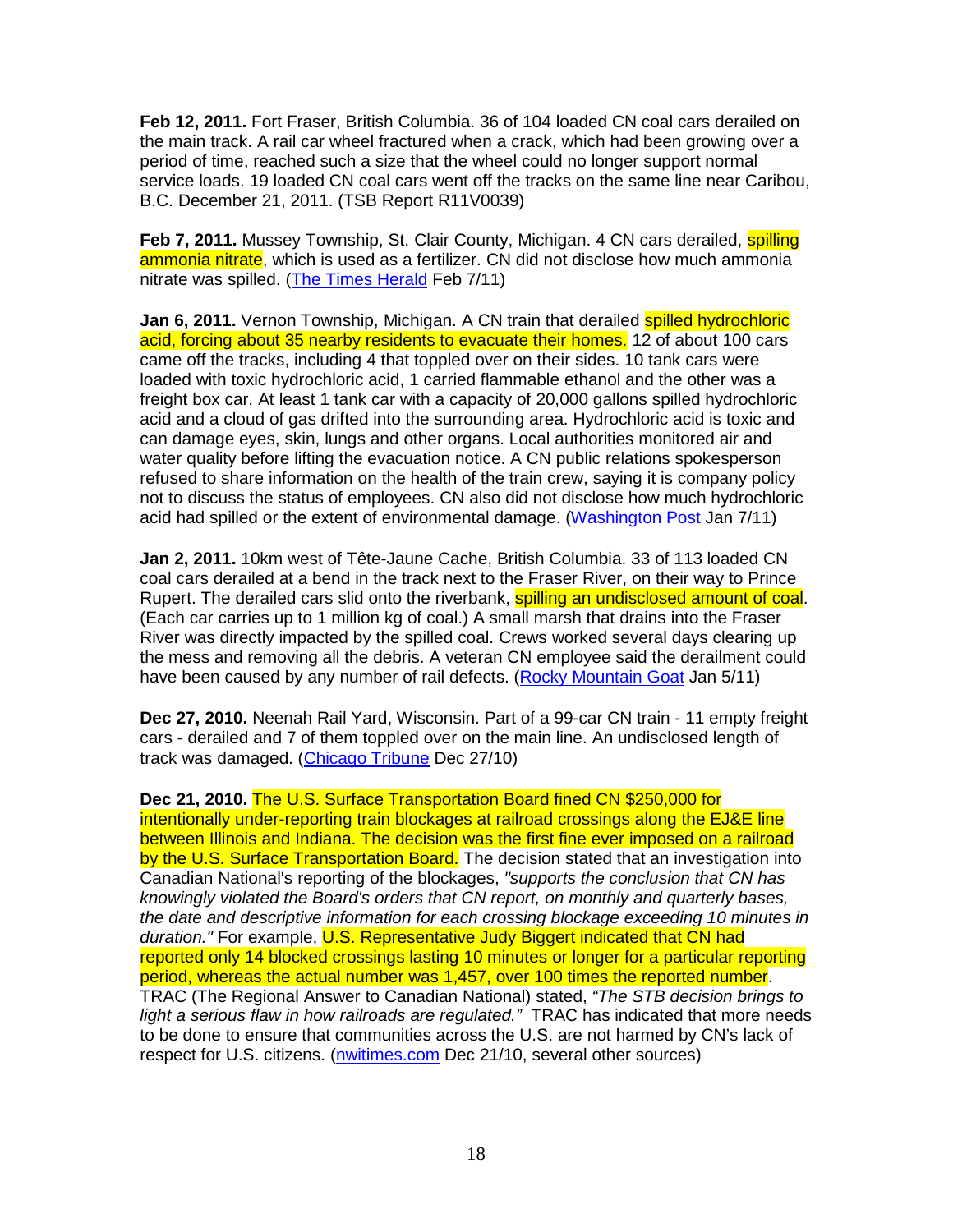**Dec 10, 2010.** Prichard, Alabama. At least 10 CN cars loaded with coal derailed and 3 overturned, **spilling an undisclosed amount of coal** and closing Highway 45. (FELA Lawyer News Dec 10/10)

**Nov 27, 2010.** Williams Lake, British Columbia. 2 locomotives derailed, disrupting traffic at a public crossing just north of a rail yard. (Williams Lake Tribune Dec 2/10)

**Nov 21, 2010.** Scotford Rail Yard, Fort Saskatchewan, Alberta. 14 CN cars fell off the track – 10 tank cars and 4 general freight cars - a short 3 months following a 43-car derailment in the same yard. Another CN derailment in the same yard April 6, 2005 involved a hydrogen peroxide spill. (Fort Saskatchewan Record Nov 25/10)

**Nov 19, 2010.** East of Vibank, Saskatchewan. 2 locomotives and 1 empty hopper car derailed, closing Highway 48 for 2 days while CN cleared the derailed locomotives and car, and repaired damages. (Regina Leader Post Nov 20/10)

**Nov 5, 2010.** SW Strathcona County, near Edmonton, Alberta. The first petroleum tank cars were moved in to an industrial rail yard joint ventured by Cando Contracting Ltd., CN and Imperial Oil Ltd. Construction of the new rail yard began June 21, 2010 and was completed by late October. Up to 225 tank cars owned by Imperial Oil Ltd. are to be stored and moved in and out of the rail yard. The rail yard was built only 68m from one home and 163m from another home, and only 30m from 2 conservation areas. This violates minimum set-back distance requirements of the Railway Association of Canada, Federation of Canadian Municipalities and CN's own policy, all of which indicate that new rail yards are not to be built within 300m of any homes. Construction and operation of the rail yard also breaches federal transportation, railway safety and environmental legislation and regulations; Alberta environmental protection and drainage legislation; Canadian Rail Operating Rules; CN environmental policies; CN community relations policies; Imperial Oil environmental policies; and, Imperial Oil community relations policies. (Railroaded News Release July 21/10, Railroaded News Release Nov 8/10)

**Oct 18, 2010.** Kingston Subdivision, near Lancaster, Ontario. CN train derailed 18 cars on the main track, including 6 cars containing dangerous goods. An undisclosed amount of sodium cyanide (solid) was spilled. As a precautionary measure, residents in close vicinity to the accident site left their homes. About 1,000 feet of track were damaged or destroyed. The train consisted of 2 locomotives at the head of the train and 122 cars (59 loaded, 63 empty). It weighed 8,350 tons and was 7,105 feet long. The train derailed due to a rail roll-over partly attributable to improperly assembling the train. (TSB Report R10D0088)

**Oct 10, 2010.** New Haven, Michigan. About 3,000 gallons of diesel fuel spilled from a CN locomotive, causing undisclosed environmental damage. (The Voice News Oct 11/10)

**Oct 8, 2010.** Parry Sound, Ontario. CN train carrying dangerous goods derailed. 19 cars fell off the tracks, 15 of them containing extremely flammable propane and fuel oil. A major emergency response included evacuations, road closures and fire crew deployment. Many rail cars and 1,000 feet of track were damaged. About 40 gallons of fuel oil were spilled. (Cottage Country Now Oct 8/10)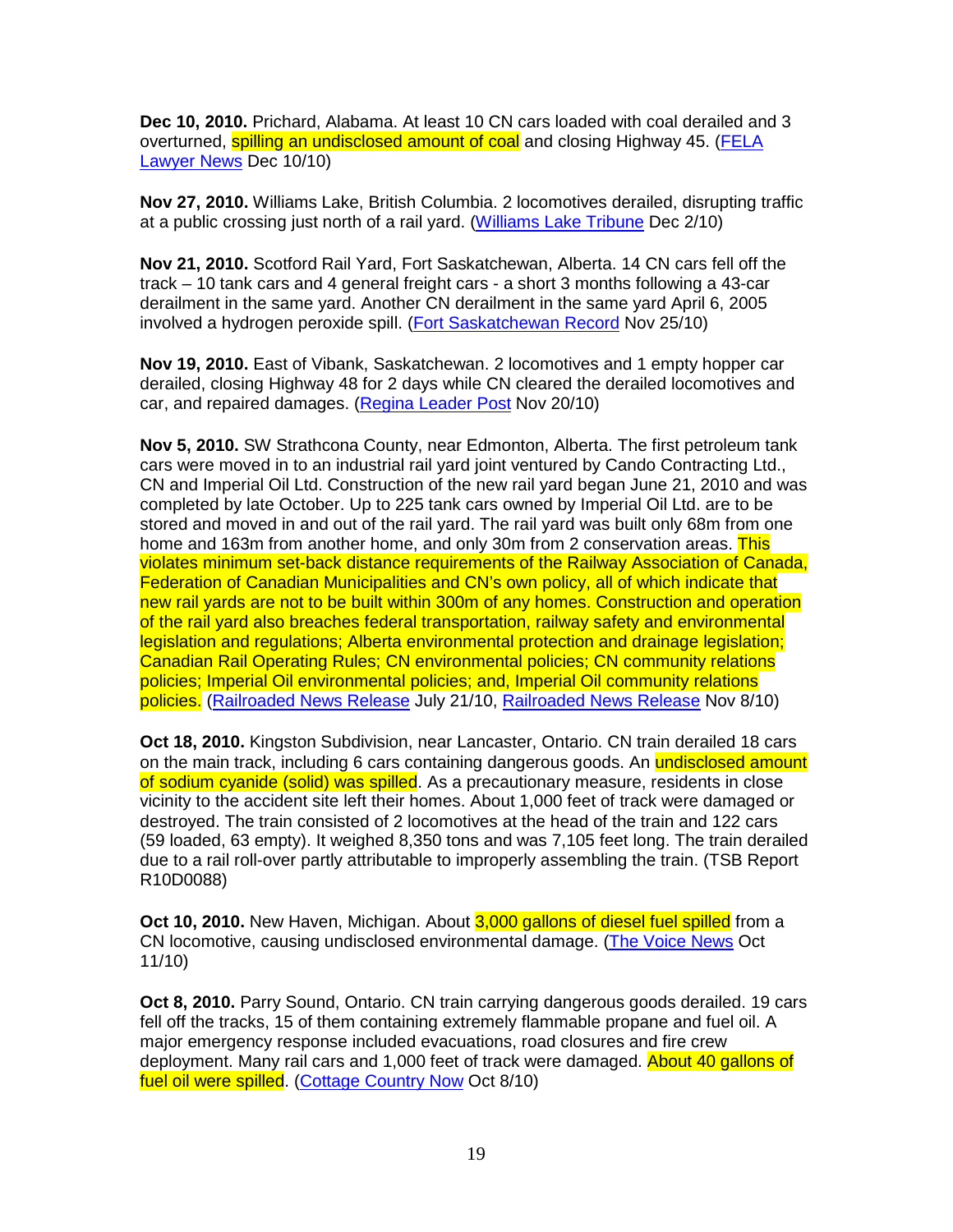**Oct 2, 2010.** Near Newbrook, NW of Edmonton, Alberta. 2 locomotives and 18 cars derailed on the way from Edmonton to Fort McMurray in a 1½ mile long train with 3 locomotives and 162 cars. (Edmonton Journal Oct 3/10)

**Oct 1, 2010.** Near Falding, Ontario. CN freight train derailed 21 cars on the main track. The derailed cars included 8 loaded tank cars containing liquefied petroleum gas and 7 loaded tank cars containing fuel oil. A number of homes in the vicinity of the derailment were evacuated. The TSB found that the train was not properly assembled, braking instructions were not properly followed, and the locomotive engineer was fatigued. (TSB Report R10T0213)

**Sept 30, 2010.** Brimson, North of Two Harbors, Minnesota. 2 CN ore trains collided after one of the trains carrying 116 cars full of taconite ore left a siding and entered the main track before getting permission. It later collided with a CN train with 118 empty rail cars. 3 locomotives and 14 cars derailed, all 5 crew members from both trains were injured, and the derailment resulted in over \$8 million in property damages. The NTSB blamed the collision on the loaded train entering the main line without permission and a lax CN policy on train right-of-way communication on a route without signals. (Duluth News Tribune Feb 12/13)

**Aug 23, 2010.** Saint-Maurice Subdivision, near Clova, Quebec. 17 CN cars (16 loaded and 1 empty) derailed and about half of the cars toppled over on their sides on the main track. About 1,300 feet of track were destroyed. The derailment zone covered a distance of about 1,300 feet. The derailed equipment consisted of 10 gondola cars loaded with wood chips, 1 covered hopper car (sodium cyanide residue), and 6 covered cars carrying newsprint. The train was made up of 5 locomotives and 95 cars (90 loaded and 5 empty), it weighed 13,100 tons and was 5,640 feet long. The derailment occurred when a track slid sideways as the train was passing over it. (TSB Report R10Q0037)

**Aug 18, 2010.** Scotford Rail Yard, Fort Saskatchewan, Alberta. 43 CN tank cars carrying 7 types of hazardous goods including diesel and liquefied petroleum gas derailed, many of them toppling over on their sides. The derailment occurred during switching operations - 1 CN train was shoving 50 loaded and 5 empty cars in the yard when the movement collided with 46 parked empty cars on the track. It is not known whether there were any hazardous products spilled or whether there was any environmental damage, as CN staff made sure no members of the public were allowed near the site. The TSB attributed the derailment to human error and to the poorly lit rail yard during a night time operation. Other CN derailments in the same yard include one April 6, 2005 and another one November 21, 2010 (Edmonton Journal Aug 19/10, Railroaded News Release Aug 19/10, TSB Report R10E0096)

**July 31, 2010.** 15km south of Lytton, British Columbia. A water bomber crashed in the Fraser Canyon while fighting a CN-caused wildfire, killing the pilot and co-pilot. (FireFightersCloseCall.com Aug 1/10)

**July 21, 2010.** 10km east of Prince George, British Columbia. 16 CN cars loaded with coal derailed.

**July 20, 2010.** Tk'emlups First Nation Reserve, near Kamloops, British Columbia. A fire investigator is confident that a CN engine in a rail yard ignited a large grass fire on the Tk'emlups First Nation Reserve. In 2009, the City of Kamloops billed CN for \$20,000 for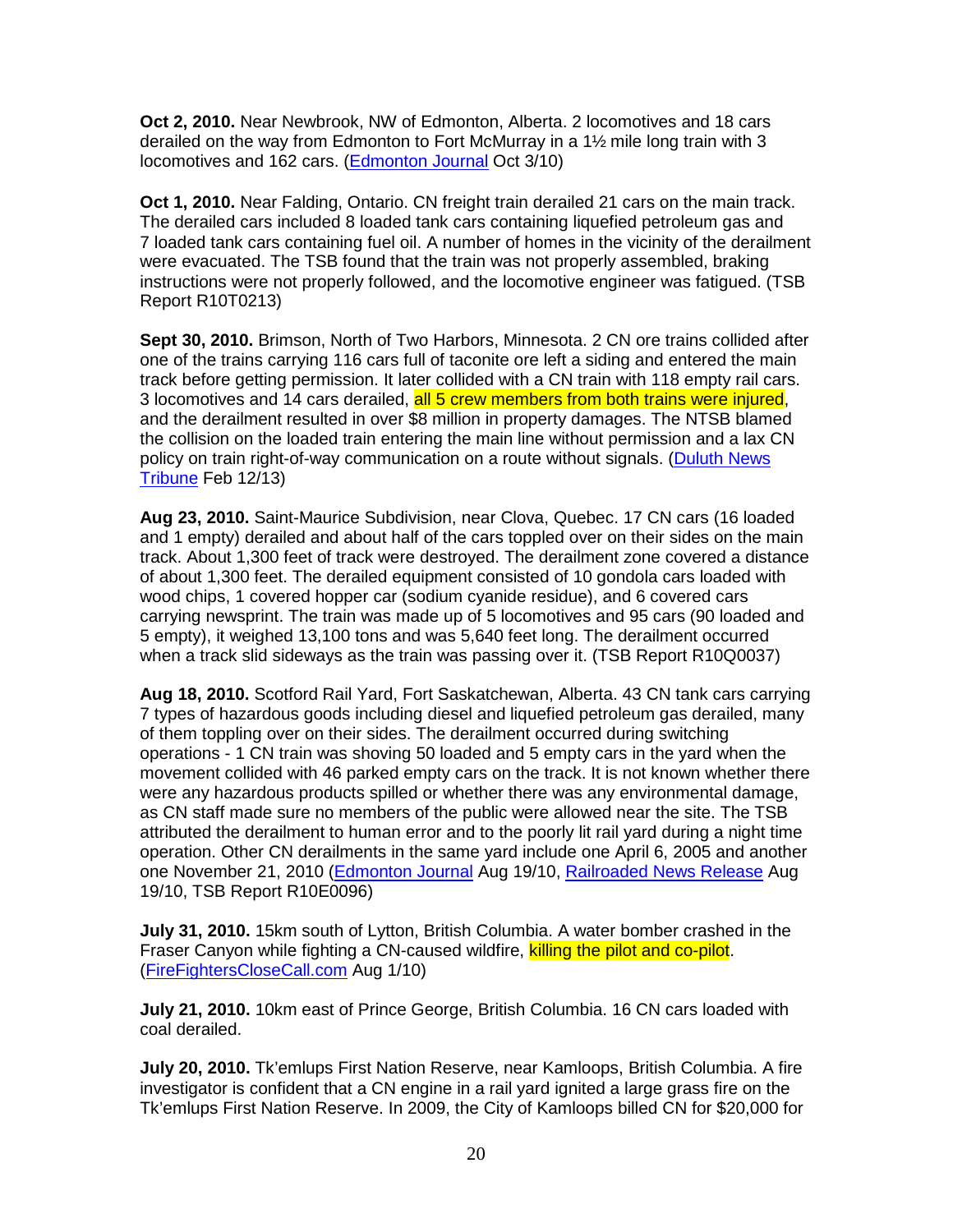firefighting when sparks from a train ignited a 3-day blaze. These are just a few examples of the many fires caused annually by CN. Idling and slow-moving locomotives, such as in rail yards, pose particularly high fire hazards. (Kamloops Daily News July 23/10)

**July 6, 2010.** Jasper Yard, Jasper, Alberta. A CN freight train collided with a Via passenger train while passengers were disembarking on the station track. The passenger train was pushed to a 45° angle. The CN l ocomotive and one of the Via passenger cars were damaged. The TSB attributed the accident to human error – improper communication between the 2 crews. (TSB Report R10E0080)

**June 15-28, 2010.** Between Sarnia, Ontario and Port Huron, Michigan. About 2,000 rail tank car loads of biodiesel were moved back and forth repeatedly across the Canada/U.S. border without unloading the cars. One CN worker said, "In 25 years, I'd never done anything like it…The clerk told me it was some kind of money grab. We just did what we were told." CN made \$2.6 million from the money-making scheme. (UPI Dec 3/12)

**March 30, 2010.** Pickering, Ontario. 9 cars of a 149-car CN train stretching 9,383 feet and weighing 12,166 tons jackknifed and derailed at the Pickering GO Station on the main track. 1 car spilled a load of lumber and the fuel tank of one of the 3 locomotives was punctured and **spilled 50 litres of diesel fuel which caught fire**. Local residents were concerned about the sixth derailment in as many years along this section of track running from Whitby to Pickering. This is of particular concern to Canadians living next to railways, considering that 12% of all rail traffic carries dangerous goods, according to the Railway Association of Canada. In April 2011, the TSB issued a scathing investigation report faulting the way in which this latest train was assembled. The train was pulled by 3 locomotives, all located in the front of the train, a method the TSB has blamed for a number of other CN derailments involving these too-long and too-heavy trains. Following a similar CN derailment near Brighton, Ontario in 2009, CN had pledged to start building trains over 8,500 feet long by spacing locomotives throughout the train, a technique known as distributing power, which cuts down on in-train forces. The TSB has investigated 10 derailments that involved longer, heavier trains and excessive in-train forces. 9 of these were Canadian National trains. CN has the lowest safety level rating, 1 or 2 on a scale of 5. One of many reasons identified for this poor safety record is the lack of dialogue by CN management with its train operators and the general strained relationship between the railway union and CN management. A "culture of fear" is known to exist within CN, and workers are reluctant to bring safety risks to the attention of their supervisors for fear of reprisal. (TSB Report R10T0056, The Toronto Star March 31/10, Financial Post April 15/11, Consider This April 21/11)

**March 2, 2010.** Morrisburg, Ontario. CN train derailed 26 cars on the Kingston Subdivision main track. The train comprised 2 locomotives and 121 cars (53 loaded, 68 empty). It was 8,703 feet long and weighed 9,641 tons. About 1,400 feet of track, including 4 crossovers, were damaged. The TSB blamed the derailment on a cracked axle and insufficient inspections by CN. (TSB Report R10T0035)

**Feb 25, 2010.** St-Charles-de-Bellechasse, Quebec. A Via Rail passenger train on CN track entered a siding track at excessive speed resulting in 2 locomotives and 6 passenger cars derailing on the main track. 2 locomotive engineers and 5 passengers were injured. A house, garage and 6 motor vehicles were destroyed. Via passenger cars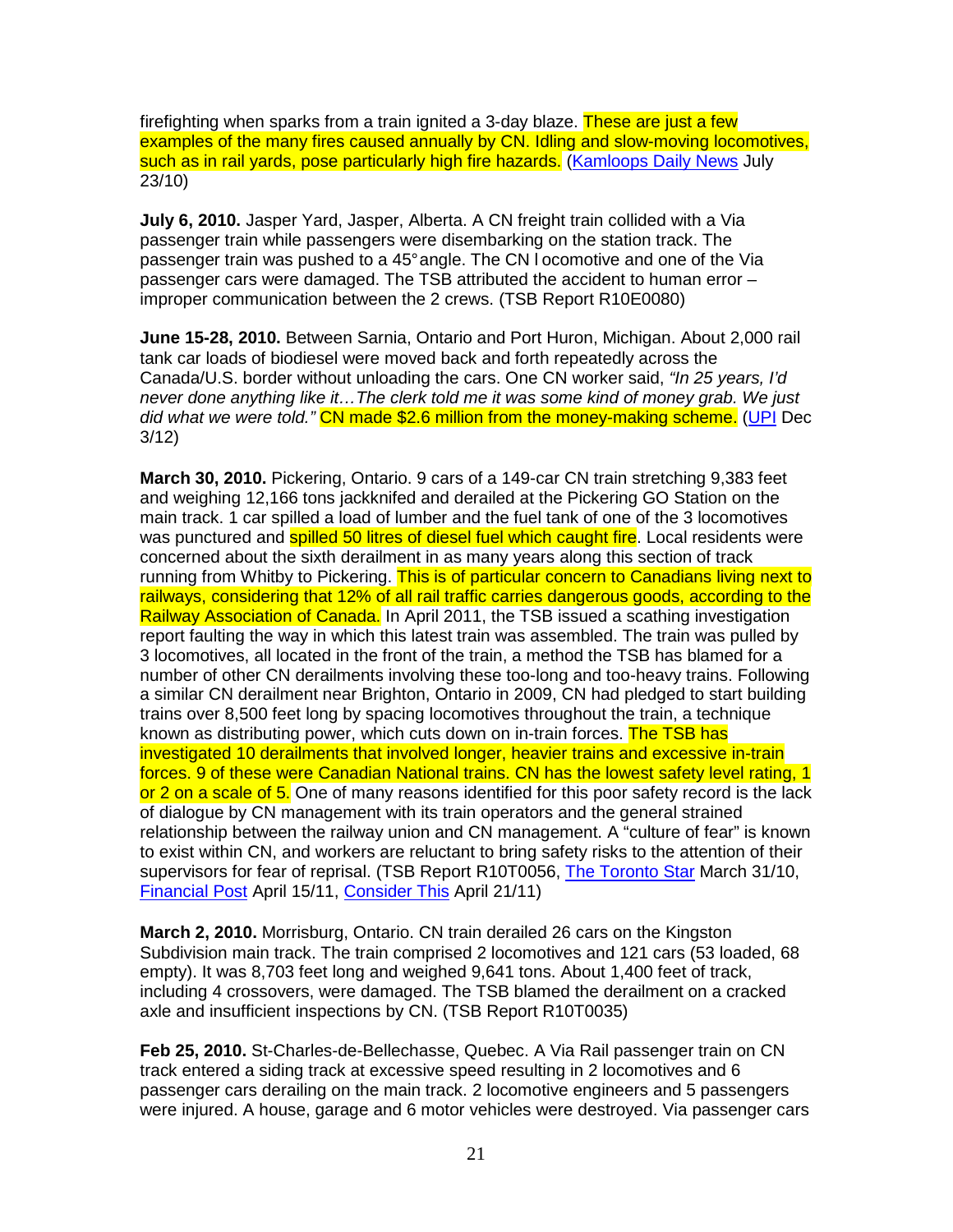and siding track were also extensively damaged. **About 3,000 litres of diesel fuel spilled** from the derailed train, causing undisclosed environmental damage. The TSB reported the following factors as contributing to the derailment: snow accumulation, poor visibility, misinterpretation of the advance switching signal, and safety deficiencies related to medical testing for employees (slow transfer of medical information for locomotive engineers hired by Via Rail from CN and other railways). When the TSB investigation report was released March 6, 2012, TSB officials said Canadians have reason to fear rail safety because the rail industry and Transport Canada refuse to recognize the necessity of maintaining and in many cases improving rail safety measures. (CTV News March 6/12, TSB News Release March 6/12, TSB Report R10Q0011)

**Feb 9, 2010.** MacMillan Yard, Toronto, Ontario. 2 CN cars derailed in the yard during switching operations. 1 of the cars, a tank car, broke into 2 sections and spilled its entire load of about 57,000 litres of ferric sulphate – a hazardous corrosive liquid - along the roadway and adjacent tracks. The extent of environmental damage from the spill was not disclosed. 3 additional cars were damaged. The TSB reported that the tank split in 2 due to a small fatigue crack at a weld seam that should have included a reinforcing pad. (TSB Report R10T0020)

**Dec 5, 2009.** Rivers Subdivision, near Spy Hill, Saskatchewan. A CN freight train derailed 36 cars on the main track, including 22 tank cars loaded with dangerous goods – liquefied propane, benzene, plastic pellets. An undisclosed quantity of dangerous goods was subsequently spilled, resulting in a fire which initially involved 34 of the cars and burned for 6 days. All residents within a 1.6-kilometre radius were evacuated. About 400 feet of track were destroyed. The extent of environmental damage was not disclosed. The train consisted of 2 locomotives at the head of the train and 168 cars (142 loaded, 26 empty). It weighed 12,423 tons and was over 2 miles long. The TSB determined the probable cause of the accident was the sudden failure of a rail that had persistent surface defects. (TSB Report R09W0252, several additional sources)

**Nov 21, 2009.** Lac-St-Jean Subdivision, Sainte-Tite, Quebec. A CN train derailed 10 cars (5 loaded and 5 empty) on the railway bridge across des Envies River. About 200 feet of the main track were damaged and one span of the bridge was destroyed. The train consisted of 2 locomotives and 11 cars (5 loaded and 6 empty). It weighed 1,250 tons and was 850 feet long. The derailment was caused by a fatigued rail on the bridge that had developed numerous defects over time. (TSB Report R09Q0047)

**Nov 17, 2009.** Yale Subdivision, near Komo, British Columbia. A CN freight train consisting of 1 locomotive, 45 loaded cars and 13 empty cars struck a debris slide of rock, mud and trees on the main track that derailed the locomotive and 3 cars loaded with copper concentrate. The train struck the slide, rode up and over it and came down on the other side where the locomotive rolled over onto its side. The first 3 cars behind the locomotive jackknifed and derailed. About 833 gallons of fuel were spilled from the locomotive, which overturned on its side, resulting in undisclosed environmental damage. The locomotive engineer sustained contusions and a laceration to his right leg. The conductor suffered a fractured right thumb and contusions. Both were taken by ambulance to the hospital in Hope. The train weighed 6,394 tons and was 3,519 feet long. (TSB Report R09V0235)

**July 17, 2009.** Limoilou Yard, Quebec City, Quebec. 5 CN tank cars derailed. A turnout and about 180 feet of track were damaged. Aviation fuel, which is extremely flammable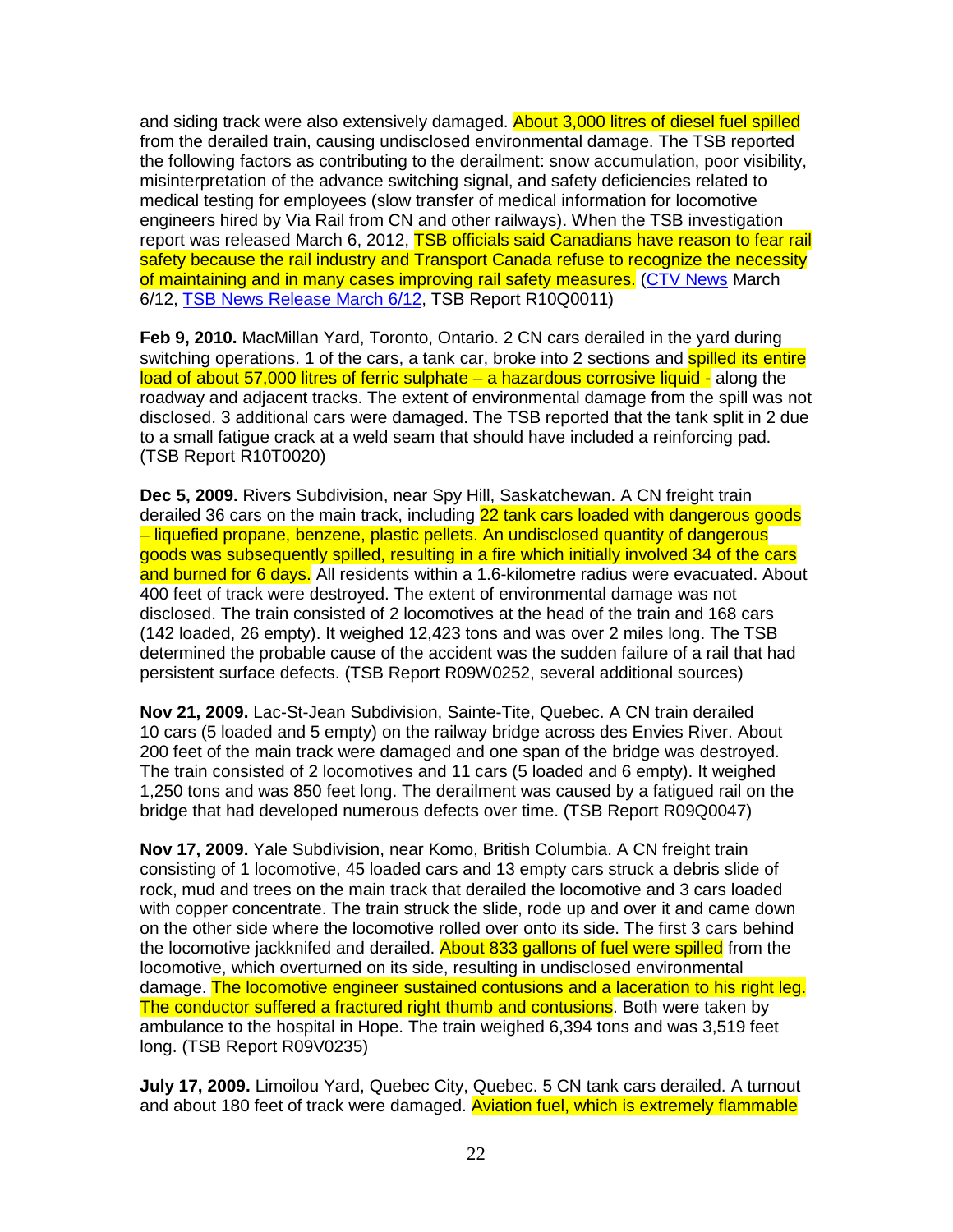and explosive, spilled from one of the tank cars. A safety perimeter was established around the derailment area. The Dufferin-Montmorency Highway and neighbouring public roads were closed to traffic. The derailment occurred when a track in one of the yard switches rolled over due to the lateral forces exerted by the heavy tank car wheels. (TSB Report R09Q0030)

**June 28, 2009.** Redditt Subdivision, Jones, Ontario. A CN train collided with the tail end of another CN train which was stopped on the main track. As a result of the collision, the 4 intermodal cars (six platforms in total) from the stationary train and the 3 locomotives from the moving train derailed. The locomotive engineer from the moving train was transported to hospital with injuries. The TSB reported miscommunication between the rail traffic controller and the operating crew of the moving train. (TSB Report R09W0118)

**June 19, 2009.** Cherry Valley, Illinois. 19 of 74 tank cars carrying flammable ethanol, derailed at a highway railway crossing where cars waited for the train to pass. 13 of the derailed cars were punctured, causing the ethanol to spill which exploded into a huge fireball. The train, hauling a total of 114 cars, was carrying about 2 million gallons of ethanol. One 44-year-old woman waiting at the railway crossing burned to death, and 9 to 11 others were injured (reports vary). The dead woman's husband was burned but survived and her 19-year-old pregnant daughter was injured and lost her baby. 600 nearby homes were evacuated due to the intensity of the ethanol fire. About 60,000 gallons of ethanol spilled into a creek that flows into the Rock and Kishwaukee rivers, killing a minimum of 72,350 fish, many of which were game species. The Illinois Attorney General found CN Rail responsible for what was characterized as the single-largest fish kill that was not natural in the history of the state of Illinois. Monetary damages were estimated to total \$7.9 million. The NTSB investigation found a washout of the tracks, a failure of CN's emergency communications, and inadequate design of the tanker cars all contributed to the derailment and severity of the accident. The NTSB report released in February 2012 contained many more criticisms of CN. Associated Press research of U.S. statistics revealed that ethanol tank cars have been breached in at least 40 serious accidents between 2000 and mid-2012. An Illinois District County Court ordered CN to pay US\$36 million to settle 2 negligence lawsuits that revealed Canada's largest railway was negligent in the operation, maintenance and supervision of the train and track. (Associated Press Sept 12/12, Rock River Times June 6/12, NTSB Report RAR-12-01)

**May 22, 2009.** CN Walker Yard, Edmonton, Alberta. A fire broke out in the rail yard and was contained within about an hour. Generally, rail yards pose high fire risks because extremely flammable diesel fuel, oil, grease and solvents leak and drip all over the ground from locomotives and rail cars. As well, tank cars carrying flammable products often ignite during derailments and spills in rail yards. (Edmonton Sun May 23/09)

**May 19, 2009.** Becancour, Quebec. A stub sill was reported broken on a tank car loaded with chlorine at a chemical plant. (A stub sill is part of the frame which connects the tank cars.) Based on this particular type of fault, the **TSB warned, "that tens of thousands of** faulty railway cars may be in operation, hauling dangerous goods across Canada". (TSB Report R09W0016)

**March 21, 2009.** Kingston Subdivision, near Brighton, Ontario. 6 of 137 CN rail cars were ripped off the main track - 3 carrying hazardous materials - after the train, which stretched nearly 2.7km, came to an unexpected and abrupt stop. This forced some of the heavier loaded cars in the back of the train to crash into some lighter empty ones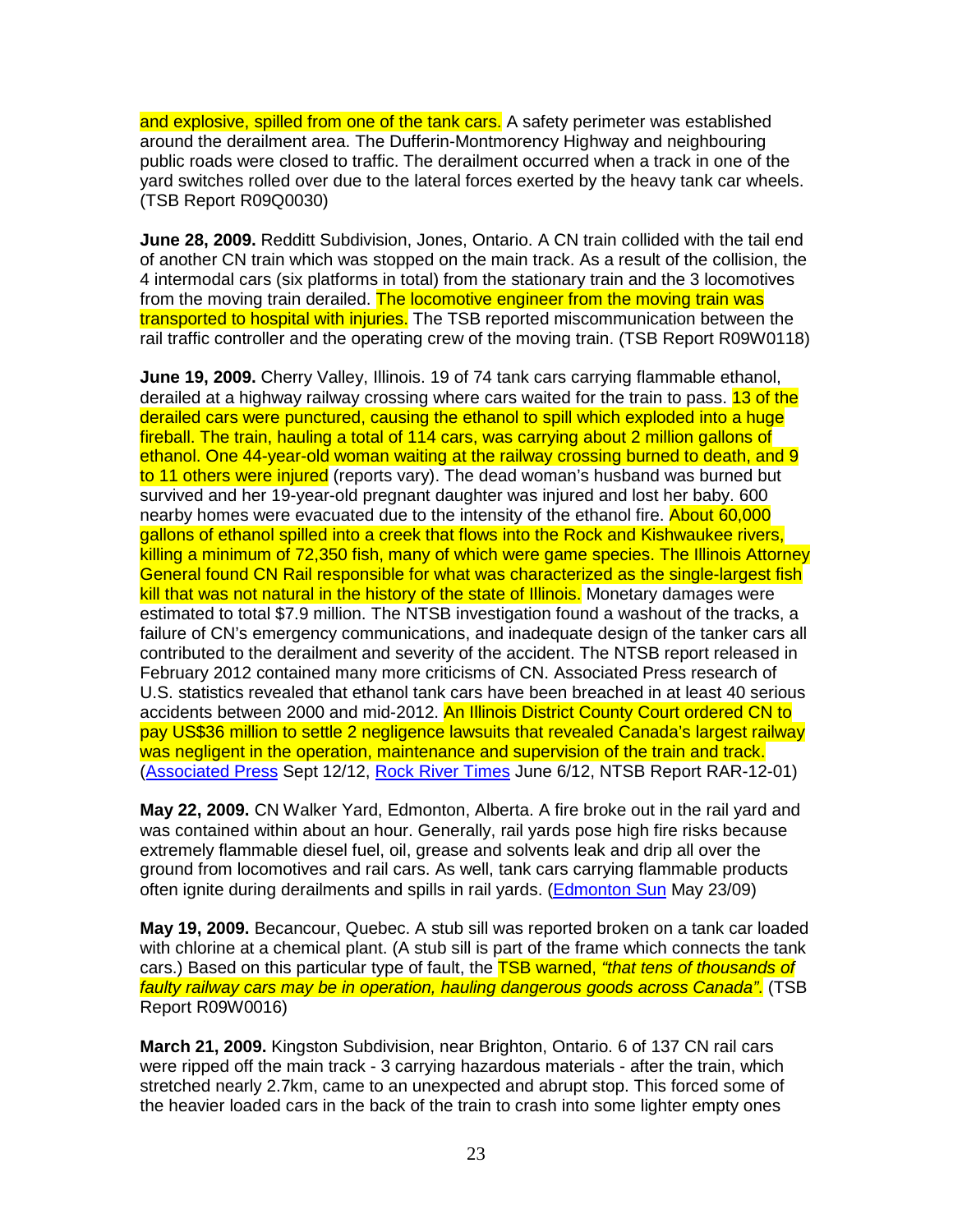closer to the front, causing the knuckle on the 107<sup>th</sup> car to break. CN and others have been realizing significant cost savings by increasing the length and weight of their trains, and by improperly assembling them, but at the same time this practice is compromising safety. As a result of the increasing number of derailments of too-long, too-heavy and improperly assembled trains, the federal government launched a 2-year study in an attempt to develop regulations to address the problem. (TSB Report R09T0092)

**Feb 13, 2009.** Allanwater Subdivision, Robinson, Ontario. A CN freight train derailed 2 locomotives and 29 cars on the main track. The derailed cars included a load of sodium chlorate and 2 loads of propane. The derailed cars struck an 800-gallon wayside propane tank that fuelled a switch heater, puncturing it and igniting an explosion and fire. The fire engulfed most of the derailment site, including approximately 15 of the 29 derailed cars. 2 tank cars of lard and a carload of lumber were consumed in the fire. Several bulldozers and large backhoes were brought to the accident site to contain the fire and to work on restoring the rail line. The heavy equipment spread the damaged rolling stock about the site and covered it in snow in an effort to extinguish the fire, which burned for about 24 hours. The train consisted of 2 locomotives at the head of the train and 94 cars. It weighed 10,386 tons and was 6,061 feet long. The TSB was unable to determine the cause of the derailment because the wrecking and restoration work had commenced without TSB consent. (TSB Report R09W0033)

**Jan 14, 2009.** Near Dugald, Manitoba. A faulty stub sill went undetected, allowing a tank car loaded with 51,500 pounds of flammable liquid propylene to separate from the rest of the train before coming to a stop. (A stub sill is part of the frame which connects the tank cars.) In a scathing report issued August 25, 2010, the TSB said the lack of formal protocols to record and report stub sill failures may prevent other broken parts from being found before the next accident. The TSB warned "that tens of thousands of faulty railway cars may be in operation, hauling dangerous goods across Canada". The TSB continued, "Approximately 41,000 cars within the North American tank car fleet are equipped with this model of stub sills, and approximately 35,000 of them are in dangerous goods service…These numbers are alarming and must not be ignored." Adding to the concern, Transport Canada, the regulator, was either unaware of, or had limited information regarding, stub sill failures so the problem has gone undetected. The TSB strongly suggested Transport Canada take the lead in coordinating with the railway industry and other North American regulators on the issue of reporting stub sill failures. (This does not appear to have been done.) Adding to the risk, the TSB said today's trains are longer and heavier than ever, making them more difficult to control. Alarmingly, stub sills manufactured according to older design criteria may be more susceptible to failure in the current operating environment of longer heavier trains. Prior to the mid-1990's, an average train in main-track service was about 5,000 feet long and weighed 6,000 to 7,000 tons. Following the privatization of CN in 1995, some of the trains are now over 12,000 feet long and weigh more than 10,000 tons. (TSB News Release Aug 25/10, TSB Report R09W0016)

**Dec 31, 2008.** Drummondville Substation, near Villeroy, Quebec. 33 CN cars derailed on the main track - 7 tank cars with residue, 6 empty box cars and 20 loaded covered hopper cars. 2 main-track turnouts were damaged. A switch heater gas line was severed, causing about 2,000 gallons of propane gas to leak into the air. About 500 feet of track were destroyed. The train consisted of 3 locomotives and 115 cars (70 loaded and 45 empty), weighed 10,800 tons and was 7,000 feet long. The local fire department was advised by local residents of the accident, arrived on the scene shortly thereafter,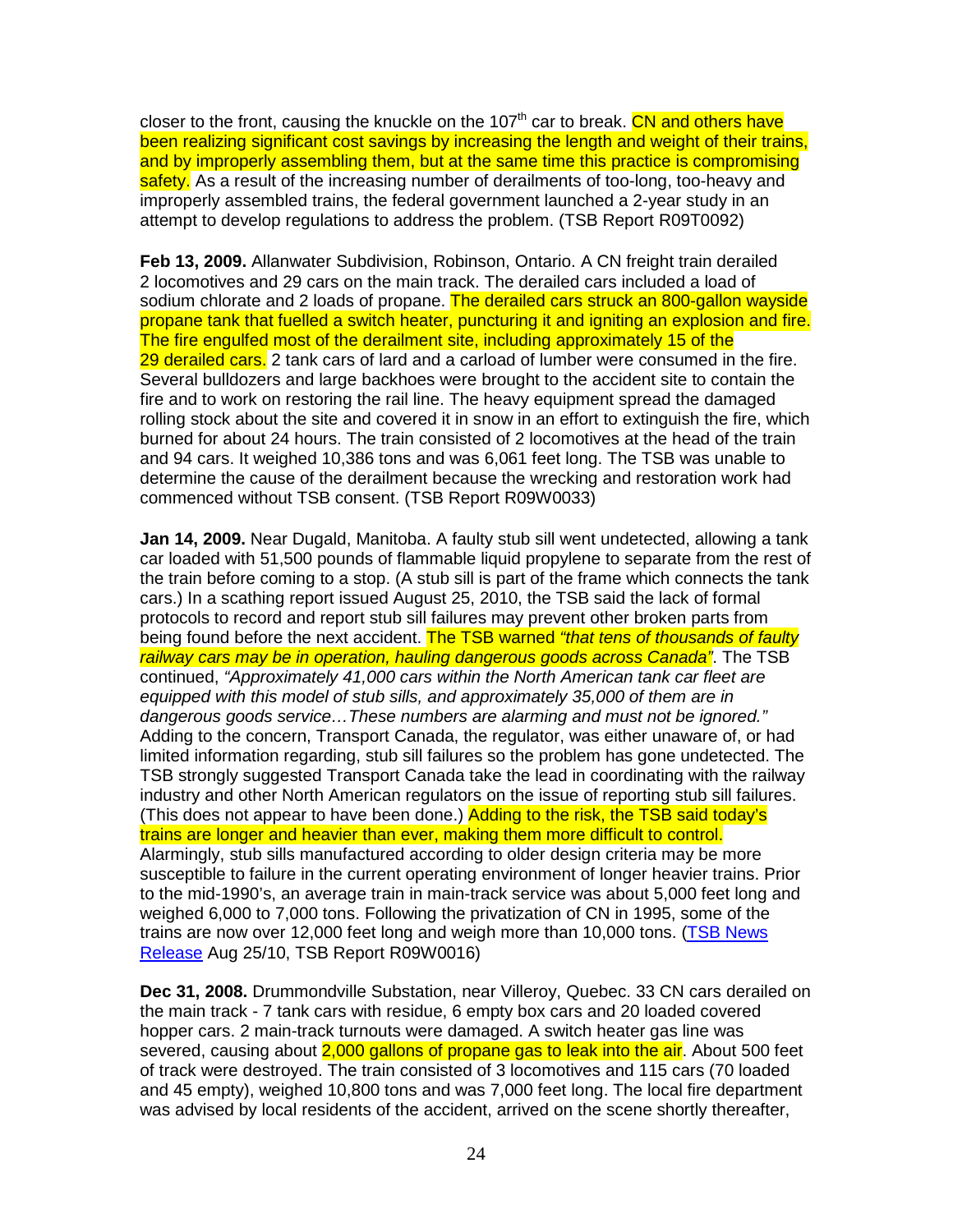and established a safety perimeter, evacuating about 70 residents from the area. Passenger and freight train service were suspended for several days. The TSB reported that the train derailed when the switch heel block joint failed under the weight of the train, and that a simple wrench test would have detected the loose switch bolts. (TSB Report R08Q0028)

**Dec 18, 2008.** Edson Subdivision, Peers, Alberta. A CN freight train weighing 9,444 tons and 8,244 feet long derailed 48 of its 147 cars on the main track. The derailed cars included 16 loaded hopper cars, 7 loaded centre beam bulkhead flat cars, 3 loaded box cars, 12 empty covered hopper cars, a loaded gondola, and 9 tank cars carrying residue. The first 6 derailed cars had left the track on the high side of a curve. The following 42 cars were derailed on both sides of the track. About 1,715 feet of main track were damaged. The TSB reported that, as the train was travelling through the curve, the high rail likely broke under the 21st car or one of the adjacent cars due to heavy loads and inservice forces. (TSB Report R08E0150)

**Oct 21 & 22, 2008.** Symington Yard, Winnipeg, Manitoba. 3 CN cars derailed in the yard on October 21. On October 22, a CN mechanical crew was cleaning up the derailment site. While one of the clean up crew members was monitoring a crane that was lifting a derailed car, the employee was struck by a locomotive that was in switching operation right next to the derailment work site. The employee, who suffered a broken wrist, a facial laceration and a bruised knee, was taken to the hospital. The TSB questioned why CN decided to resume normal switching operations so quickly and so close to the derailment site where clean up activities were underway. This resulted in reducing the physical space available to the clean up crew and, therefore, the level of protection. The locomotive struck the employee because the physical space required to conduct re-railing activities was insufficient. (TSB Report R08W0219)

**Oct 1, 2008.** Near Hamiota, Manitoba. 11 empty cars of a 153-car CN train derailed, causing major damage to both the rail lines and the cars. (TCRC76 Oct 2/08)

**July 3, 2008.** CN Bedford Subdivision, Halifax, Nova Scotia. A Via Rail train was moving westward exiting a loop track. At the same time a CN train was reversing eastward toward Halifax Ocean Terminals. In an area where sightlines were restricted due to the curvature of the track and a rock cut, the 2 trains collided. As a result of the collision, 2 locomotives, a baggage car and 5 coaches of the Via train were severely damaged. There was also some track damage. (TSB Report R08M0063)

**June 23, 2008.** Wabamun, Alberta. A stub sill on a tank car completely severed from the car during normal CN train operation. The car was scrapped with, unfortunately, no record of the stub sill failure which could have helped fix the problem on many other tank cars carrying dangerous goods. (A stub sill is part of the frame which connects the tank cars.) Based on this particular type of fault, the TSB warned, "that tens of thousands of faulty railway cars may be in operation, hauling dangerous goods across Canada". (TSB Report R09W0016)

**May 2008.** Standing Committee on Transport, Infrastructure & Communities released its report on Rail Safety in Canada. The report was particularly critical of CN's carrying out of safety standards and manner of reporting safety issues. The Committee wrote, *"Due* to the frequency of rail accidents in Canada in the last few years, notably in British Columbia, Alberta, Ontario and Quebec, there is a concern that the rate of accidents is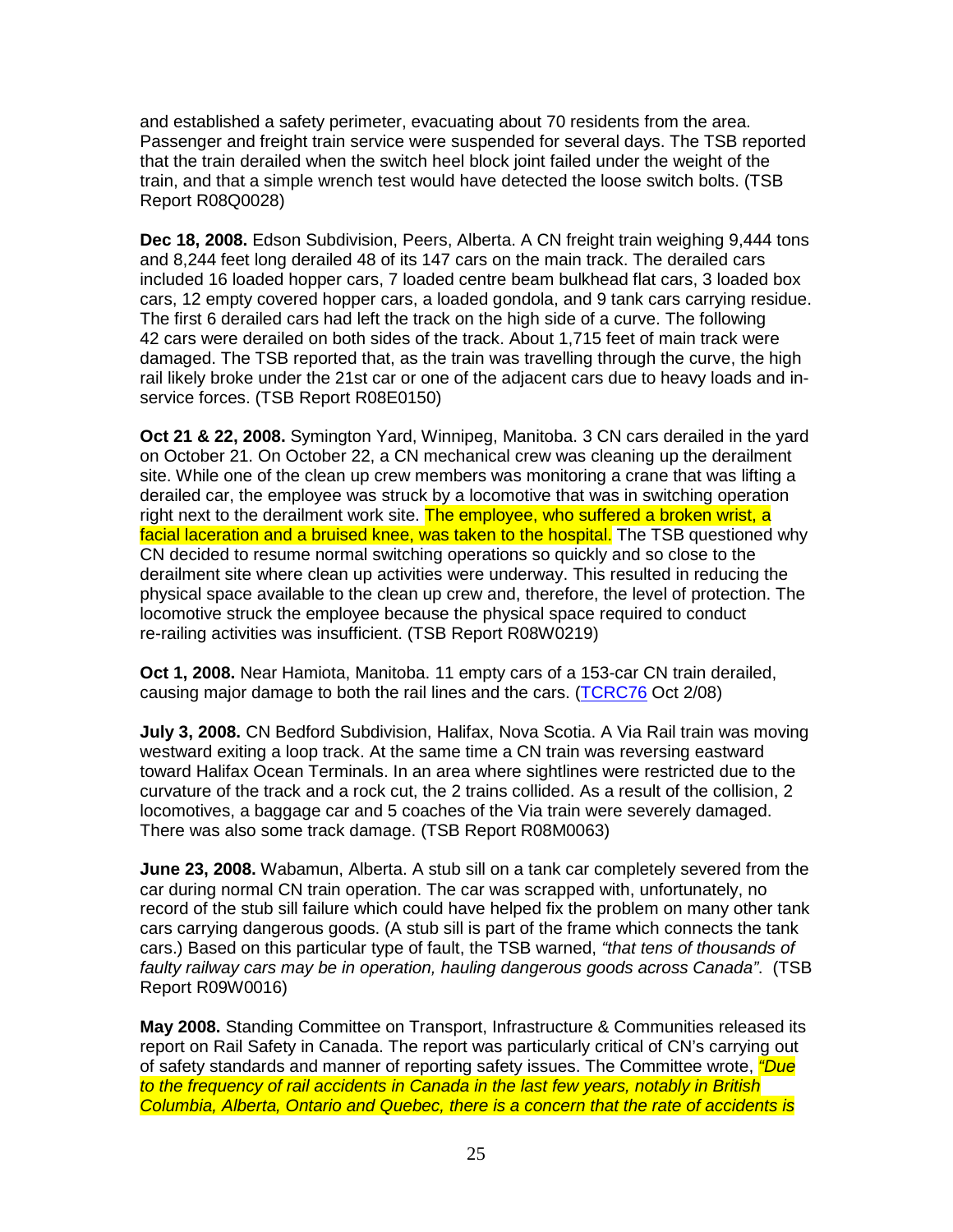on the rise. The repercussion from these accidents has been severe in terms of human fatalities and environmental damage." The Committee remained concerned about both the increase in main track derailments and the need for better rail safety generally across the country. There is a lack of accountability by both Transport Canada and the railroads with regard to rail safety. Transport Canada is not accountable enough in enforcing safety regulations, ensuring the implementation of safety procedures is more consistent across the country, conducting safety audits and making safety audit results public. Transport Canada needs more resources and needs a more hands on approach to rigorous inspection programs and to enforcing safety regulations. The railways, particularly CN, were criticized for the lack of meaningful management-employee consultations, poor crew training, poor employee fatigue management, and poor prioritizing and carrying out of safety procedures. The Committee also criticized Transport Canada and the railways for the serious delays in implementing the Safety Management Systems, developed 7 years earlier. On a scale of 1 to 5, with 5 being the optimal level, CN was at level 1 or 2, CP at 3 and Via Rail at 4 in terms of progress to properly implement the Safety Management Systems. CN employees were reluctant to report safety violations, for fear of reprisals from the company, and stated they were working within a "culture of fear". The fear of discipline for reporting safety violations was viewed by CN employees as a major deterrent to reporting such violations. The Standing Committee developed 14 recommendations to address the above-mentioned shortcomings. (Standing Committee Report May 2008, Maclean's July 7/08)

**Feb 18, 2008.** Oakville Substation, Aldershot, Ontario. 20 CN cars derailed including 5 residue tank cars - 3 containing sulphuric acid residue and 2 containing sodium hydroxide residue. There was significant structural damage to a neighbouring industrial building. The train consisted of 3 locomotives and 139 cars (79 loaded, 43 empty, and 17 residue tank cars). It weighed 11,908 tonnes and was 8,027 feet long. The TSB reported that a rail car wheel broke while the train was moving through a curve in the track. The wheel was defective and had been deteriorating for some time. The TSB said without an appropriate quality assurance process for inspecting wheels, derailments will continue. (TSB Report R08T0029)

**Oct 30, 2007.** Malport, Ontario. A CN freight train derailed while stopping to set off a block of intermodal cars. The train consisted of 4 locomotives at the head of the train and 131 cars (59 loaded and 72 empty), was 7,839 feet long and weighed 7,810 tons. 32 cars derailed and about 2,500 feet of track were destroyed or damaged. The TSB investigation determined that weakened track rolled over, initiating the derailment. The derailment actually consisted of 2 separate derailments, an initial one involving only 2 cars, and then a subsequent one that resulted in other derailed cars continuing to spread rail until the added drag finally brought the train to a stop. (TSB Report R07T0323)

**Oct 27, 2007.** Edson Subdivision, Peers, Alberta. A CN train did not stop prior to a stop signal on the main track and collided with a second CN train that was entering the siding. As a result of the collision, the locomotives and 22 cars of the train that could not stop derailed; 10 other cars were damaged but did not derail. 5 cars on the train that was hit derailed and 4 other cars were damaged but did not derail. The TSB reported that the locomotive engineer in the train that failed to heed the stop signal was fatigued. The report said despite previously-acquired knowledge on employee fatigue, the countermeasures that CN had in place were ineffective. In view of the severity of the accident and the availability of other crews at that location, consideration should have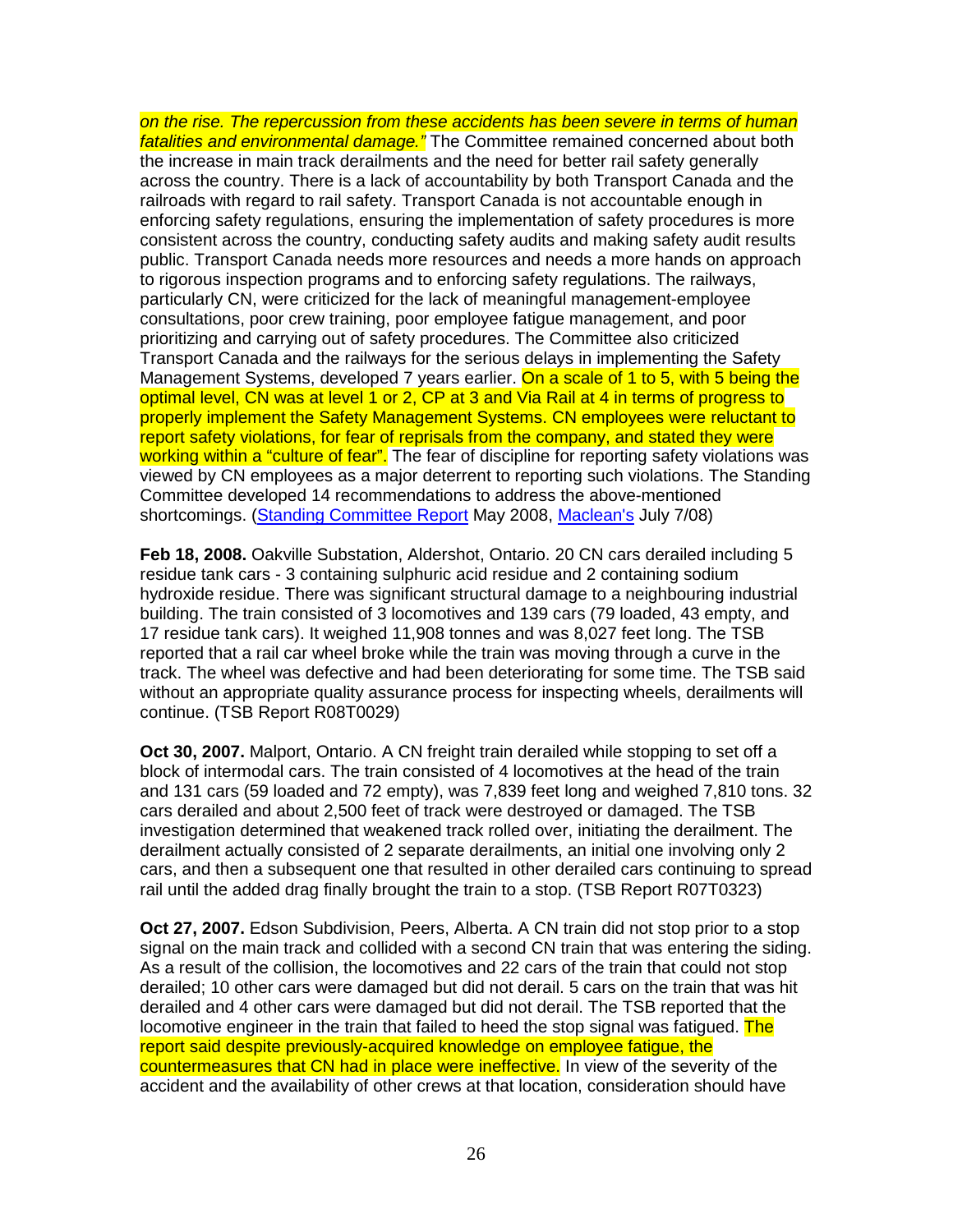been given to relieving the crew from the train that missed the stop signal. (TSB Report R07E0129)

**Sept 17, 2007.** Halton Subdivision, MacMillan Yard, Toronto, Ontario. A CN train remotely controlled by Beltpack and consisting of 67 loaded cars and 30 empties sidecollided with the tail end of a second CN train. 2 locomotives and 2 cars from the remotely controlled train derailed. 6 cars on the other train derailed and/or sustained damage, including 2 special dangerous goods tank cars containing chlorine gas. Both of these cars were severely damaged. About 3,785 litres of diesel fuel spilled from the derailed locomotives and seeped into the ground. About 3,000 litres of diesel fuel were reported to have been recovered and 4 tons of contaminated soil was removed. The extent of environmental damage was not disclosed. The remotely controlled train weighed 9,054 tons and was 5,914 feet long. The TSB reported that the new conductor operating the train by Beltpack remote control had inadequate training and experience for switching long, heavy trains by remote control. The TSB also indicated that the train was actually too long and too heavy to be operated by remote control at all. (TSB Report R07T0270)

**Sept 17, 2007.** 48km east of Terrace, British Columbia. 29 of 99 grain cars derailed on CN's northern B.C. main line. (Business Edge May 10/07)

**Aug 4, 2007.** Chetwynd Subdivision, CN Yard, Prince George, British Columbia. During a switching operation in the yard located on the banks of the Fraser River, a CN train remote controlled by a Beltpack and pulling 53 loaded cars struck a second CN train which was entering the yard. The remote controlled train struck a car loaded with gasoline, derailing it as well as the adjacent car also loaded with gasoline. 2 locomotives, a yard slug unit (a car that provides traction and braking effort to a locomotive) and a centre beam flatcar loaded with lumber in the remote controlled train derailed. A massive fire broke out, burning and destroying the 2 tank cars loaded with gasoline, the centre beam flatcar, as well as the 2 locomotives and slug unit of the remote controlled train. About 172,600 litres of fuel (1,600 litres of diesel and 171,000 litres of gasoline) were spilled, some of which was consumed by the fire. Water bombers were called in to help fight the fire. Health officials issued a voluntary evacuation order for nearby residents. An undisclosed amount of gasoline also spilled into the nearby **Fraser River as slicks were seen swirling downstream.** The extent of environmental damage was not disclosed. The TSB investigation reported that the CN staff operating the train by remote control Beltpack were inadequately trained and had no experience switching long, heavy trains by remote control. (CBC News Aug 4/07, TSB Report R07V0213)

**April 28, 2007.** Kingston Subdivision, Cobourg, Ontario. A CN freight train derailed a Herzog track maintenance machine and 21 empty multi-level cars on the main track. During the derailment, the fuel tank on the Herzog maintenance unit was punctured, spilling about 9,084 litres of diesel fuel. The fuel ignited, setting fire to the Herzog unit and about 1,000 feet of track structure, including the Burnham Street level crossing. The local fire department responded and extinguished the fire. The train consisted of 3 locomotives at the head of the train and a mix of 84 empty and loaded cars. It was 9,602 feet long and weighed 9,000 tons. The TSB investigation determined that the marshalling of the train, with placement of a car equipped with non-standard couplers at the head-end of a train with significant trailing tonnage, was a contributing factor to the accident. A quote from the TSB report read, "CN's train design planning system does not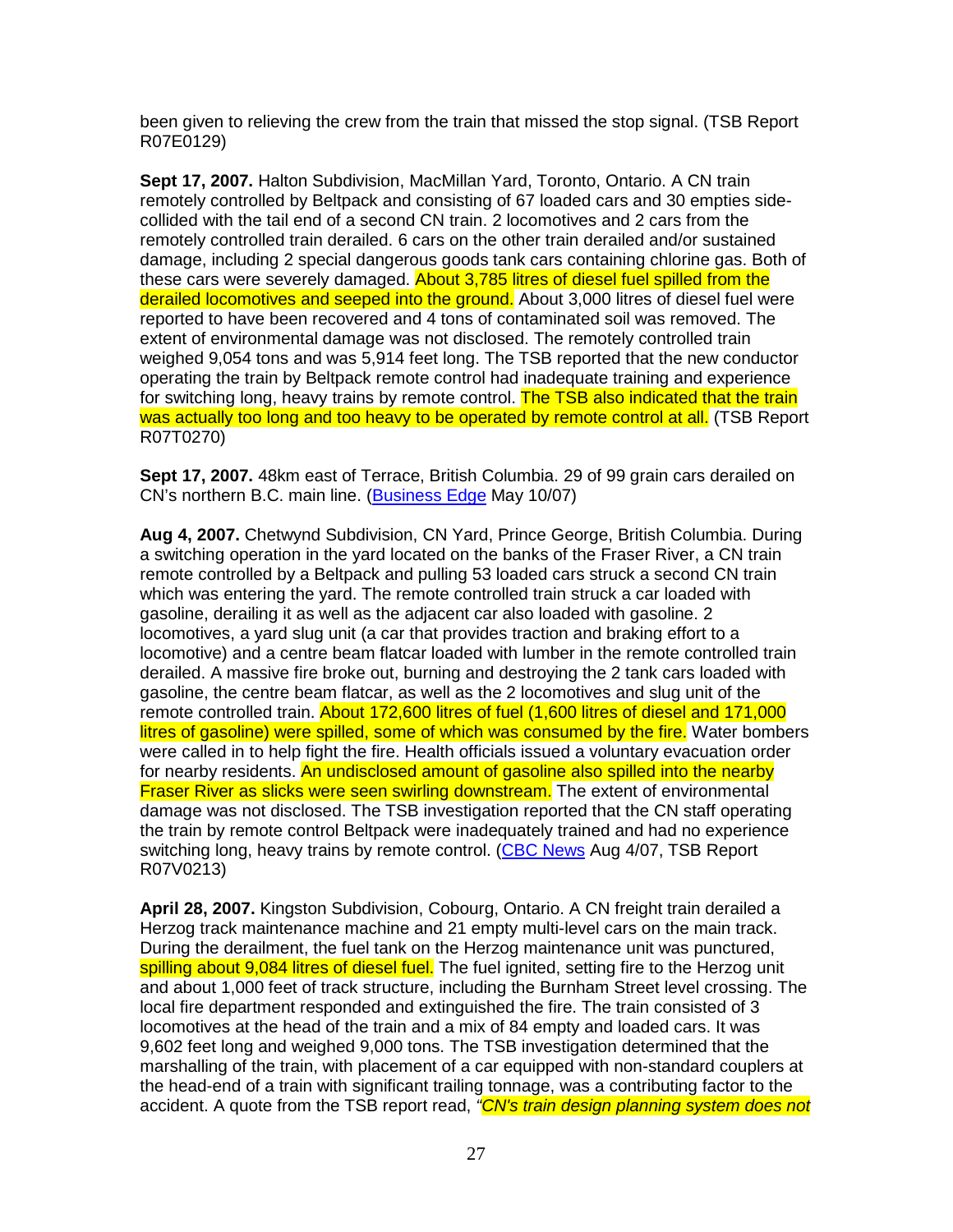take weight distribution within the train into consideration when the train service plan is produced. In comparison, other Canadian railway companies require that freight trains be made up…with the loads marshalled closest to the locomotives to reduce the probability of undesirable track/train dynamics occurrences." The TSB also wrote, "Despite a recent derailment under similar circumstances where Canadian National investigators were made aware of the unique coupler design of the Herzog machine, the machine was allowed to be marshalled in trains without additional restrictions." (TSB Report R07T0110)

**March 29, 2007.** North of Huntington, Quebec. A CN freight train derailed 8 cars on the main track. 4 of the derailed cars were tank cars loaded with sulphuric acid (a dangerous good), 2 cars were loaded with wood products and 2 cars were loaded with paper. 6 of the cars, including 3 of the tank cars loaded with sulphuric acid, flipped over on their sides down an embankment. The train consisted of 2 locomotives and 80 cars (78 loaded and 2 empty). It was 4,771 feet long and weighed 10,382 tons. About 1,200 feet of track were damaged. In some places the track had buckled and was forced laterally up to 2 feet. The TSB reported the rail anchoring condition was poor and may have contributed to the derailment. (TSB Report R07D0030)

**March 12, 2007.** Queen's switch, Kingston, Ontario. CN freight train derailed 32 cars. (Colin Churcher's Railway Pages)

**March 7, 2007.** Chicago, Illinois. The crew of a CN train left 2 locomotives, which had only air brakes applied, on a grade at CN's Lumber Street interchange. The 2 uncontrolled and unmanned locomotives rolled about 1,789 feet along CN's track and onto Amtrack's track where they collided with the lead locomotive of a standing Northern Illinois Regional Commuter Railroad (Metra) train. About 55 passengers were aboard the eighth Metra passenger car at the time of the collision. The other 7 passenger cars were empty. 7 passengers and the Metra engineer and assistant conductor were transported to area hospitals with minor injuries. The total property damage was estimated to be \$75,766. The NTSB determined the probable cause of the collision was the failure of the CN engineer and conductor to properly secure the CN locomotives before leaving them unattended. (NTSB Report RAB-07-04)

**March 3, 2007.** Napadogan Subdivision, Juniper, New Brunswick. A CN freight train derailed 18 cars, including 3 dangerous goods tank cars (liquefied petroleum gas residue) on the main track. The derailed equipment consisted of 12 empty covered hopper cars, 2 tank cars that contained non-dangerous goods residue, and 3 tank cars which contained liquefied petroleum gas residue. They had detached from the train and piled up on either side of the main track. 10 of the cars were destroyed. The 3 liquefied petroleum gas tank cars experienced some jacket damage. Rail car wheel sets were strewn about the derailment site. There were more than 50 broken rails in the 14 miles between Juniper and the accident site. Damaged infrastructure included 2 switches, a hot box detector and its associated bungalow, a private crossing for a logging road, as well as 14 miles of track. The train consisted of 3 locomotives and 100 cars (42 loaded, 49 empty, and 9 with residues), weighed 7,600 tons, and was 6,850 feet long. The TSB reported the train derailed following the fracture of a wheel caused by the improper functioning of the car's air brakes due to a stuck slide valve on the service portion. (TSB Report R07M0017)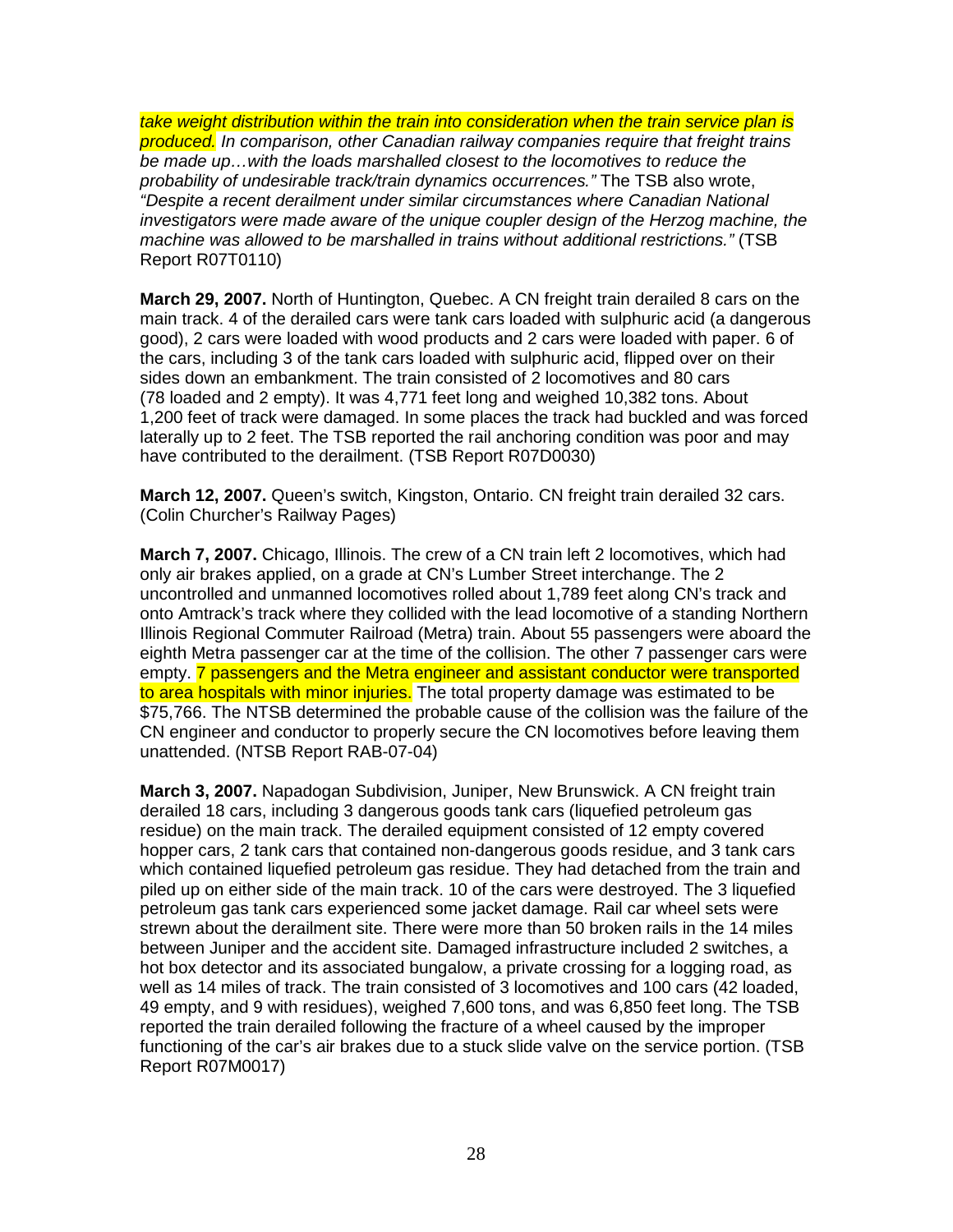**Feb 13, 2007.** Sprague Subdivision, Symington Yard, Winnipeg, Manitoba. A CN train remote controlled by a Beltpack was accidentally made to travel westward during a switching operation when the operator meant to send the train eastward. The remote controlled train sideswiped a second CN train that was outbound. 4 empty covered hopper cars from the remote controlled train derailed. A total of 9 cars were damaged. The first 2 derailed cars were on their side, the third car came to rest at a 45° angle and the fourth derailed car remained upright. On the outbound train, 3 covered hopper cars loaded with grain and 1 empty covered hopper car were damaged. As well, a stationary empty auto rack car, which was stored on an adjacent track, was damaged. The TSB warned that greater care was required by CN operators who control trains in rail yards with remote controls. In this particular case, the operator was sitting in a motor vehicle that was travelling away from the train which made it very difficult to visually monitor the train he was operating by remote control. (TSB Report R07W0042).

**Feb 12, 2007.** Drummondville Subdivision, near Drummondville, Quebec. 8 of 105 cars in a CN freight train derailed when a knuckle on the  $75<sup>th</sup>$  car broke. 1 of the derailed cars was a tank car with aviation fuel residue. About 850 feet of track were damaged. The train was pulled by 5 locomotives all located at the front end of the train, was 7,006 feet long and weighed 10,815 tons. The TSB investigation determined that the improperly assembled train (empty cars ahead of loaded cars) contributed to the derailment. CN and others have been realizing significant cost savings by increasing the length and weight of their trains, and by improperly assembling them, but at the same time this practice is compromising safety. (TSB Report R07D0009)

**Jan 7, 2007.** Montmagny Subdivision, Montmagny, Quebec. A CN freight train derailed 24 cars (19 loaded and 5 empty) on the main track. 4 of the derailed tank cars contained sulphuric acid, a dangerous good. 1 of these cars was damaged which created a risk because it was located on a bridge over a river. The rest of the derailed cars included: 3 tank cars loaded with non-dangerous liquids, 4 centre beam flat cars, 2 automobile carriers, and 11 covered hopper cars. These cars were derailed in an accordion pattern across the main track, the station platform, and into the street behind the station. A workshop trailer owned by CN was destroyed, and the Via Rail station building and 2 inhabited houses were damaged. About 600 feet of track, a main-track turnout, numerous switch parts, the deck and the west span of the bridge over the Rivière du Sud were also damaged. The train consisted of 3 locomotives and 122 cars (72 loaded and 50 empty), weighed 10,587 tons and was 8,384 feet long. The TSB reported that the train derailed when a switch point rail broke under the train. The TSB also suggested that, considering all the derailments in Canada, perhaps there is a need for tracks to be maintained at a level higher than that required by the Railway Track Safety Rules. (TSB Report R07Q0001)

**Nov 11, 2006.** Kingston Subdivision, Moira, Ontario. A spike puller operator on contract to CN was fatally injured while attempting to perform repairs to his Nordco Grabber Model A Spike Puller. The accident occurred when the right side joystick controller of the spike puller was inadvertently activated, causing the right-hand roller frame assembly to drop rapidly onto the machine operator underneath the machine. (TSB Report R06T0281)

**Aug 27, 2006.** Lac-Saint-Jean Subdivision, Chambord, Quebec. A CN freight train derailed 12 cars, 5 loaded and 7 empty, on the main track. The derailed equipment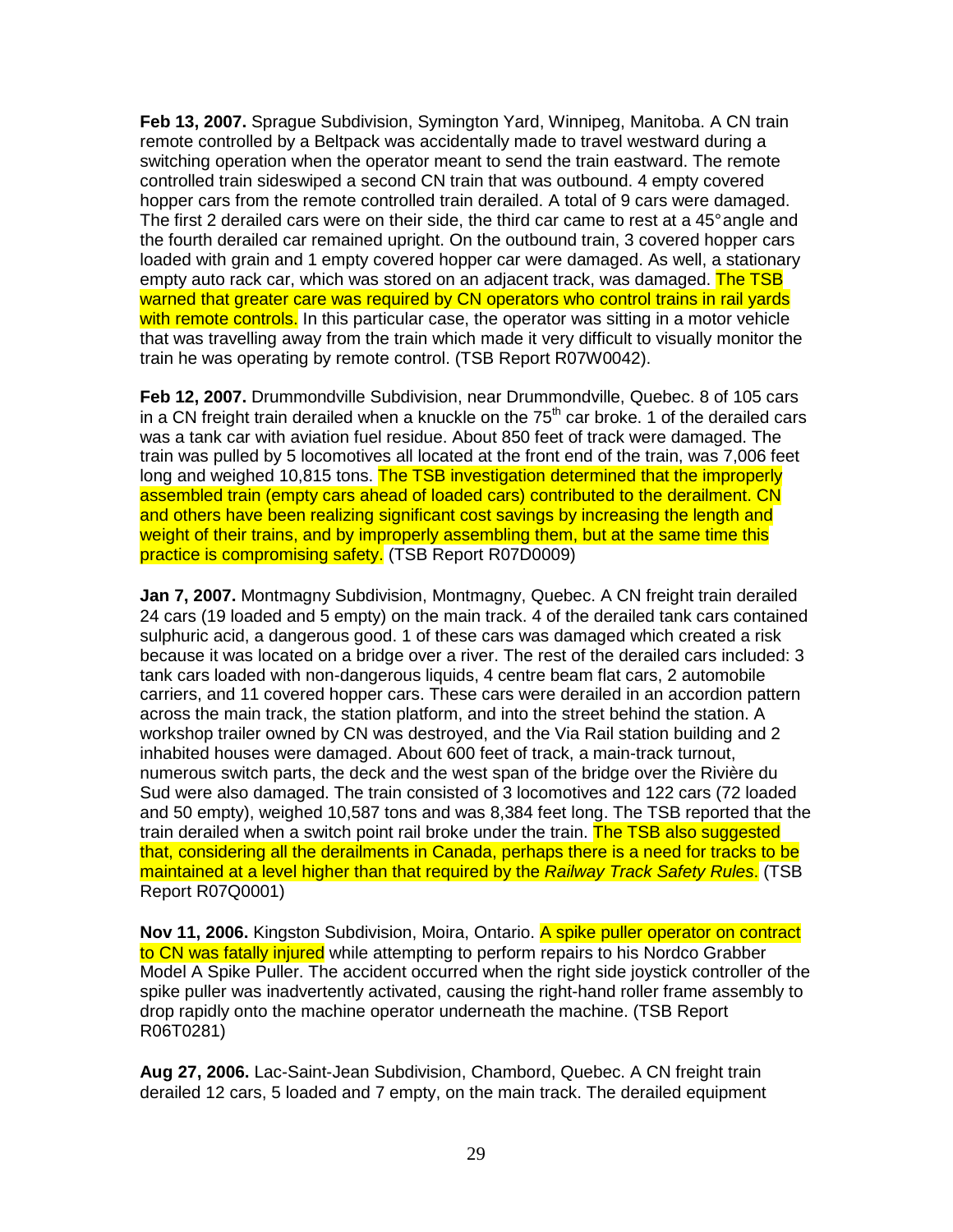consisted of 4 gondola cars loaded with wood chips, 1 tank car loaded with a flammable liquid, 4 empty box cars, and 3 empty gondola cars. About 1,400 feet of track were damaged. The train consisted of 2 locomotives and 93 cars (20 loaded, 73 empty), weighed 4,980 tons and was 6,140 feet long. The TSB reported that the derailment was caused by wheel lift on a loaded wood chip car negotiating a curve in the track. As the car ran derailed, it damaged the track, leading to the derailment of 11 other cars. The TSB also reported on asymmetrical loading of car contents as a contributing factor. (TSB Report R06Q0096)

**July 14, 2006.** Oakville Subdivision, Mimico, Ontario. A CN freight train derailed 7 cars on the main track as it was passing over a switch. Derailed equipment fouled the 3 main tracks. The train derailed at a track buckle in an area of track that had undergone recent upgrades in the form of a new turnout installation and track resurfacing. In addition to the buckled track and damaged turnout, about 650 feet of the 3 main-line tracks were damaged during the derailment. The TSB attributed the derailment to track buckling caused by inadequate rail anchoring. (TSB Report R06T0153)

**June 29, 2006.** Lillooet Subdivision, near Lillooet, British Columbia. A CN freight train consisting of 1 locomotive and 1 car loaded with lumber derailed after losing control while descending a steep grade near Lillooet. When the crew realized the train was in a runaway situation, the conductor decoupled the loaded lumber car from the locomotive, climbed onto the car and began to make his way over the lumber to apply the hand brake located on the other end of the car. With the connection between the locomotive and the car severed, the 2 began to separate. Having separated from the locomotive by about 200 feet, the car derailed to the outside of a curve. The conductor was thrown from the derailing car and was killed. The lumber car came to rest about 1,000 feet below the rail right-of-way. The locomotive continued to accelerate. At a curve in the track, the locomotive derailed and slid about 800 feet down the mountain. The trainman was thrown from the locomotive and sustained fatal injuries. The locomotive engineer was thrown off and sustained serious injuries. The locomotive came to rest about 800 feet below the rail right-of-way. The TSB report contained many criticisms of CN and many recommendations to improve the safety of train travel in steep mountainous terrain. Brake shoe friction fade on the lumber car may well have contributed to the derailment. The TSB expressed concern that Transport Canada and CN had not followed the lead by the Association of American Railroads in improving brake shoe design for heavier cars, and that heavier cars in Canada will continue to be operated using brake shoes designed to an older specification. CN employees had also previously raised concerns about the use of non-Dynamic Brake-equipped locomotives in steep mountainous territory such as Lillooet, but these concerns were not relayed to CN management. The TSB criticized CN for the failure of its safety management system to identify and mitigate risks in steep mountainous terrain and recommended that Transport Canada require CN to do so. Many local residents and ex-B.C. Rail employees criticized CN for not becoming better prepared for the added risks of rail travel in mountainous terrain when they bought B.C. Rail in 2004. (TSB Report R06V0136, several other sources)

**June 4, 2006.** Joliette Subdivision, Charette, Quebec. A CN freight train derailed 14 cars (10 loaded and 4 empty) on the main track, including 7 cars loaded with dangerous goods, while exiting a bridge. The dangerous goods cars included 2 cars loaded with gasoline, 3 cars loaded with fuel oil and 2 cars loaded with sulphuric acid. About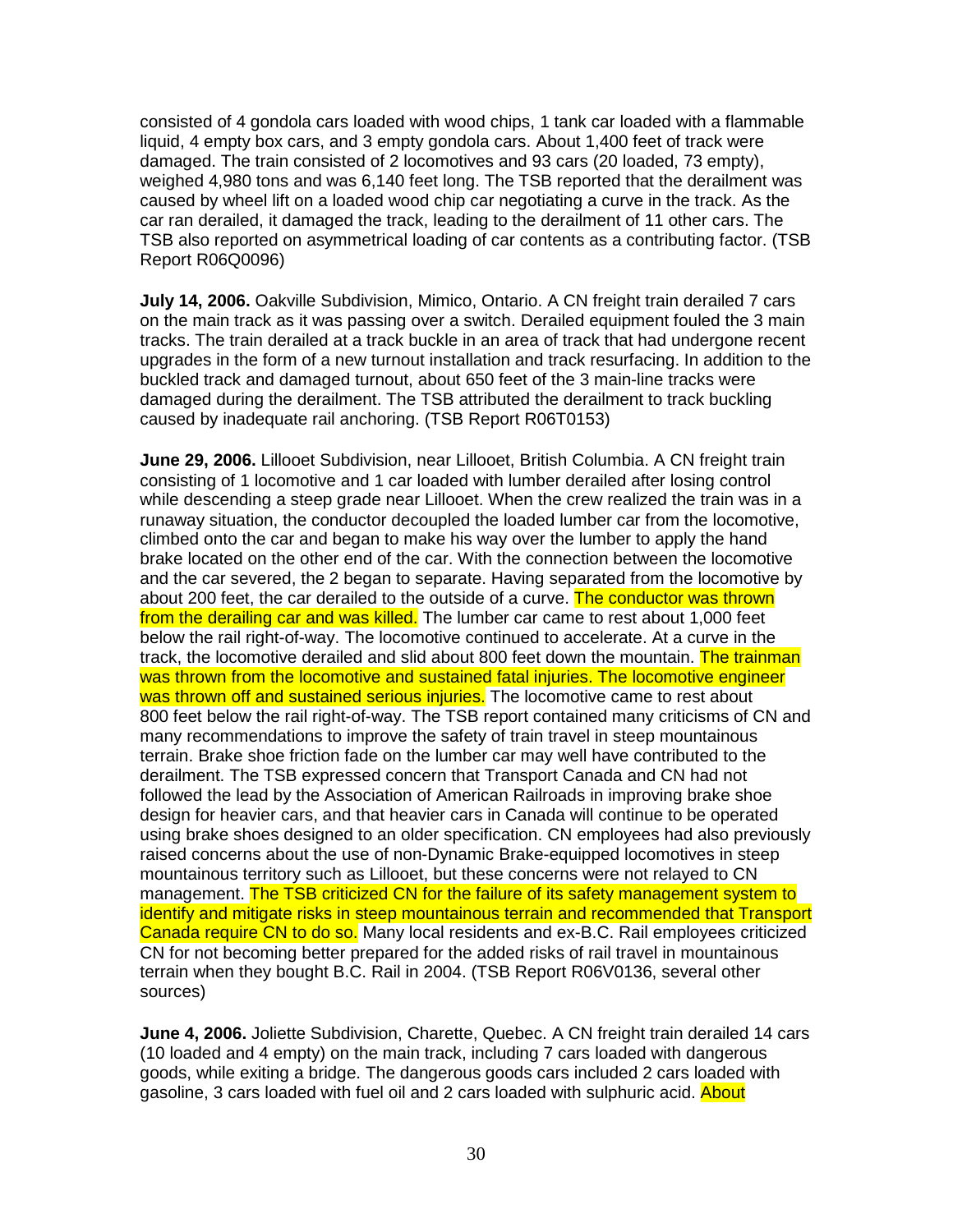233,000 litres of hydrocarbons spilled from 3 tank cars and about 160,000 litres flowed down the river valley and into the Rivière du Loup right next to the derailment. Local fire and police departments; Environment Canada; the Canadian Forest Service; and Quebec Sustainable Development, Environment and Parks responded to the accident. Containment barriers were constructed in an attempt to slow the flow of the remaining hydrocarbons into the river. Skimmers and booms were installed on the Rivière du Loup in an attempt to collect hydrocarbons near the derailment site and downstream near the St. Lawrence River. Because the first responders arrived after most of the hydrocarbons had entered into the Rivière du Loup, only about 73,000 of the 233,000 litres of hydrocarbons were recovered. Spilled liquids continued being collected through the following winter months. The spill negatively impacted the bird and fish life along the Rivière du Loup. The train consisted of 3 locomotives and 142 cars; it was 6,760 feet long and weighed 12,290 tons. The TSB reported that rotting and otherwise deteriorating track ties and a lack of rail anchors were major contributors to the derailment and spill. (TSB Report R06Q0054)

**May 21, 2006.** Kamloops Yard, Kamloops, British Columbia. A CN train involved in a switching operation in the yard collided with an unoccupied Rocky Mountaineer Vacations (RMV) passenger train moving into the yard. 4 passenger cars derailed and the CN locomotive was heavily damaged. The CN train was 2,600 feet long, weighed 3,952 tons and consisted of 2 locomotives pulling 28 loaded and 13 empty cars. The TSB reported that the speed of the CN train and distance to the RMV train, along with the weight and lack of braking power on the trailing cars, resulted in the CN train being unable to stop before colliding with the RMV train. Although the CN train did not exceed 15 mph, the movement was unable to stop within one-half the range of vision of equipment as required by Canadian Rail Operating Rule 105. Communications between the rail traffic coordinator and train crews and between the 2 crews involved were inadequate to assist the crews in identifying each other's whereabouts. (TSB Report R06V0111)

**May 15, 2006.** Lac-Saint-Jean Subdivision, near Lac Bouchette, Quebec. A CN freight train derailed 18 cars (16 loaded, 2 empty) at a curve on the main track. The train consisted of 3 locomotives and 75 cars (72 loaded, 3 empty), weighed 8,780 tons and was 4,750 feet long. The TSB reported that the design and loading of the first 3 derailed cars contributed to the derailment and speculated that there must have been a warp in the track. (TSB Report R06Q0046)

**Aug 5, 2005.** Squamish Subdivision, north of Squamish, British Columbia. 9 CN Rail cars (1 loaded and 8 empty) flipped off the tracks, **spilling 40,000 litres of toxic caustic** soda (sodium hydroxide) into the Cheakamus River. The chemical compound stripped the river of oxygen and had a devastating impact on the river's fish population. All freeswimming fish occupying the river at the time of the spill were killed. More than 500,000 adult and young salmon, steelhead, trout and other fish species were killed. Fish died of suffocation from skin burns and gill haemorrhaging. British Columbia Environment staff said the spill decimated the river's fish population. Angling closures were issued on the Cheakamus and MamQuam rivers and a portion of the Squamish River in an attempt to help fish populations repopulate the sections impacted by the spill. Birds and mammals that relied on Cheakamus River salmon for food were also negatively impacted by the toxic spill. CN was assessed about \$200,000 for river clean up costs and was charged twice under the federal Fisheries Act and 3 times under the B.C. Environmental Management Act, which resulted in fines. The train consisted of 5 locomotives at the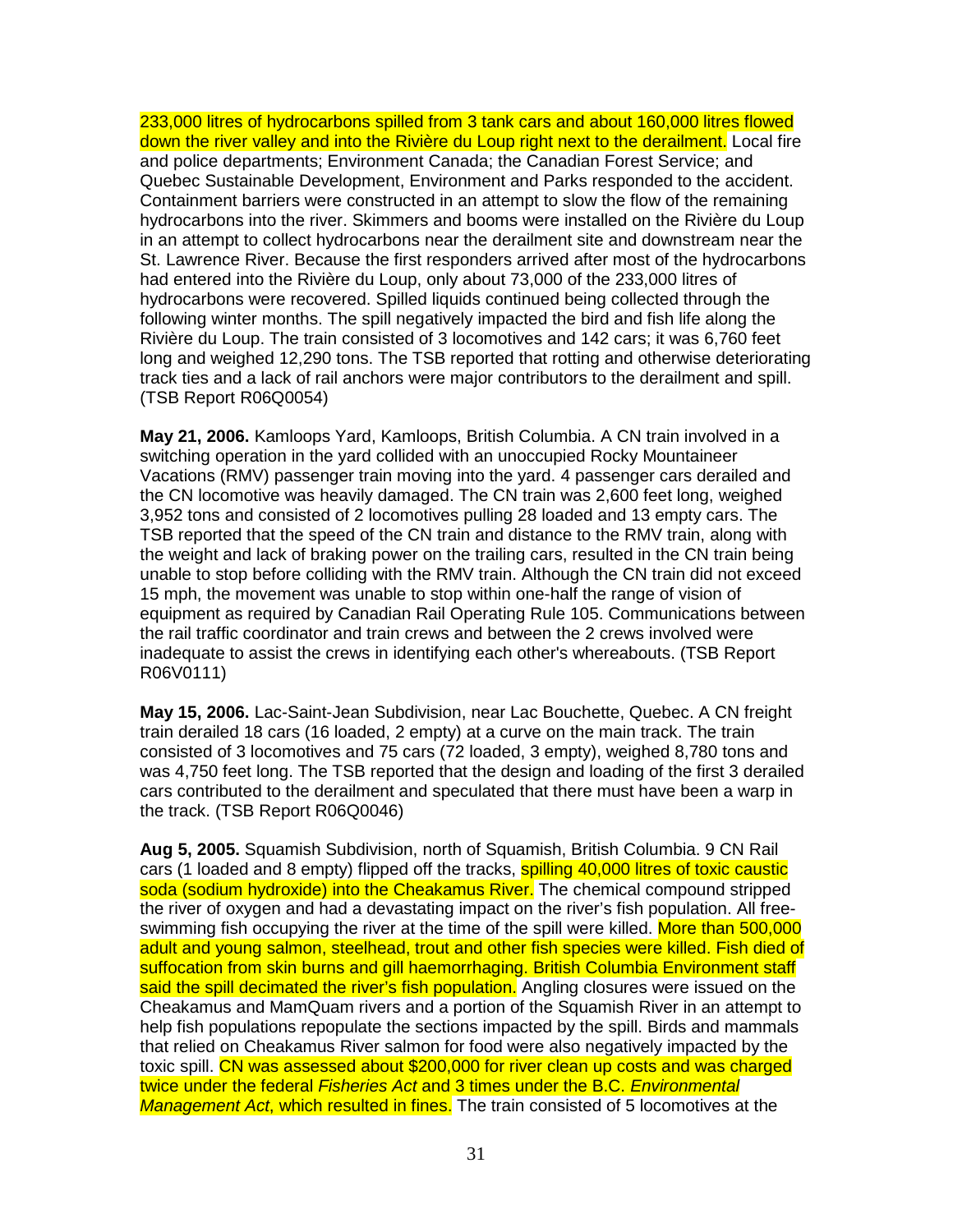head of the train, 144 cars (3 loaded and 141 empty), and 2 locomotives behind the 101<sup>st</sup> car. It was 9,340 feet long and weighed 5,002 tons. The TSB blamed the derailment on human error, poor supervision, use of a too-long train and an improperly assembled train. (TSB Report R05V0141, Canada.com Aug 4/07, several other sources)

**Aug 3, 2005.** Edson Subdivision, Wabamun Lake, west of Edmonton, Alberta. 43 CN cars derailed along the shoreline of Wabamun Lake, spilling 1.3 million litres of heavy bunker C fuel oil that quickly spread across the lake. 100 Wabamun Lake residents blockaded the CN tracks for 5 hours to protest insufficient action by CN to contain or clean up the spill. Oil-slicked birds and other wildlife plus the oil-soaked lake shoreline became instant national news. 4 days later, CN revealed that 700,000 litres of Imperial Pole Treating Oil had also spilled into the lake. This hazardous chemical contained naphthalene and other polycyclic aromatic hydrocarbons that are highly toxic and linked to cancer. People who lived nearby were forced to evacuate their homes and cottages. Hundreds of oil-soaked birds died. Wabamun Lake is a popular angling lake, and fish were negatively impacted. CN spent an estimated \$28 million attempting to clean up the mess, with remaining costs covered by insurance. CN was forced into a compensation program for those whose properties were damaged. In May 2009, CN pleaded guilty to 3 charges, one under Alberta's Environmental Protection and Enhancement Act for failing to take all reasonable measures to contain and remedy the spill, one under the federal Fisheries Act, and a third under the federal Migratory Birds Convention Act. Fines issued by the court totaled \$1.4 million, which many Albertans did not think was sufficient, considering the magnitude of environmental damages, and considering it appeared that CN was more concerned about opening their track again than in containing and cleaning up the spilled dangerous goods. The train consisted of 3 locomotives, 117 loaded cars, 13 residue cars, and 10 empty cars. It was 8,547 feet long and weighed 15,562 tons. The TSB reported that a defective rail caused the train to fall off the tracks. (Wikipedia, TSB Report R05E0059, several other sources)

**July 31, 2005.** Val-d'Or Subdivision, Val-d'Or, Quebec. A CN freight train derailed 9 cars on the main track. 7 of the derailed cars were bulkhead flat cars loaded with logs, and 2 were gondola cars loaded with copper concentrate. 7 of the derailed cars flipped over on their sides and all 9 derailed cars were damaged. 1 wye track was destroyed, and 450 feet of main and wye track were damaged. The train was powered by 2 locomotives, and was hauling 26 loaded cars, 10 empty cars and 19 residue cars. It was 2,940 feet in length and weighed 3,800 tons. The TSB reported the accident occurred when a 25 year-old roller bearing on one of the bulkhead flat cars that derailed overheated and seized. (TSB Report R05Q0033)

**July 13, 2005.** Three Hills Subdivision, Sarcee Yard, Calgary, Alberta. A CN freight train derailed 2 cars in the yard, which fouled a switch and resulted in the following loaded tank car being hit by 2 locomotives of another train that was operated by Beltpack remote control. The collision punctured the tank car, spilling about 106,800 litres of aviation fuel onto the ground. Diesel fuel also spilled from one of the remote controlled locomotives' punctured fuel tanks. The extent of environmental damage was not disclosed. The 2 remote controlled locomotives also derailed. There was extensive damage to the 2 derailed locomotives, the 2 derailed cars, and another empty gondola car. Crossover switches, connecting track and about 300 feet of the yard lead track were destroyed. Calgary police and fire services controlled the site and protected against a potential fire hazard. 4 nearby businesses were evacuated as a precaution. The TSB reported that an improperly assembled train with empty cars ahead of loaded cars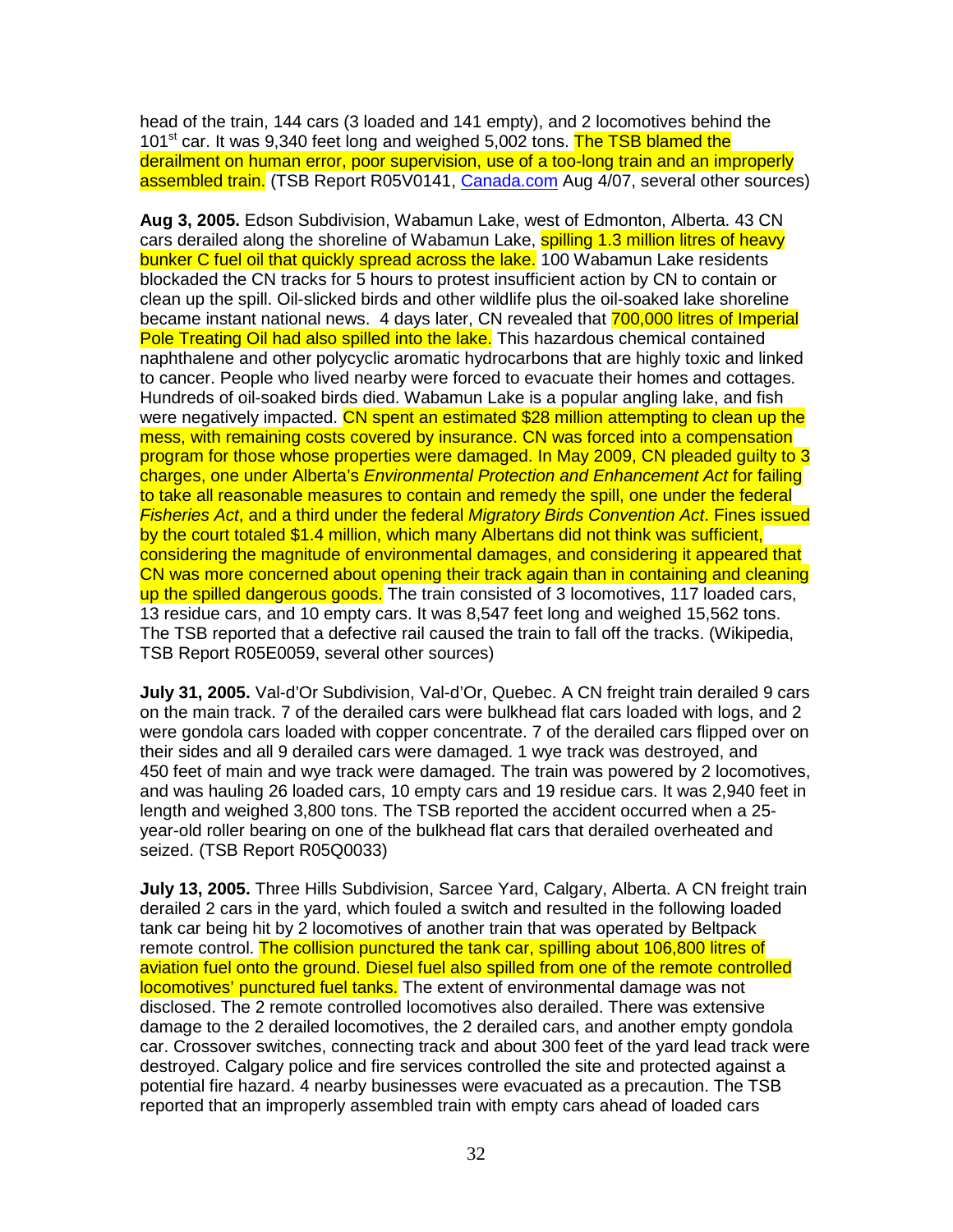contributed to the derailment. Because CN did not investigate nor report to the TSB a prior, similar derailment at the same location, an opportunity was lost to review and identify safety deficiencies. (TSB Report R05C0116)

**July 10, 2005.** CN Yazoo Subdivision, Anding, Mississippi. 2 CN freight trains collided head on. The collision resulted in the derailment of 6 locomotives and 17 cars. About 15,000 gallons of diesel fuel were spilled from the locomotives and resulted in a fire that burned for about 15 hours. 2 crew members were on each train; all 4 were killed. As a precaution, about 100 Anding residents were evacuated. 7 residue tank cars containing hazardous materials were among the cars that derailed. 5 of those cars contained propylene residue, 1 contained isopropylamine residue, and 1 contained carbamate pesticide residue. 1 or more of the propylene tank cars vented due to pressure buildup from the extreme heat of the diesel fuel fire. CN provided the following cost estimates: \$9.6 million for equipment (locomotives and cars); \$65,000 for track and signals; \$316,800 for lading and environmental cleanup; and \$300,000 for wreck clearing. Property damage associated with the accident totaled \$9,665,000. Clearing and environmental cleanup costs totaled \$616,800. The extent of environmental damage was not disclosed. The NTSB determined that the probable cause of the collision was the failure of the northbound train to stop at a red signal, possibly due to crew fatigue. Contributing to the accident was the absence of a positive train control system that would have stopped the northbound train before it exceeded its authorized limits. Also contributing to the accident was the lack of an alerter on the lead locomotive that may have prompted the crew to be more attentive to their operation of the train. (NTSB Report RAR-07-01)

**July 4, 2005.** Kingston Subdivision, Prescott, Ontario. A CN freight train derailed all 51 of its cars on the main track. All of the cars toppled over on their sides. All of the cars contained hydrocarbon residue. 2 cars spilled gasoline and released nitrogen vapours. All of the cars were damaged and about 2,000 feet of main track were destroyed. The train consisted of 2 locomotives and 51 cars; the first 17 cars contained fuel oil residue and the trailing 34 cars contained gasoline residue. The train was 3,180 feet long and weighed 2,240 tons. The TSB reported the derailment was caused when a track moved out of alignment. Another contributing factor was a buckled track resulting from laying the track in cold weather. (TSB Report R05H0013)

**April 6 2005.** Scotford Rail Yard, Fort Saskatchewan, Alberta. An undisclosed amount of hydrogen peroxide spilled out of an overturned car when 8 CN tank cars of a 98-car train derailed. Other CN derailments in the same rail yard include one August 18, 2010 and another one November 21, 2010. (Fort Saskatchewan Record April 8/05)

**Feb 23, 2005.** Drummondville Subdivision, near Saint-Cyrille, Quebec. A CN freight train derailed 29 cars on the main track. 28 cars were destroyed and 1 car was damaged. 1 tank car carrying propane caught fire and exploded, causing major damage to a mill adjacent to the railway right-of-way. Other tank cars carrying dangerous goods including chlorine also derailed. Because of the fire and dangerous goods in the other tank cars, the area within a 1-kilometre radius of the accident site was sealed off and about 20 people were evacuated. About 600 feet of track were destroyed and about 4,000 feet of track were damaged. The train was 5,935 feet long, weighed 6,898 tons and consisted of 2 locomotives, 44 loaded cars and 45 empty cars, including tank cars containing chlorine, propane and other flammable liquids. The TSB reported the derailment was caused by a defective rail car wheel that failed, and pointed out that CN does not have a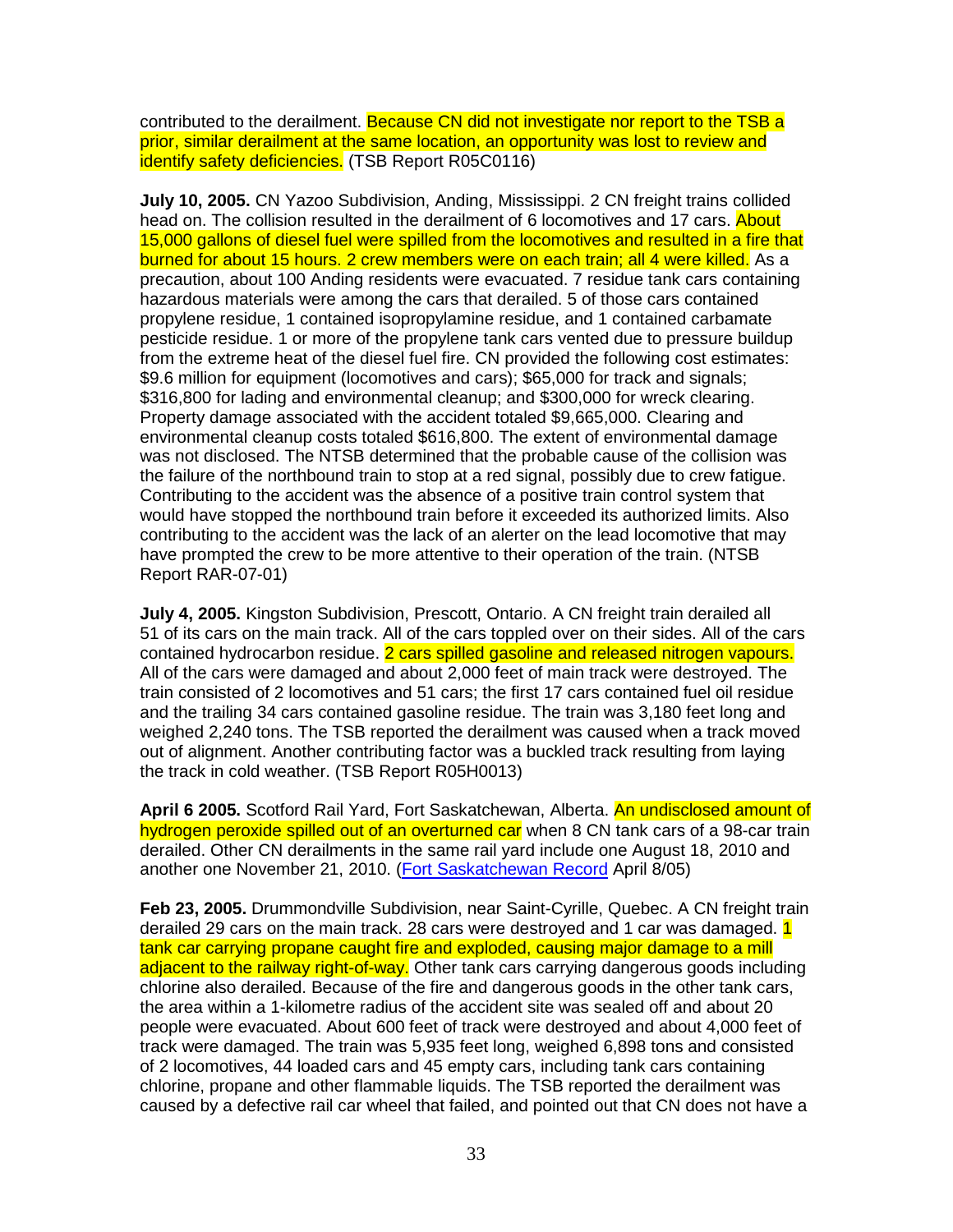wheel impact load detector (WILD) between Halifax and Quebec, increasing the risk of wheel failure in eastern Canada. (TSB Report R05Q0010)

**Jan 12, 2005.** Letellier Subdivision, Winnipeg, Manitoba. A CN freight train derailed 10 cars including a tank car containing liquefied petroleum gas and a tank car loaded with liquid calcium chloride that overturned and spilled an undisclosed amount of its contents. The extent of environmental damage was not disclosed. 2 derailed loaded hopper cars blocked a public crossing. About 400 feet of track were damaged. The train comprised 1 locomotive, 30 loaded cars, 11 empty cars and 1 residue tank car. It weighed 4,297 tons and was 2,598 feet long. Several homes and businesses were evacuated due to the risks associated with derailed tank cars carrying dangerous goods. The TSB reported several factors that contributed to the derailment including track spacing anomalies, track out of alignment, track warp defects and roller bearing adapters that likely failed in 1 of the derailed cars. (TSB Report R05W0014)

**Nov 12, 2004.** Montmagny Subdivision, Levis, Quebec. 10 multi-platform CN container cars derailed on the main track. The cars were damaged, and 2 switches and 500m of track were damaged. The train was made up of 3 locomotives and 39 multi-platform container cars (113 platforms in all). It was 7,500 feet long and weighed 6,200 tons. The TSB reported that wheel failure caused the derailment. (TSB Report R04Q0047)

**July 25, 2004.** Bala Subdivision, Burton, Ontario. A CN freight train derailed 13 multiplatform intermodal cars carrying 88 containers. Containers carrying dangerous goods including paint and paint thinners were heavily damaged with liquid product spilling from at least one of the containers. About 2,300 feet of track were destroyed. The train consisted of 2 locomotives and 28 loaded intermodal cars. It was 5,919 feet long and weighed 5,750 tons. The TSB reported the following as contributing to the rail rollover that caused the derailment: car design, lacking rail lubrication, track fastening system, and track geometry. A local landowner whose property was damaged by the derailment was not contacted by CN. It took some time for CN to finally clean up the mess on the private land left by the derailment. (TSB Report R04T0161)

**March 17, 2004.** Lac-Saint-Jean Subdivision, Linton, Quebec. A CN train derailed 22 cars at a curve on the main track. 18 cars were destroyed, 4 cars were damaged, and about 140m of track were destroyed. The derailed cars slid down the Batiscan River bank. The train consisted of 4 locomotives and 66 cars, 56 loaded and 10 empty. It was 4,060 feet long and weighed 6,960 tons. A broken rail caused the initial derailment. (TSB Report R04Q0016)

**Feb 17, 2004.** Sprague Subdivision, Symington Yard, Winnipeg, Manitoba. A CN train operated by Beltpack remote control derailed 17 intermodal container car body platforms at a switch in the yard. The Beltpack remote control operator was controlling the train movement from inside a motor vehicle, which is routinely done at the Symington Yard. About 1,600 feet of track were damaged. The TSB reported the location of the Beltpack remote control operator inside a vehicle, well in advance of and facing away from the remote controlled train, left the train movement unmonitored and increased the severity of the derailment, which was initially caused by a switch malfunction. (TSB Report R04W0035)

**Feb 7, 2004.** Montmagny Subdivision, Montmagny, Quebec. A CN freight train derailed 27 cars on a bridge over the Du Sud River, including a pressurized tank car loaded with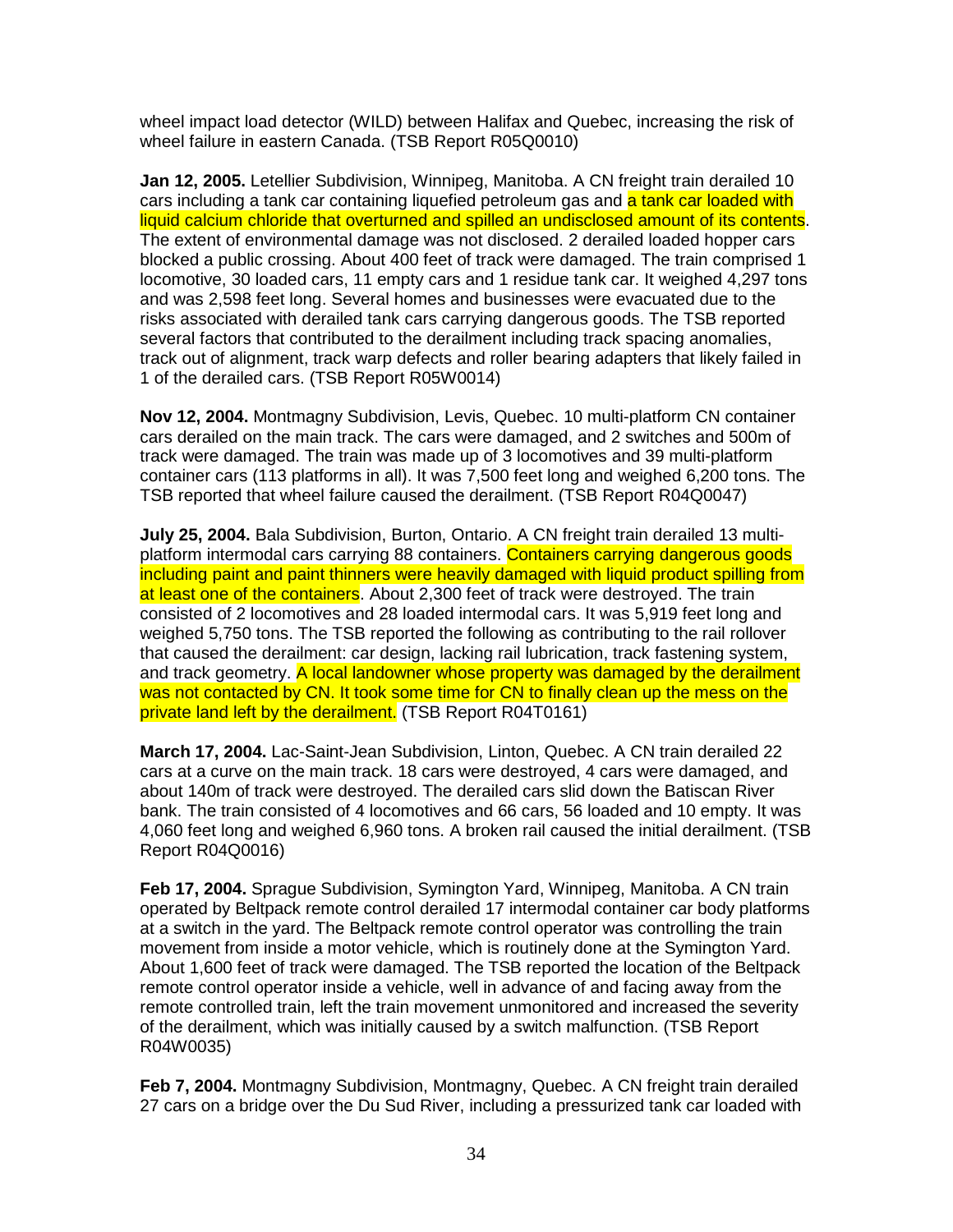liquefied chlorine gas. All of the derailed cars were damaged beyond repair. About 1,500 feet of track and 2 public crossings were damaged. The entire timber deck of the bridge and the pedestrian walkway located on the north side were destroyed. 3 bridge spans were damaged beyond repair and required total replacement. The other 6 spans sustained major damage. The train was 5,489 feet long and weighed 9,102 tons. It consisted of 2 locomotives, 70 loaded and 24 empty. During the derailment cleanup and bridge repair work, traffic had to be rerouted on a temporary bypass track constructed over the river. The extent of environmental damage incurred by the derailment and subsequent repairs was not disclosed. The TSB reported that truck hunting (lateral oscillation of car between the tracks at high speeds) on one or more empty cars contributed to the derailment. The investigation was also confused by an inaccurate list of car positions within the train. (TSB Report R04Q0006)

**July 30, 2003.** Drummondville Subdivision, Villeroy, Quebec. A CN train derailed 32 intermodal platforms on the main track. 31 platforms were damaged, and 1 platform was destroyed. About 2,200 feet of track were destroyed, and another 1,900 feet were damaged by the derailment. The track underneath the last 30 derailed platforms was completely destroyed. In the zone of destruction, the majority of the ties were in poor condition, showing signs of water saturation and rot through half of their thickness. 2 farm crossings were destroyed and the third was seriously damaged. The train, an intermodal express freight train, was 9,973 feet long and weighed 9,310 tons. It consisted of 4 locomotives and 145 loaded intermodal platforms. Some of the cargo was dangerous goods. The TSB reported that the train derailed as a result of a track buckle while travelling above the speed limit over track on which maintenance work was being performed. The TSB also criticized the operators for not following proper safety procedures or CN for not conducting proper safety training. (TSB Report R03Q0036)

**May 21, 2003.** Bala Subdivision, Gamebridge, Ontario. A CN train derailed 49 cars on the main track at a highway crossing. The derailed equipment included 21 tank cars loaded with sulphuric acid, 2 empty box cars, and 26 box cars loaded with paper. About 250 tons of sulphuric acid spilled from 3 tank cars. A small fire started. An underground fibre-optic cable was severed, disrupting service for 16 hours. Some 1,700 feet of track were destroyed. Highway 12 was closed in the vicinity of the derailment area for 5 days. Some 50 people were evacuated due to the toxic nature of the spilled sulphuric acid and to ease clean-up operations. 2 firefighters suffered minor fume inhalation, and a local citizen suffered acid burns to his feet. The extent of environmental damage was not disclosed. The train weighed 11,800 tons and was 5,889 feet long. It was hauling 103 loaded cars, 8 empty cars, and 1 residue car. The TSB reported track defects at the Highway 12 crossing and decreasing time set aside by management for proper inspection and routine maintenance. As well, the train had been improperly assembled with empty cars ahead of loaded cars. (TSB Report R03T0157)

**May 16, 2003.** Thompson, Manitoba. Several thousand hectares of land burned from a CN-caused wildfire. Suppression costs amounted to \$565,000. (Canadian Interagency Forest Fire Centre July 24/07)

**May 14, 2003.** Fraser Subdivision, McBride, British Columbia. A CN freight train derailed 2 locomotives and 5 cars loaded with lumber on a bridge on the main track. Once derailed, the locomotives toppled off the bridge, dropping about 25 feet into the gully below along the main river valley. A fire started and the bridge, the 2 locomotives, and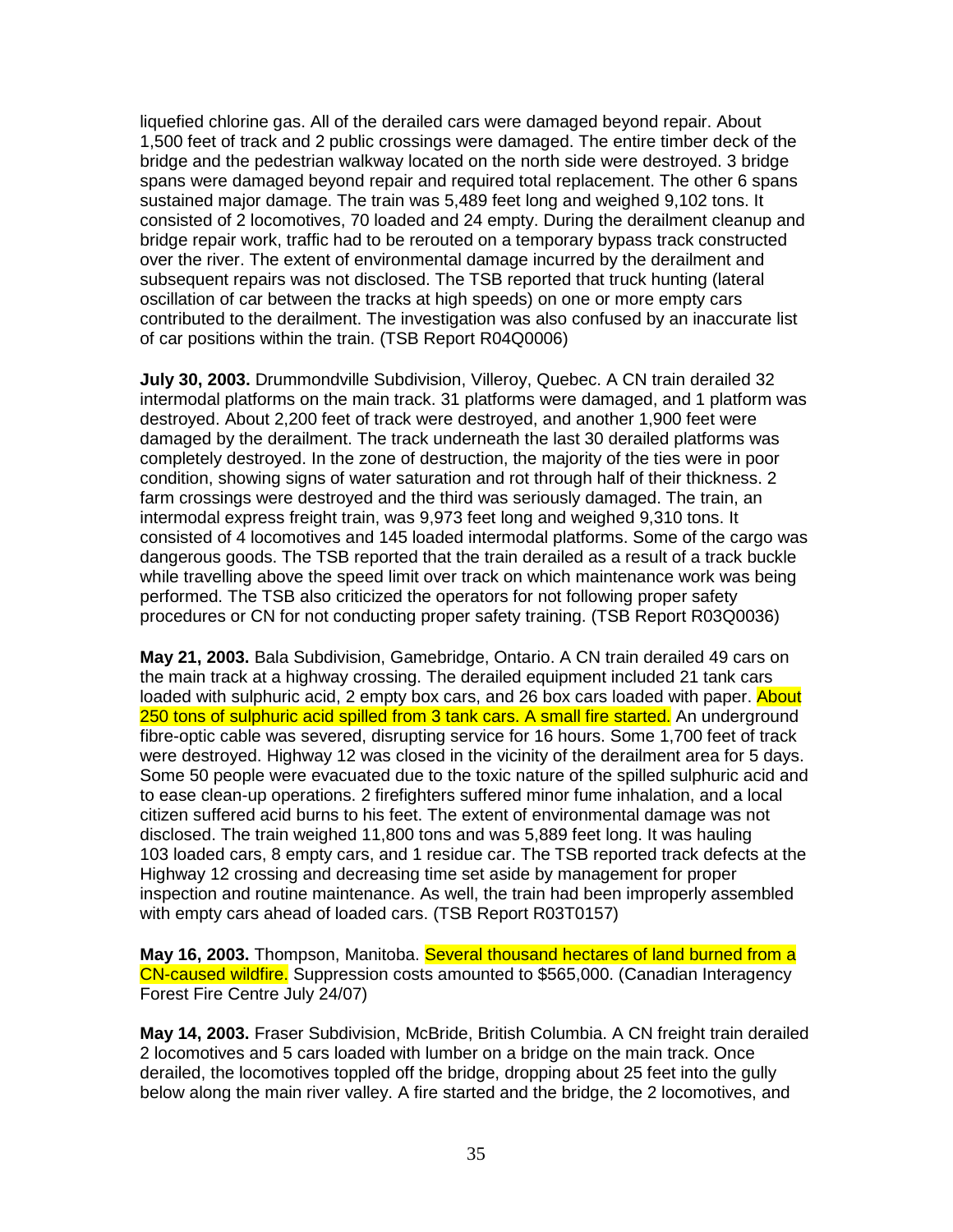the 5 cars and their contents were destroyed by fire. The 2 crew members, the locomotive engineer and the conductor, were fatally injured. Several acres of the surrounding terrain were damaged by the fire and by the ensuing clean-up operation. The extent of environmental damage was not disclosed. The train was 5,730 feet long, weighed 8,800 tons, and was powered by 2 locomotives. The train consisted of 85 freight cars: 68 loaded, 4 empty, and 13 residue tank cars. The complete destruction of the bridge and all its related components, the loss of the locomotive event recorder data, and lack of complete and comprehensive bridge maintenance and inspection records impeded the TSB investigation efforts. However, the TSB reported that the failure to identify the urgency and the severity of the deteriorating condition of the bridge was not recognized because of shortcomings in the inspection, assessment, planning, and maintenance process. (TSB Report R03V0083)

**May 12, 2003.** Drummondville Subdivision, Manseau, Quebec. A CN freight train derailed 17 platforms loaded with 34 containers at a curve on the main track. Most of the containers flipped over on their sides. 3 of the containers were carrying dangerous goods. There was damage to 1,000 feet of main track and 300 feet of siding track. The train was powered by 3 locomotives and consisted of 122 loaded cars. It weighed 5,190 tons and was 8,430 feet long. The TSB reported the derailment occurred when the car body on the platform of a loaded container car collapsed onto the main track, severely damaging the track structure, resulting in the complete loss of track gauge. The platform on the car collapsed due to fatigue at a high stress location where a weld was missing. There also was a discrepancy between the cars recorded as being in the train and the actual cars in the train. (TSB Report R03Q0022)

**Feb 9, 2003.** Tamaroa, Illinois. A CN freight train derailed 22 of its 108 cars. 4 of the derailed cars spilled methanol, and the methanol from 2 of these cars fueled a fire. Other derailed cars contained phosphoric acid, hydrochloric acid, formaldehyde, and vinyl chloride. 2 cars containing hydrochloric acid, 1 car containing formaldehyde, and 1 car containing vinyl chloride also spilled product. About 850 residents were evacuated from the area within a 3-mile radius of the derailment, which included the entire village of Tamaroa. 1 contract employee was injured during cleanup activities. Damages to track, signals, and equipment, and clearing costs associated with the accident totaled \$1.9 million. CN was also forced to pay nearly \$1 million to about 800 residents and businesses for lost time, food spoilage and other expenses. The NTSB determined the probable cause of the derailment was an improper weld on a rail which progressed to rail failure. (NTSB Report RAR-05-01)

**Dec 20, 2002.** Cornwall, Ontario. 10 CN cars derailed. (Colin Churcher's Railway Pages)

**Oct 24, 2002.** Saint-Maurice Subdivision, Hibbard, Quebec. A CN train derailed 6 cars at a curve on the main track. All 6 derailed cars were damaged and 275m of track were destroyed. The derailed cars were loaded with copper ore, toppled over on their sides and slid down the bank almost falling into a lake. The extent of environmental damage was not disclosed, but based on a photo in the TSB investigation report, there was damage to the lake shoreline. The train comprised 3 locomotives and 109 cars, 34 loaded and 75 empty. It was 6,730 feet long and weighed 7,230 tons. The TSB reported a defective rail caused the derailment. (TSB Report R02D0113)

**Aug 13, 2002.** Bedford Subdivision, Milford, Nova Scotia. A CN train derailed 7 container platforms from the last 2 five-pack cars on the main track. About 2.85 miles of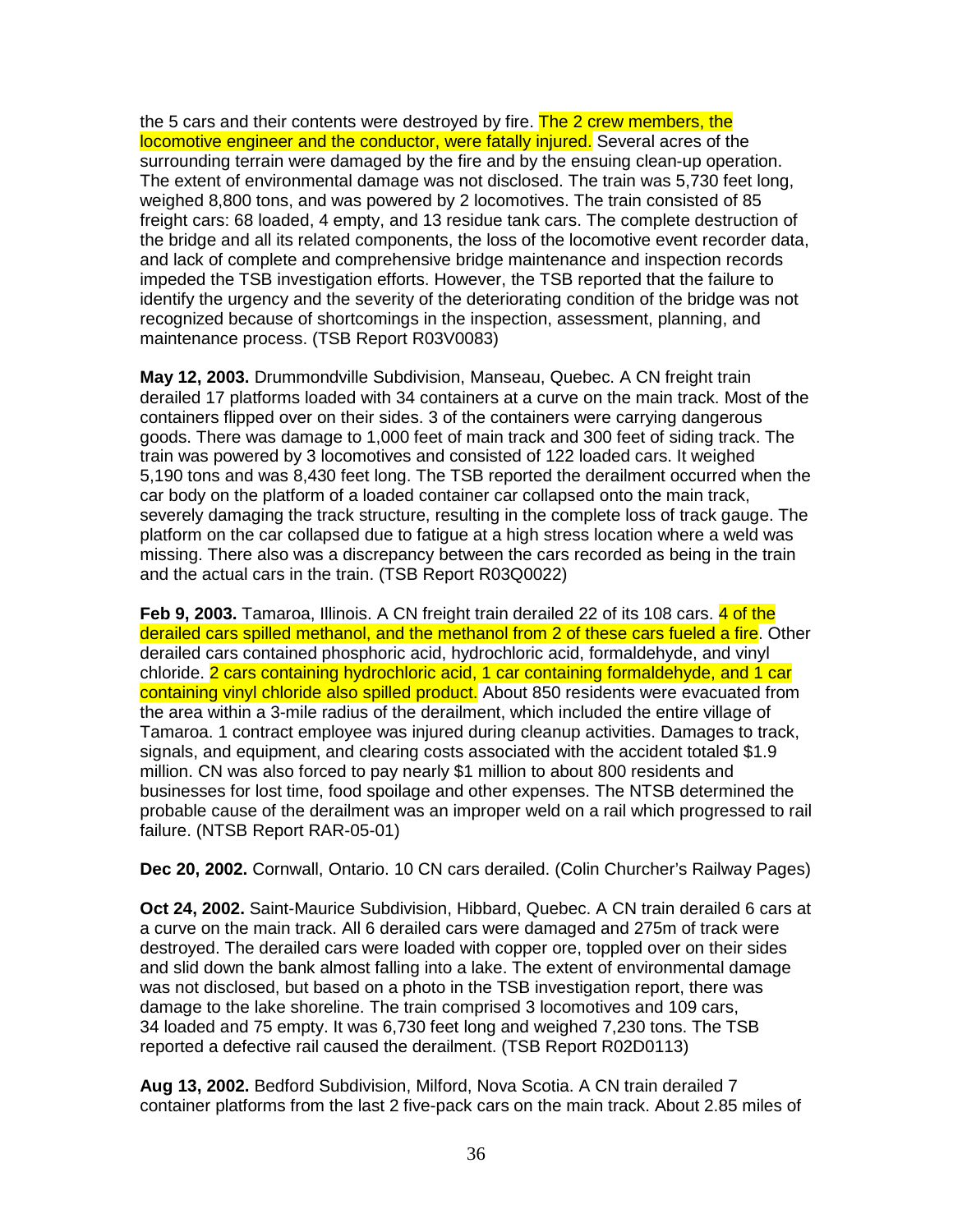track were damaged. The train was 7,540 feet long and weighed 6,230 tons. The TSB reported that significant track buckle, in part resulting from higher-than-normal air temperatures, caused the tracks to move out of alignment and caused the derailment. (TSB Report R02M0050)

**July 22, 2002.** Montmagny Subdivision, Joffre Yard, Levis, Quebec. A CN train operated by remote control (Beltpack) in the yard derailed 52 cars. 51 tank cars, which contained fuel oil and gasoline residue, derailed and rolled over. An empty bulkhead flat car also derailed. 2 switches and about 3,600 feet of track were damaged. The TSB reported that heavy winds set some empty cars (without their brakes on) in motion which caused the initial derailment. (TSB Report R02Q0041)

**July 8, 2002.** Camrose Subdivision, near Camrose, Alberta. A CN freight train derailed 2 locomotives and 14 cars at a curve in the track. The train consisted of 5 locomotives, 146 loaded cars (some carrying dangerous goods), 6 empty cars, 2 residue tank cars, was 9,708 feet long and weighed 17,201 tons. The train was the longest and heaviest train the crew had ever operated on this subdivision. Derailed cars included 2 empty hopper cars right behind the locomotive, 1 empty flat car, 5 loaded intermodal flat cars, and 6 multi-platform intermodal cars. The last derailed car carried 2 containers carrying dangerous goods. The 2 derailed locomotives were damaged. All derailed cars and about 860 feet of track were destroyed. The TSB reported the primary cause of the derailment was an improperly assembled train. The presence of the first locomotive without alignment control couplers behind the operating locomotives played a secondary role in this derailment. (TSB Report R02C0050)

**July 3, 2002.** Joliette Subdivision, L'Assomption, Quebec. A CN freight train derailed 14 cars at a curve on the main track. 9 of the derailed cars flipped over, fouling both sides of the main track and siding. Softwood lumber products were strewn over the right-ofway and the adjacent private property. About 1,830 feet of main track, 660 feet of siding track and a private crossing were destroyed. A 4-inch irrigation water main was severed, and about 150 trees and seedlings were destroyed or damaged in an adjacent nursery. The train consisted of 2 locomotives, 82 loaded, 9 empty and 2 residue cars. It was 5,570 feet long and weighed 10,390 tons. The TSB reported that the higher-than-normal air temperatures buckled the track which caused the derailment. The Board pointed out that even though hot weather inspections were carried out, they were not sufficient to identify the potential for a track buckle. (TSB Report R02D0069)

**May 2, 2002.** Rivers Subdivision, near Firdale, Manitoba. A CN train derailed 2 locomotives and 21 freight cars after colliding with a loaded tractor-trailer at a public crossing. The derailed equipment included 5 tank cars carrying dangerous goods, 1 tank car carrying ethylene glycol and 12 hopper cars carrying plastic pellets. The dangerous goods products included benzene and hexene. During the derailment, 4 of the tank cars sustained multiple punctures and spilled their products which ignited and a large fire engulfed the derailed cars, burning for 2<sup>1/2</sup> days. Water bombers were brought in to help fight the fire. A fibre-optic cable was severed and the Trans-Canada Highway had to be closed. 17 of the derailed cars were destroyed. About 700 feet of the south rail, 450 feet of the north rail, and many of the ties near the public crossing were destroyed. A total of 156 people were evacuated from within a 4-mile radius of the derailment for 2 days. About 13,000 tonnes of impacted soil were excavated and removed for treatment. Water sampling conducted about 1, 2 and 3 months following the spill determined that the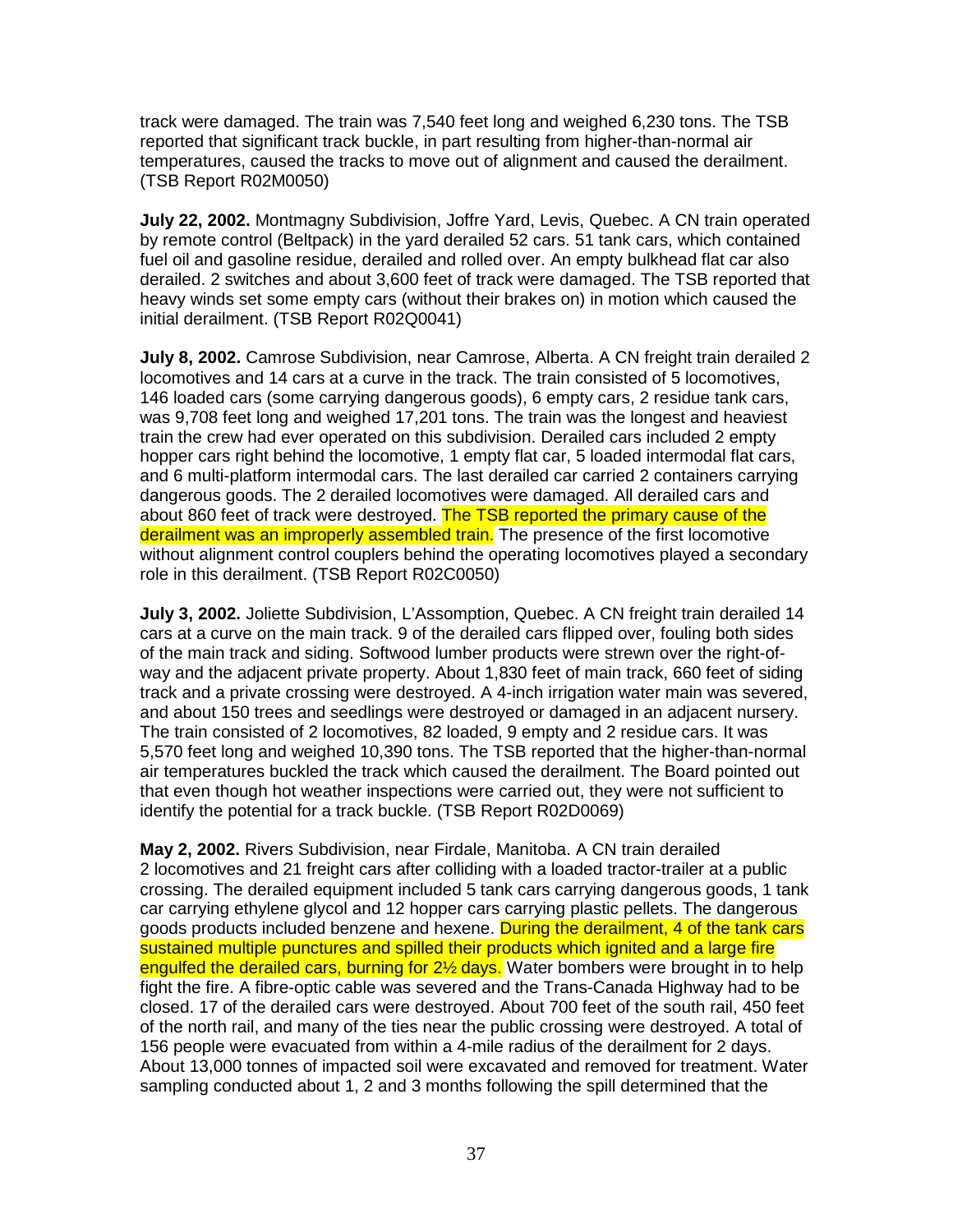groundwater had been contaminated with hydrocarbons. The extent of environmental and groundwater damage was not disclosed. (TSB Report R02W0063)

**April 26, 2002.** Redditt Subdivision, Winnipeg, Manitoba. 8 cars, including 3 box cars loaded with dangerous goods, derailed on the main track as a CN freight train departed Winnipeg. The train consisted of 3 locomotives and 85 cars (76 loaded and 9 empty), was 5,412 feet long, and weighed 9,363 tons. In addition to damaged cars, about 300 feet of track, a roadway underpass, and a fibre-optic system buried in the grade were damaged. 6 homes adjacent to the main track were evacuated. An improperly assembled train contributed to wheel lift on an empty flat car and subsequent derailment. (TSB Report R02W0060)

**Feb 15, 2002.** Dartmouth Subdivision, Dartmouth, Nova Scotia. A CN train derailed 5 cars in the yard, blocking a private crossing to an electrical shop. 3 of the derailed cars were tank cars loaded with liquefied petroleum gas, and the other 2 cars were flat cars loaded with vehicles. 2 derailed tank cars contained propane and 1 derailed tank car contained butane. 1 of the tank cars loaded with propane flipped over on its side as did 1 of the flat cars. The train consisted of 2 locomotives and 15 loaded cars. It was 925 feet long and weighed 1,200 tons. About 300 feet of track were damaged, and the private crossing required repairs. About 800 Dartmouth residents were evacuated from their homes, and the Angus L. MacDonald suspension bridge, one of the 2 major bridges connecting Dartmouth and Halifax, was closed for 12 hours. The TSB reported that deteriorating rail ties contributed to the derailment. (TSB Report R02M0007)

**Nov 15, 2001.** Holly Subdivision, Clarkson, Michigan. 2 CN/Illinois Central Railway trains collided at a switch at the Andersonville Siding. One of the trains missed a red stop signal as it entered the main track and hit the other train on the main track. Both crew members of the train that was hit were killed; the 2 crew members of the other train were seriously injured. The total cost of the accident was about \$1.4 million. The NTSB determined the probable cause of the collision was fatigue by the crew whose train hit the other, and the same train was also traveling above the speed limit. (NTSB Report RAR-02-04)

**Oct 6, 2001.** Napadogan Subdivision, Drummond, New Brunswick. A CN freight train derailed 15 cars after striking an automobile at a farm crossing. 7 of the derailed cars were tank cars carrying liquefied petroleum gas. One of the tank cars suffered damages and **spilled butane**, resulting in undisclosed environmental damage. The train consisted of 3 locomotives at the head of the train, 130 cars (78 loaded and 52 empty), was 8,700 feet long and weighed 10,000 tons. 9 cars and about 1,000 feet of track were destroyed. The TSB investigation determined that an undesired emergency brake application occurred when the train struck the automobile, resulting in rail rollover and the derailment. (TSB Report R01M0061)

**Sept 24, 2001.** Bala Subdivision, Richmond Hill, Ontario. A CN freight train derailed 21 cars on the main track. The running gear on all the derailed cars was damaged. The general merchandise train, powered by 2 locomotives, was hauling 40 loaded cars and 20 empty cars. It was 3,000 feet long and weighed 5,100 tons. The TSB reported that a heavy bulkhead door on one of the cars had opened, swung out, contacted the side of a train passing on an adjacent track and fell onto the track, causing the derailment. The Board indicated the closing device on the bulkhead door was inadequate and should have been replaced. (TSB Report R01T0255)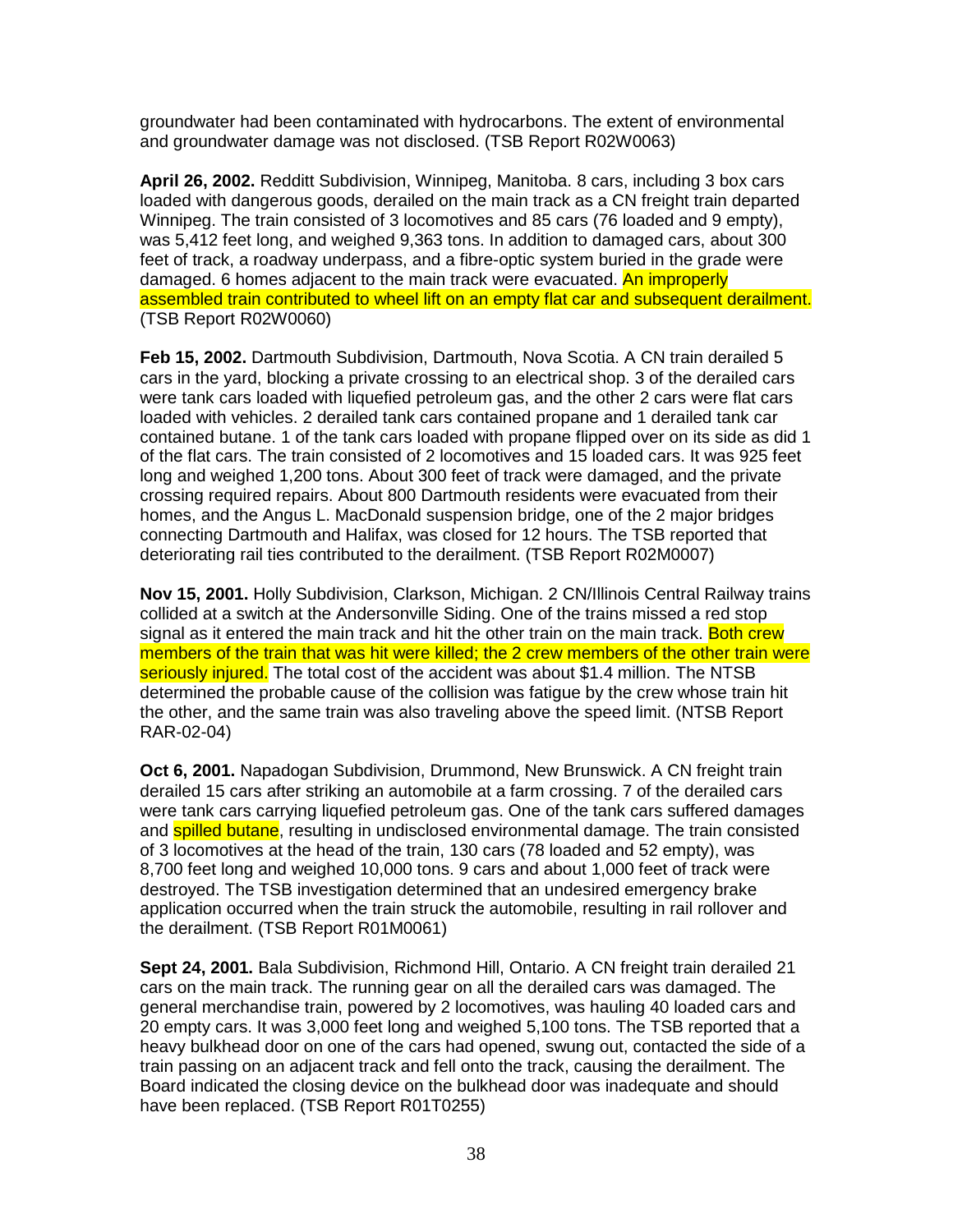**Aug 29, 2001.** Saint-Hyacinthe Subdivision, Montreal, Quebec. A CN train approaching the Turcot Yard in Montreal derailed 8 container cars at a curve in the track. 5 cars rolled down the railway embankment, and came to rest obstructing Butler Street. The train consisted of 2 locomotives and 86 cars (85 loaded and 1 empty). It was 5,900 feet long and weighed 5,200 tonnes. The TSB reported that a wheel of one of the cars climbed over a defective rail and caused the derailment. (TSB Report R01D0097)

**May 23, 2001.** Chisholm, Alberta. CN started one of the largest human-caused fires in Alberta's history that destroyed 116,000 hectares of forest plus 10 homes, a trapper's cabin, 48 outbuildings and some vehicles primarily in the Hamlet of Chisholm. The environmental impacts were devastating – an undisclosed number of mammals, birds and other animals burned, and there was significant loss of wildlife habitat. The forest industry lost about 4.5 million  $m<sup>3</sup>$  of growing timber stock and over 6,300 ha of regenerated cutblocks. The Alberta government spent \$10 million fighting the fire with 514 firefighters and an abundance of equipment. CN eventually accepted responsibility for starting the fire by running locomotives in an inappropriate manner during a high fire hazard period. (Canada.com May 31/07, several other sources)

**April 12, 2001.** Bedford Subdivision, Stewiacke, Nova Scotia. A Via Rail passenger train consisting of 2 locomotives and 14 cars, travelling on CN main track from Halifax to Montreal, derailed at a manually operated main track switch in Stewiacke. A standard CN switch lock used to secure the switch in correct position had been tampered with. As a result of this tampering, the 2 locomotives and the first 2 cars continued on the main track, but the following cars took a diverging route onto an industrial track adjacent to the main track. 9 of the cars derailed and a farm supply building, as well as the industrial track were destroyed. 750 feet of the main track and a main track turnout were extensively damaged. One of the derailed cars was destroyed and the rest were damaged. 4 occupants of the building escaped without injury prior to impact. There were 132 persons on board the train. 22 persons were transported to hospital by ground or air ambulance; 9 were seriously injured. (TSB Report R01M0024)

**Feb 15, 2001.** Drummondville Subdivision, Trudel, Quebec. A CN train derailed 25 cars on the main track. 24 cars were destroyed, and 1 car was damaged. A main-track switch, the signal system, 800 metres of track, and goods stored on the property of a construction material distributor were damaged. A signal bungalow as well as a communications tower belonging to CN were also destroyed. An underground fibre-optic cable was severed. The train was comprised of 3 locomotives and 93 covered hopper cars loaded with wheat. It was 6,043 feet long and weighed 12,158 tons. The TSB reported the train derailed as a result of a fatigue fracture in an axle on one of the cars that derailed. (TSB Report R01Q0010)

**Jan 16, 2001.** Kingston Subdivision, near Mallorytown, Ontario. A CN freight train derailed 26 cars on the main track including 2 tank cars loaded with propane. A public school was closed for a day as a precautionary measure. The train consisted of 2 locomotives at the head of the train, 149 cars (76 loaded and 73 empty), was 9,450 feet long and weighed 11,700 tons. The TSB investigation determined that improperly assembling the long train contributed to a wheel lift and the derailment. Confused communication between the locomotive engineer and the rail traffic controller also appeared to contribute to the derailment. (TSB Report R01T0006)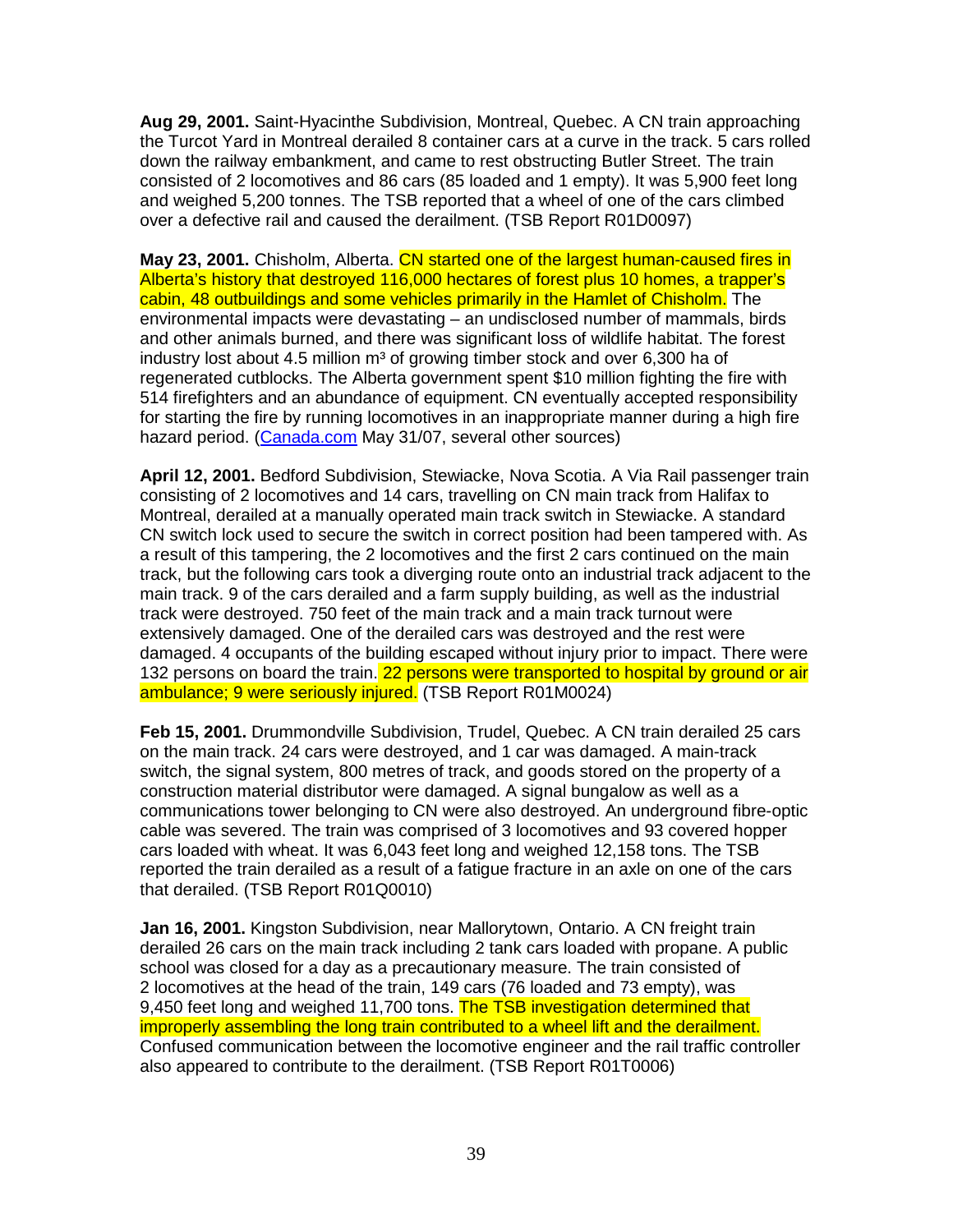**Dec 11, 2000.** Kashabowie Subdivision, Shabaqua, Ontario. A CN freight train derailed 17 cars. The derailed cars included 2 loaded tank cars containing methanol, 1 that had flipped upside down and was damaged, spilling all of its contents, and the other which was leaking methanol from an unloading valve that had opened during the derailment. A total of about 100,000 litres of methanol spilled, most of which entered the Shebandowan River. Methanol is a colourless, flammable and poisonous liquid. Persons living close to the river, downstream, were cautioned not to consume water drawn from wells near the river. Water was not declared free of methanol by local health authorities for almost a month following the spill. The extent of environmental damage to the Shebandowan River's ecosystem was not disclosed. The other derailed cars included 5 loaded cars of grain, 7 empty flat cars and 3 empty box cars. The train comprised 3 locomotives, 59 loaded cars and 27 empty cars. It was 5,400 feet long and weighed 8,500 tons. The TSB reported that emergency brake pressure on a cracked defective rail caused the rail to fail, and resulted in the derailment. (TSB Report R00W0253)

**Dec 10, 2000.** Kingston Subdivision, Marysville, Ontario. A CN train derailed 2 cars in a curve on the main track. 1 of the derailed cars, a bulkhead flat car loaded with lumber, lost its load, blocking the adjacent north main track. The other derailed car was a residue tank car. The train comprised 2 locomotives, 51 loaded and 44 empty cars. It was 6,600 feet long and weighed 8,300 tons. The TSB reported that, in each track curve of the train's journey, the load of lumber shifted slightly laterally, causing the banding around the load of lumber to dig into the corners of the lumber, gradually lessening the degree of securement and allowing even greater movement as the trip progressed. Travelling in an unstable state, the lumber shifted at the curve near Marysville and the unbalanced load caused one or more wheels on the car to lift and derail, destabilizing the trailing tank car which also derailed. (TSB Report R00T0324)

**Dec 9, 2000.** Napadogan Subdivision, Blue Bell, New Brunswick. A CN freight train derailed 7 multi-platform double-stack container cars at a curve on the main track. 36 containers were spread over an area covering both sides of the main track for about ½ km. 11 of the containers were carrying bags of white asbestos (a hazardous material); 2 containers released product onto the right-of-way. A total of 660m of track structure was damaged. The train was powered by 4 locomotives, was 5,700 feet long and weighed 5,200 tons. The TSB reported the derailment occurred due to a rail failure at a curve in the track. (TSB Report R00M0044)

**May 22, 2000.** Saint-Maurice Subdivision, Cressman, Quebec. A CN train derailed 23 cars at a curve on the main track on a bridge over the Saint-Maurice River. Derailed cars included: 13 gondola cars loaded with wood chips, 2 cars loaded with paper, 1 empty hopper car, and 7 tank cars with gasoline residue. 3 of the tank cars with gasoline residue fell into the river. 2 tank cars were punctured, spilling an undisclosed amount of gasoline into the river. The extent of environmental damage was not disclosed. 400 feet of track were destroyed and 2 spans of the railway bridge across the river were heavily damaged. 22 of the derailed cars were damaged and 1 was destroyed. The train consisted of 3 locomotives and 159 cars, including 128 loaded cars, 19 empty cars and 12 tank cars with gasoline or heating oil residue. The train was 9,586 feet long and weighed 15,230 tons. The TSB reported that the derailment was caused by a defective rail in the track curve. (TSB Report R00Q0023)

**May 16, 2000.** Redditt Subdivision, White, Ontario. A CN freight train derailed 19 of its 136 cars along a curve in the main track. 4 of the derailed cars contained dangerous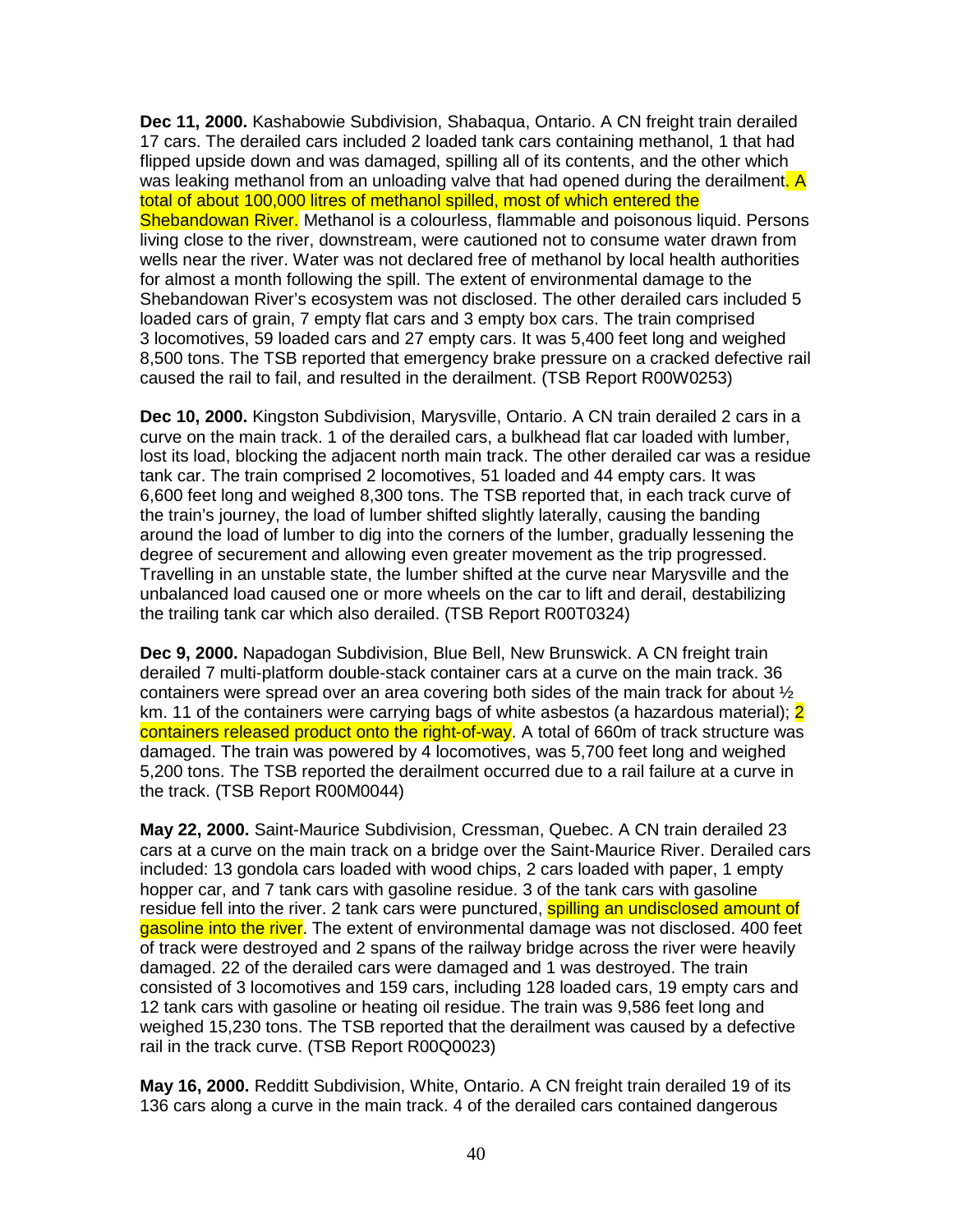goods. The train consisted of 2 locomotives at the head of the train, 136 cars (51 loaded and 85 empty), was 8,800 feet long and weighed 9,440 tons. The TSB investigation determined that, during throttle reduction while in a curve, the train experienced a wheel climb derailment that was a result of a number of factors including *improperly* assembling the train. (TSB Report R00W0106)

**March 10, 2000.** Rouses Point Subdivision, Brossard, Quebec. A CN train derailed 5 cars on the Massena Spur after traveling through a public crossing. 4 cars toppled over on their sides in a ditch; 3 of these contained dangerous goods. 2 of the tank cars were carrying molten naphthalene (a flammable solid), and the third was carrying creosote. The other 2 derailed cars were hopper cars. All 5 derailed cars were damaged. The track was heavily damaged over a length of about 170 feet. The train consisted of 2 locomotives and 11 cars (8 loaded and 3 empty), was about 730 feet long and weighed 1,330 tons. As a precautionary measure, the Brossard Fire Department ordered the evacuation of about 20 people in the area. The TSB reported the train spread the track gauge, and the wheels of the first derailed car dropped inside the rail near the public crossing. The fact that CN had planned to replace the rail ties indicate that CN was aware of track structure problems at this location. (TSB Report R00D0026)

**Dec 30, 1999.** Near Mont-Saint-Hilaire, Quebec. A CN Ultratrain, a petroleum products unit train linking the Saint-Romuald oil refinery with a petroleum depot in Montreal, derailed and collided with another CN Ultratrain traveling in the opposite direction on a neighbouring track. There was a violent explosion and some rail cars burned for more than 4 days, creating a smoke plume about 500m high. The 2 crew members on the train hit by the derailed train were killed. About 350 families had to be evacuated. 2 locomotives and 61 cars were damaged in the accident. About 2.7 million litres of hydrocarbons spilled and caught fire, damaging private property, public property and the environment. The Ultratrain derailed at a broken rail caused by a defective weld, causing the TSB to call into question CN's quality assurance program for rail welds. The quality assurance system in place did not detect the welds that did not meet the company's standards (mismatch between rail ends, absence of a weld tag, weld not entered in the inventory of continuous welded rail [CWR] repairs and adjustments). (TSB Report R99H0010, TSB News Release Sept 26/02)

**Nov 23, 1999.** Kingston Subdivision, Bowmanville, Ontario. A westward CN freight train struck an abandoned tractor-trailer at a farm level crossing. Metal parts from the trucktrailer became entangled under the wheels of the lead locomotive, resulting in the derailment of both locomotives and the following 10 rail cars, 4 of which rolled over onto their side. An eastward Via Rail passenger train struck the debris on an adjacent track and derailed, just before the freight train had come to a halt. The derailing Via train dragged the trailer portion of the truck-trailer for about 700 feet, causing the Via locomotive and the following 5 passenger coaches to derail. The jackknifing passenger train hit the derailed freight train cars. Fuel spilling from the tractor-trailer ignited and a fire started. About 6,800 litres of diesel fuel spilled from the Via locomotive and was also ignited. About 4,550 litres of diesel fuel also spilled from the lead locomotive of the CN freight train. 3 of the derailed freight cars contained liquefied petroleum gas residue and 5 of the derailed freight cars were loaded with butadiene. Minor injuries were sustained by 6 Via Rail employees and 5 passengers. (TSB Report R99T0298)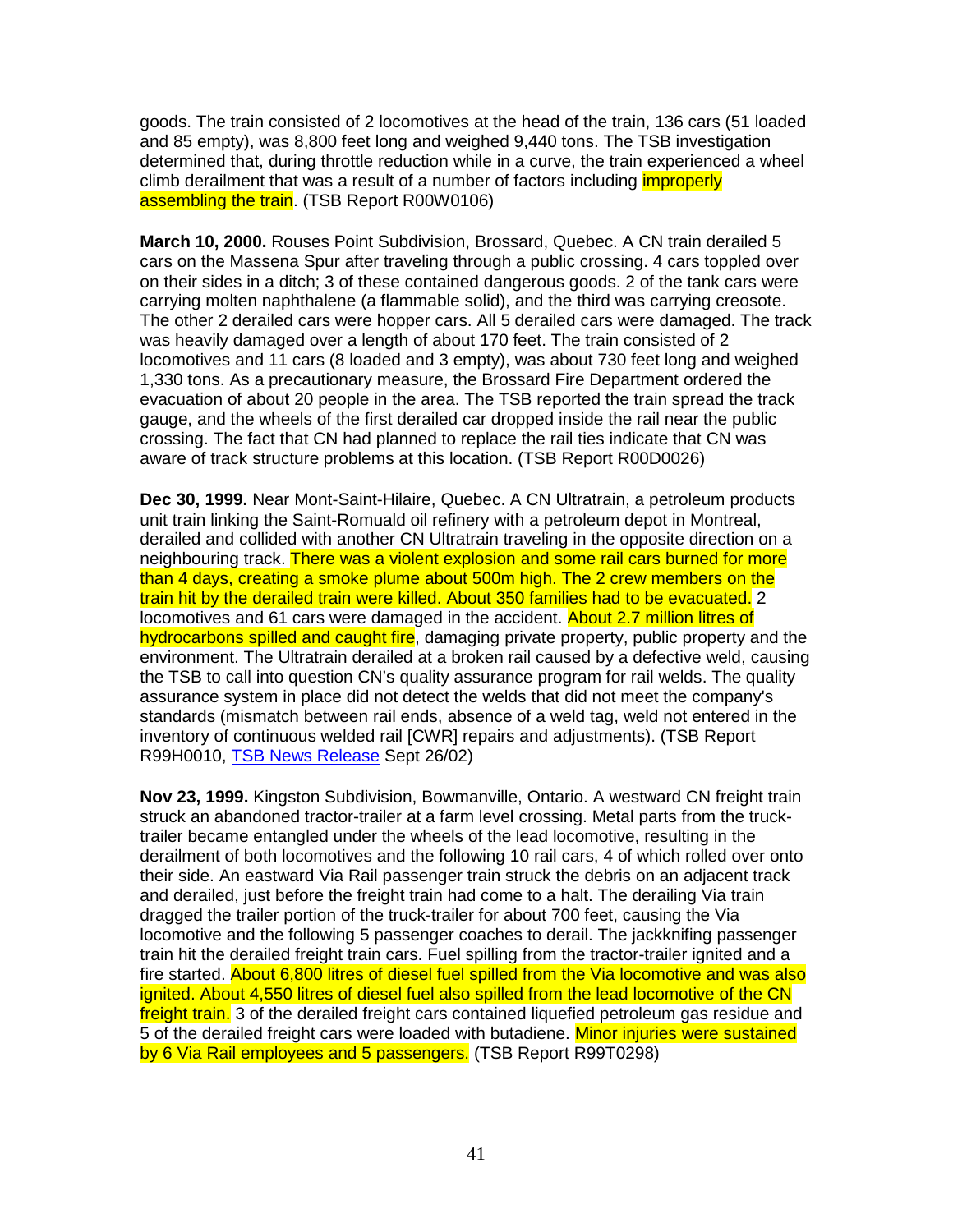**Oct 9, 1999.** Bedford Subdivision, Bedford, Nova Scotia. A CN freight train derailed a locomotive and the first 8 cars. Some of the derailed cars flipped over on their sides and the entire derailment was spread over a distance of about 655 feet. Corn from 2 damaged hopper cars was spread over the derailment site. Over 800 feet of track were damaged. The train comprised 3 locomotives, 64 loaded and 3 empty, and was 4,580 feet long and weighed 4,470 tons. The TSB reported a damaged rail initiated the derailment. (TSB Report R99M0046)

**Sept 23, 1999.** Bala Subdivision, near Britt, Ontario. A CN freight train derailed 26 cars at a curve in the tracks at Mowat, near Britt. The train consisted of 94 cars, 54 of which were tank cars (41 of the 54 were carrying dangerous goods or dangerous good residues). The 26 derailed cars included: 19 tank cars, 2 box cars and 5 hopper cars. Of the 19 tank cars, 1 was a load of liquefied petroleum gas (LPG), 14 had LPG residues, 3 were loaded with anhydrous ammonia, and 1 was empty. The loaded LPG car and 1 of the loaded anhydrous ammonia cars were ruptured, each spilling their product and igniting, causing several fires. The loaded car of LPG exploded, projecting pieces of its tank and jacket in all directions. About 127,000 pounds of LPG and 158,000 pounds of anhydrous ammonia were spilled. A crater in the right-of-way measuring about 2m deep, 3m wide and 15m long was created by the LPG fire and subsequent violent rupture of the tank, which destroyed the roadbed and altered the physical state of the soils and other materials in the area. A box car immediately west of the LPG tank was crushed and bent 90°. About 600 feet of main track and sidi ng were destroyed, the turnout for the siding at Mowat required extensive repairs, and the nearby public crossing required minor repairs. 18 of the derailed cars were damaged, and 8 cars were destroyed. The adjacent trees, other vegetation and earth were scorched black and killed for a radius of about 200 feet by the fire ball and chemical releases. CN employees at the Mowat siding, 3 local woodcutters and 2 hunters located downwind of the accident site were evacuated due to the toxic fumes. An Ontario Provincial Police officer, a local woodcutter, and two firemen suffered minor injuries as a result of contact with ammonia vapours. The TSB reported on many deficiencies as contributing to the derailment including: deficiencies in track gauge and alignment, and improper track condition for freight train speeds they were traveling. The TSB also reported that older-design, belowstandard and defective construction of tank cars contributed to the magnitude of the ensuing fires. The total extent of environmental damage, including to the adjacent Little Key River and shoreline, was not detailed in the TSB investigation report. (TSB Report R99T0256)

**Aug 27, 1999.** Kingston Subdivision, Wesco Spur, Yard CB, Cornwall, Ontario. A CN crew was performing switching operations in the yard when 6 tank cars ran away on one of the tracks. The cars rolled for 475 feet and struck the stop block at the end of the track. 1 car derailed and its tank was punctured. About 5,000 gallons of product, a class 3 combustible liquid, spilled onto the ground. About 2,000 gallons seeped into the ground or flowed into the sewer system. The soil contaminated by the liquid was collected and hauled away for treatment. The extent of environmental damage was not disclosed. Cornwall police and firefighters immediately set up a 1,000-foot safety perimeter and evacuated customers and staff from nearby businesses. The TSB reported the evacuation caused inconvenience and economic losses for nearby businesses. (TSB Report R99D0159)

**Aug 15, 1999.** Clearwater Subdivision, Messiter, British Columbia. A CN freight train derailed 40 cars of a 100-car grain train. 2 of the derailed cars rolled into the North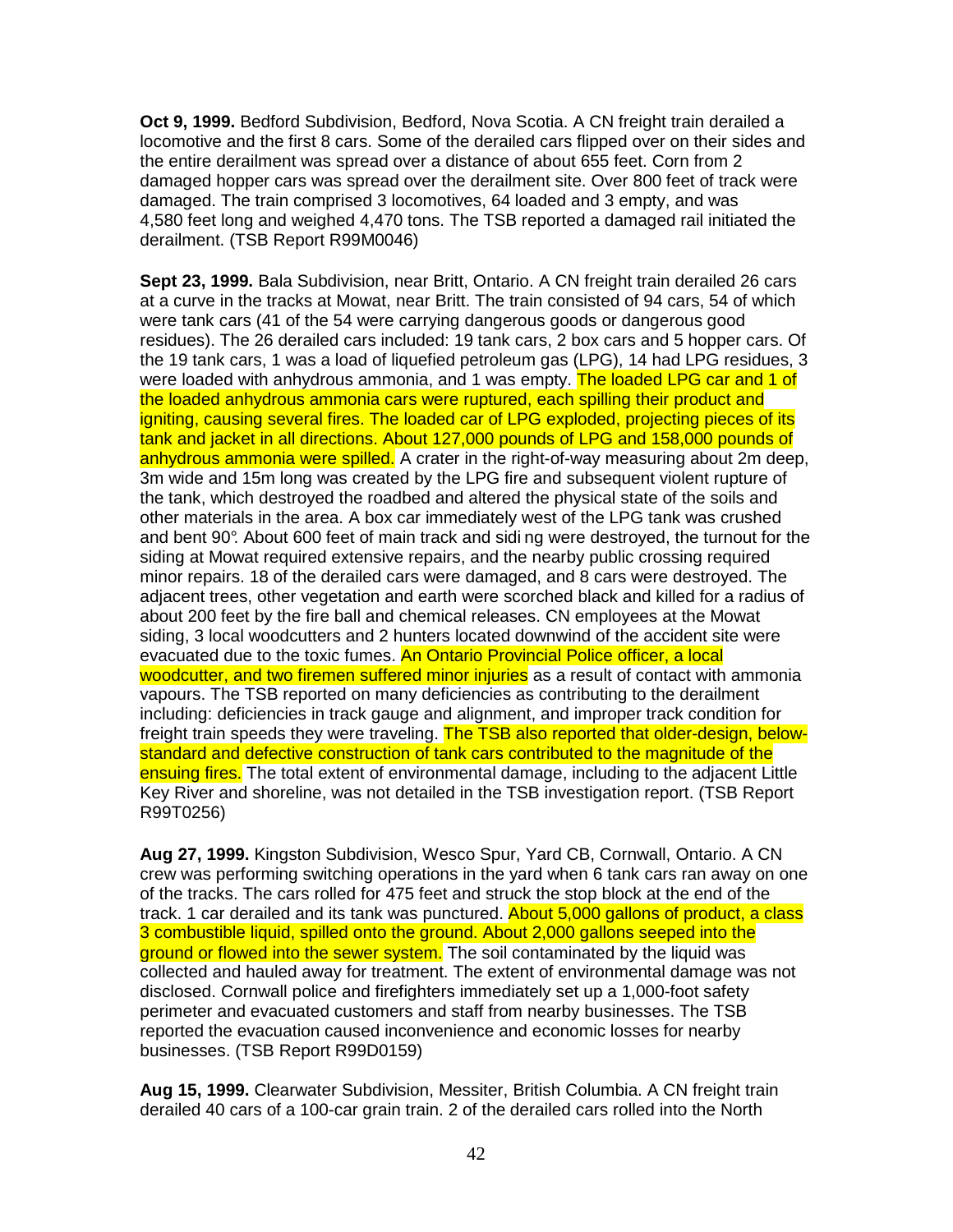Thompson River. About 5,000 tons of mixed grains were spilled over the right-of-way and in the river. Most of the 40 cars sustained extensive damage. About 1,500 feet of track were destroyed and an additional 3,000 feet were damaged. The train was powered by 2 locomotives, was 5,900 feet long and weighed 11,800 tons. The extent of environmental damage to the Thompson River and bank was not disclosed. The TSB reported a defective wheel caused the derailment. (TSB Report R99V0141)

**July 14, 1999.** Kingston Subdivision, Morrisburg Station, Ontario. 16 CN cars derailed in front of the station. (Colin Churcher's Railway Pages)

**April 23, 1999.** Chatham Subdivision, Thamesville, Ontario. A Via Rail passenger train travelling east on the north main track hit an open switch, causing it to tip over and collide with stationary CN cars full of ammonium nitrate on an adjacent yard track. All 4 passenger cars and the locomotive of the passenger train derailed as well as 4 of the stationary cars. The 2 crew members in the locomotive cab were killed. 77 of the 186 passengers and crew on board were treated at the hospital. 4 people were admitted with serious injuries. About 50m of main track and 100m of the adjacent yard track were destroyed. The locomotive was damaged beyond repair and the leading 2 passenger cars sustained substantial damage. A December 18, 2012 version of the TSB investigation report identified safety deficiencies relating to the level of defenses associated with the Occupancy Control System method of train control, particularly in "dark territory," where trains are not always provided with sufficient advance warning of reversed main track switches, and to the storage of dangerous goods in rail cars for prolonged periods of time at locations adjacent to main tracks. The TSB also pointed out the need to eliminate some passenger safety hazards in a timely fashion. (TSB Report R99H0007)

**April 13, 1999.** Montmagny Subdivision, Bégin, Quebec. A CN petroleum product unit train derailed 10 tank cars loaded with gasoline on the main track. Some cars flipped over on their sides and 1 car completely toppled over landing on its top. About 230 litres of gasoline were spilled into Les Quarante Lacs (Forty Lakes), causing undisclosed environmental damage. The 10 derailed cars were damaged, as was another car which did not derail. 450 feet of track were destroyed, and another 300 feet of track were damaged. The TSB reported soft subgrade and a cluster of rotten ties as causing the derailment. Confusion of responsibilities among 3 acting inspectors may also have contributed to the derailment. (TSB Report R99Q0019)

**Feb 6, 1999.** Ruel Subdivision, Neswabin, Ontario. A CN freight train derailed 21 cars. The derailed cars included a tank car loaded with liquefied petroleum gas and 2 tank cars loaded with flammable benzene and dicyclopentadiene. 1 of the tank cars with the benzene mixture was punctured resulting in a fire and a total loss of product. The liquid benzene and some lumber that was strewn about the derailment site fuelled a fire that burned for several days. 16 of the 21 derailed cars were destroyed, including 3 tank cars that were involved in the post-derailment fire. 4 cars were damaged. A power switch and dwarf signal, and 500 feet of track were destroyed. In the main derailment area, 4 telephone poles were destroyed. Another power switch and a hot box detector were damaged. Total property damage exceeded \$1.5 million. The TSB reported a roller bearing on one of the cars overheated and seized, resulting in an axle fracture and the derailment. Unclear lines of authority and communication failures regarding the Wayside Inspection System (WIS) were cited by the TSB as contributing to the derailment. The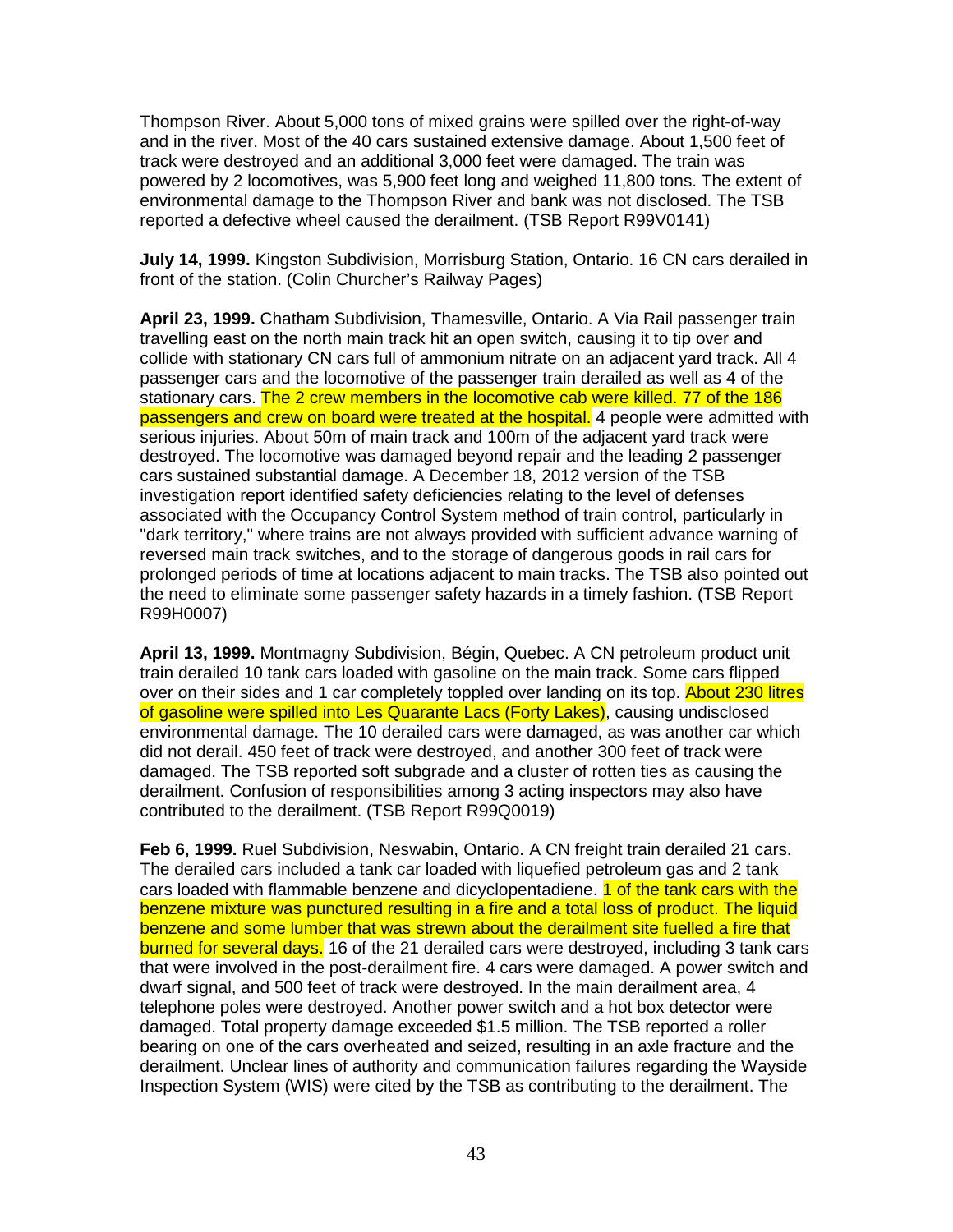TSB also reported Transport Canada has no national program to audit and monitor WISs, to ensure the safety of operating trains. (TSB Report R99T0031)

**Jan 31, 1999.** Albreda Subdivision, Jasper, Alberta. A CN runaway train on the main track entered the rail yard in Jasper and collided head on with a stationary CN train. 5 locomotives and 11 cars derailed. The 3 locomotives and 2 cars on the runaway train were extensively damaged, as were the 2 locomotives and 1 car on the stationary train in the yard. The collision damaged about 520 feet of track and 4 switches. The conductor of the runaway train received minor injuries. The TSB reported the extreme blowing snow conditions during the accident rendered the air brake system ineffective, and the crew was unaware of the condition of the dynamic braking system. The crew of the runaway train was apparently fatigued which may have affected their performance. (TSB Report R99E0023)

**Nov 26, 1998.** Halton Subdivision, MacMillan Yard, Concord, Ontario. A CN train derailed 3 tank cars loaded with anhydrous ammonia. 1 of the tank cars rolled down a 20-foot embankment and another tank car flipped over on its side. 1 of the tank cars was damaged and spilled anhydrous ammonia. The yard was evacuated and the public roadways in the area, including Highway 7, were closed for about 5 hours. The TSB reported the train derailed as a result of 2 rail breaks caused by surface and sub-surface cracking, the wear exceeding CN's allowable limits. The Board identified a safety deficiency relating to the maintenance standards and practices. (TSB Report R98T0292)

**Sept 24, 1998.** Mont-Joli Subdivision, Mont-Joli, Quebec. 25 cars from a CN train rolled downhill uncontrolled on the main track of the Matapédia Railway Company (MRC), and collided with 4 MRC yard locomotives standing on the main track in front of the station at Mont-Joli. The CN crew thought they had secured their locomotives on a grade, then left their train and went to the station to complete some paperwork. Then, both CN and MRC employees heard a loud noise. When they looked out, they realized the CN train had rolled down the hill and crashed into the MRC locomotives. 5 rail cars were damaged, 2 rail cars were destroyed, and 4 yard locomotives and several hundred feet of main and yard tracks were damaged. A tank car, which was crushed and opened by the impact, spilled some residual product into the parking lot and onto the street. A commercial truck carrying cylinders of compressed gas was crushed. The employees in the vicinity of the station immediately left. The derailed cars came to rest close to commercial and residential properties in the centre of the town. 4 automobiles parked in the station parking lot were destroyed by the derailed rail cars. There was extensive damage to the station platform, and several hundred feet of main and yard tracks, including 78 feet of rail and 34 railway ties that required replacing. The police later determined that, once the CN crew left their train unattended, 2 boys had walked over to the train and released the brakes on most of the 25 parked rail cars, causing the train to roll downhill. (TSB Report R98M0029)

**March 1, 1998.** Kingston Subdivision, Lyn, Ontario. 8 CN cars derailed, 2 of which carried dangerous goods – ethylene refrigerated liquid and alkylamines. The train derailed at a track crossover. The train was pulled by 2 locomotives and was 7,482 feet long and weighed 5,866 tons. The TSB investigation determined the derailment occurred when a rail car wheel climbed over a defective switch that was severely chipped. Proper track maintenance and inspection practices had not been followed. (TSB Report R98T0042)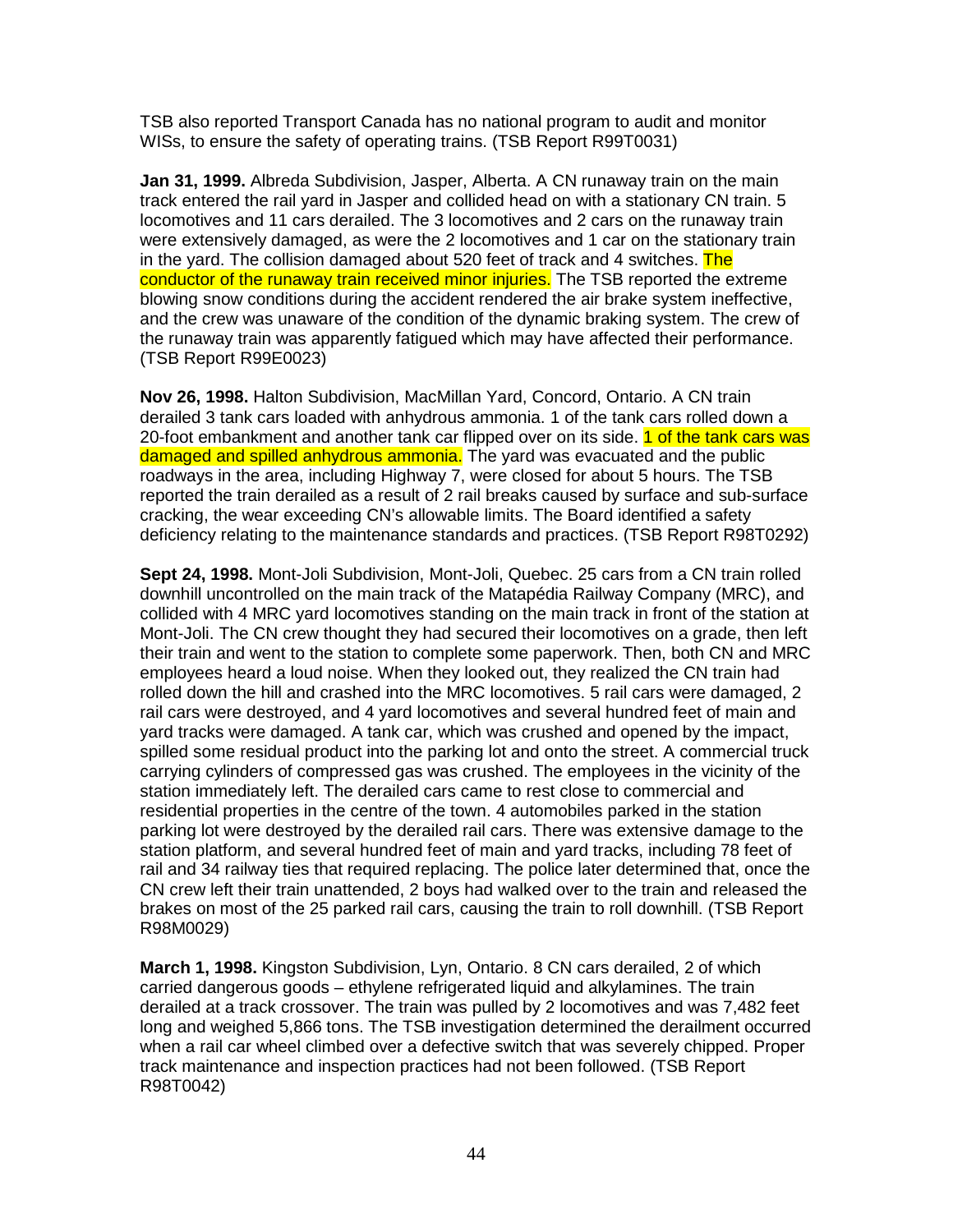**March 1, 1998.** Edson Subdivision, near Obed, Alberta. A moving CN train collided with the tail end of a stationary CN train. The lead locomotive from the moving train and the last car from the stationary train derailed and were extensively damaged. The 2 crew members in the lead locomotive of the moving train were seriously injured, and were taken from the scene by ambulance. The moving train was powered by 2 locomotives and was hauling 20 loaded and 33 empty cars. It was 3,140 feet long and weighed 3,490 tons. The stationary train consisted of 4 locomotives and 100 loaded cars. It was 6,140 feet long and weighed 13,850 tons. The TSB reported the collision occurred because the crew of the moving train did not maintain adequate vigilance and miscalculated how far away the stationary train was located. (TSB Report R98C0022)

**Nov 24, 1997.** Diamond Subdivision, Carrier, Quebec. While a CN train was proceeding from a stop signal at a siding, a tank car loaded with sulphuric acid split open, spilling its entire contents. The extent of environmental damage was not disclosed. The TSB determined that the tank car had been fabricated with a gap and missing butt weld, in variance with approved design drawings, and that it fractured under normal service loading at a pre-existing crack. The TSB has pointed out many times to CN and Transport Canada the risks associated with the frequent inferior construction of tank cars that carry dangerous goods, including oil and other hazardous products. (TSB Report R97D0253)

**May 6, 1997.** Kingston Subdivision, Coteau-du-Lac, Quebec. A CN train dropped into a depression in the subgrade on the main track and derailed 2 locomotives and 12 freight cars. The lead locomotive toppled over on its side. The fuel tanks on both locomotives were punctured and about 12,000 litres of diesel fuel spilled into the Rouge River which was only 10m from the railway tracks. Although emergency personnel placed booms and absorption materials in the river, very little diesel fuel (1,000 litres) was recovered. The extent of environmental damage, especially to the river and the river shoreline, was not disclosed. 2 crew members were injured. The train consisted of 2 locomotives and 19 loaded cars. It was 1,060 feet long and weighed 1,000 tons. The 2 locomotives and 12 freight cars were damaged, and about 270 feet of track were destroyed. The TSB reported the derailment occurred because the subgrade collapsed under the moving train as a result of weak, water-saturated clays in and around the embankment. The Board was concerned that CN maintenance and inspection employees were not apparently sensitive to the hazards posed by unusual events in bodies of water adjacent to railway embankments. The TSB also reported that locomotive fuel tanks are particularly prone to puncture and spilling of diesel fuel at derailment. (TSB Report R97D0113)

**March 27, 1997.** Ashcroft Subdivision, Conrad, British Columbia. A CN train travelling from Boston Bar to Kamloops encountered a large railbed depression and derailed on the main track near Conrad. Both crew members were killed. 2 locomotives, 14 freight cars and about 1,200 feet of main track and siding were destroyed. Loaded open hopper sulphur cars stored on an adjacent siding were hit and also derailed, and some of these cars overturned and spilled their contents. Fuel spilled from the derailed locomotives and ignited. The resulting fire engulfed the derailed equipment and scattered container contents. The fire was finally extinguished March 28. Fire again erupted around the locomotives March 29 and took several hours to extinguish. The TSB ascertained that improper drainage of run-off from the adjacent Trans-Canada Highway contributed to destabilizing the railway subgrade which then collapsed, causing the derailment. (TSB Report R97V0063)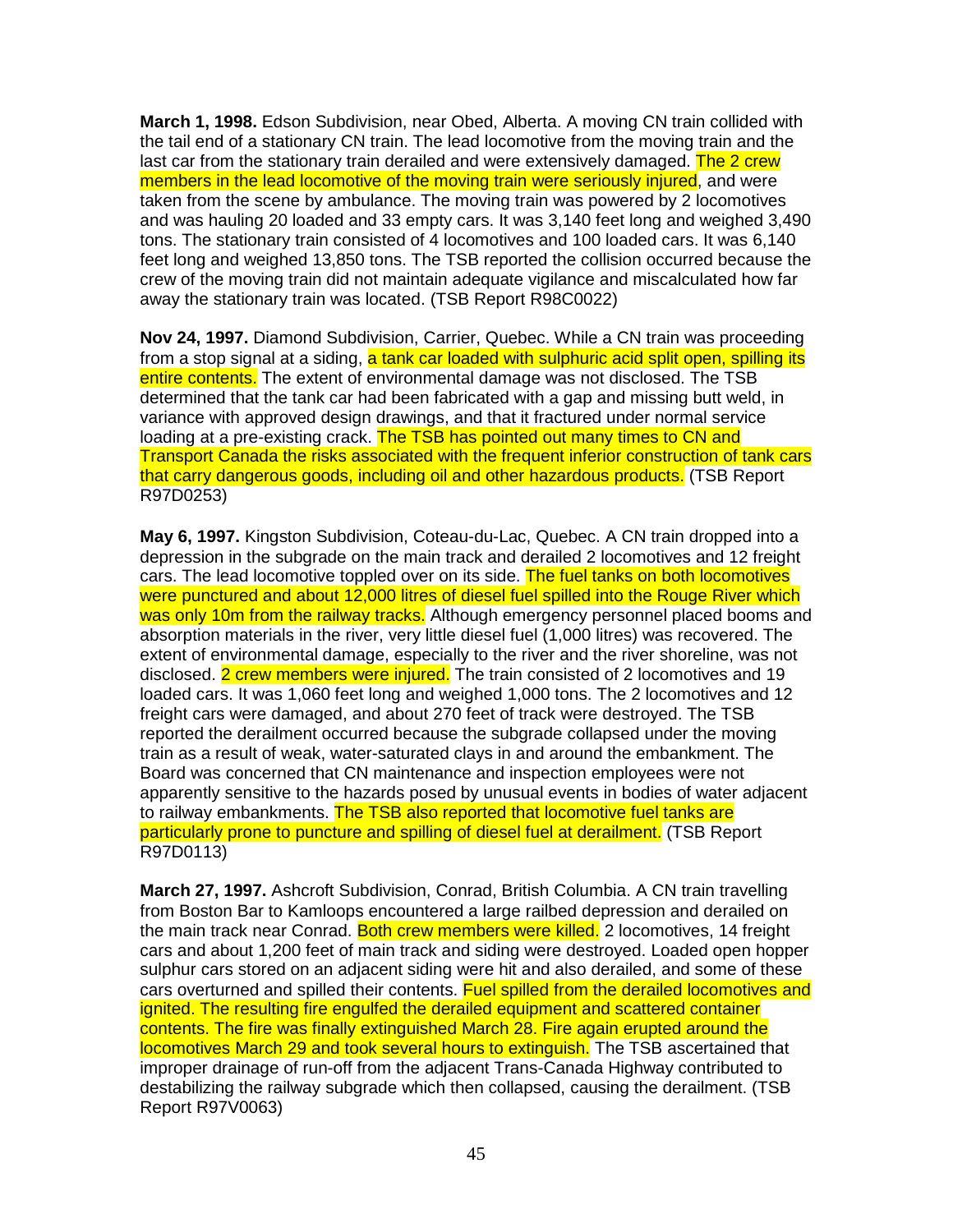**Aug 12, 1996.** Edson Subdivision, east of Edson, Alberta. All 3 occupants in the lead locomotive of a CN freight train were fatally injured when their train, which was travelling about 54 mph on the main track, collided head-on with 20 runaway cars moving toward them at about 30 mph. The runaway cars had been left on a track in the Edson Yard with their hand brakes on, which eventually failed to hold them, causing them to move onto the main track uncontrolled. The TSB reported that, for the years 1991 to 1996, 190 runaways were reported to the TSB and in spite of repeated warnings and recommendations issued by the TSB, the problem persisted. This particular runaway situation, which ended in 3 deaths, triggered a TSB investigation with wider scope and depth. Consequently, the TSB raised serious questions about the effectiveness of standard railway operating rules, rail traffic control systems, rail safety regulatory overview, and CN's safety management programs. (TSB Report R96C0172)

**July 2, 1996.** Aberdeen Subdivision, North Battleford, Saskatchewan. A CN train was unintentionally diverted onto a spur track, and collided head-on with a stationary and uncrewed CN freight train. The locomotives of both trains were extensively damaged, and 10 freight cars derailed. The **locomotive engineer was injured** when he jumped from the train. The moving train consisted of 3 locomotives and 88 loaded cars. It weighed 10,000 tons and was 6,500 feet long. The TSB determined that the switch for the spur track was inadvertently left in the reverse position. The train was also travelling at an excessive speed, according to the TSB. (TSB Report R96W0171)

**April 24, 1996.** Hagersville Subdivision, Nanticoke, Ontario. A CN train crew was switching at the Esso oil refinery near Nanticoke, when 5 tank cars went out of control. The cars rolled southward about 2 miles, crossed over 2 public road crossings and through the Ontario Hydro thermal generating plant building. The cars continued another 600 feet to the end of the track where the 2 leading cars derailed. 1 derailed car contained sulphuric acid and the other derailed car that flipped over on its side contained sulphuric acid residue. Both derailed cars were damaged. There was substantial damage to private property, including a car mover which had been standing on the track in the Ontario Hydro building. It was pushed ahead of the runaway cars to the end of the track and was destroyed. The entrance gate to Ontario Hydro's property was also destroyed. There was damage to CN's track. The TSB determined the tank cars rolled away and derailed because they were not securely coupled during a switching operation. (TSB Report R96T0137)

**March 11, 1996.** Sussex Subdivision, River Glade, New Brunswick. A CN train derailed 22 freight cars on the main track. 16 of the derailed cars were tank cars loaded with various dangerous goods including gasoline, butane and fuel oil. About 455 litres of gasoline spilled from 1 tank car and butane was released into the atmosphere from 2 leaking pressure tank cars. As a precautionary measure, 8 residents in the area were evacuated. The extent of environmental damage was not disclosed. About 400 feet of track were destroyed and about 1,000 feet of track were extensively damaged. 18 derailed cars were destroyed, and the remaining 4 were damaged. The train was powered by 3 locomotives and was hauling 27 loaded cars, 17 empty cars and 9 residue cars. It was 3,200 feet long and weighed 3,500 tons. The TSB determined that a defective rail led to the derailment. (TSB Report R96M0011)

**March 10, 1996.** Saint-Maurice Subdivision, Dix, Quebec. A CN freight train derailed 27 cars. 4 of the derailed cars were residue cars, 2 contained gasoline residue and the other 2 contained diesel fuel residue. 4 of the derailed loaded gondola cars were dug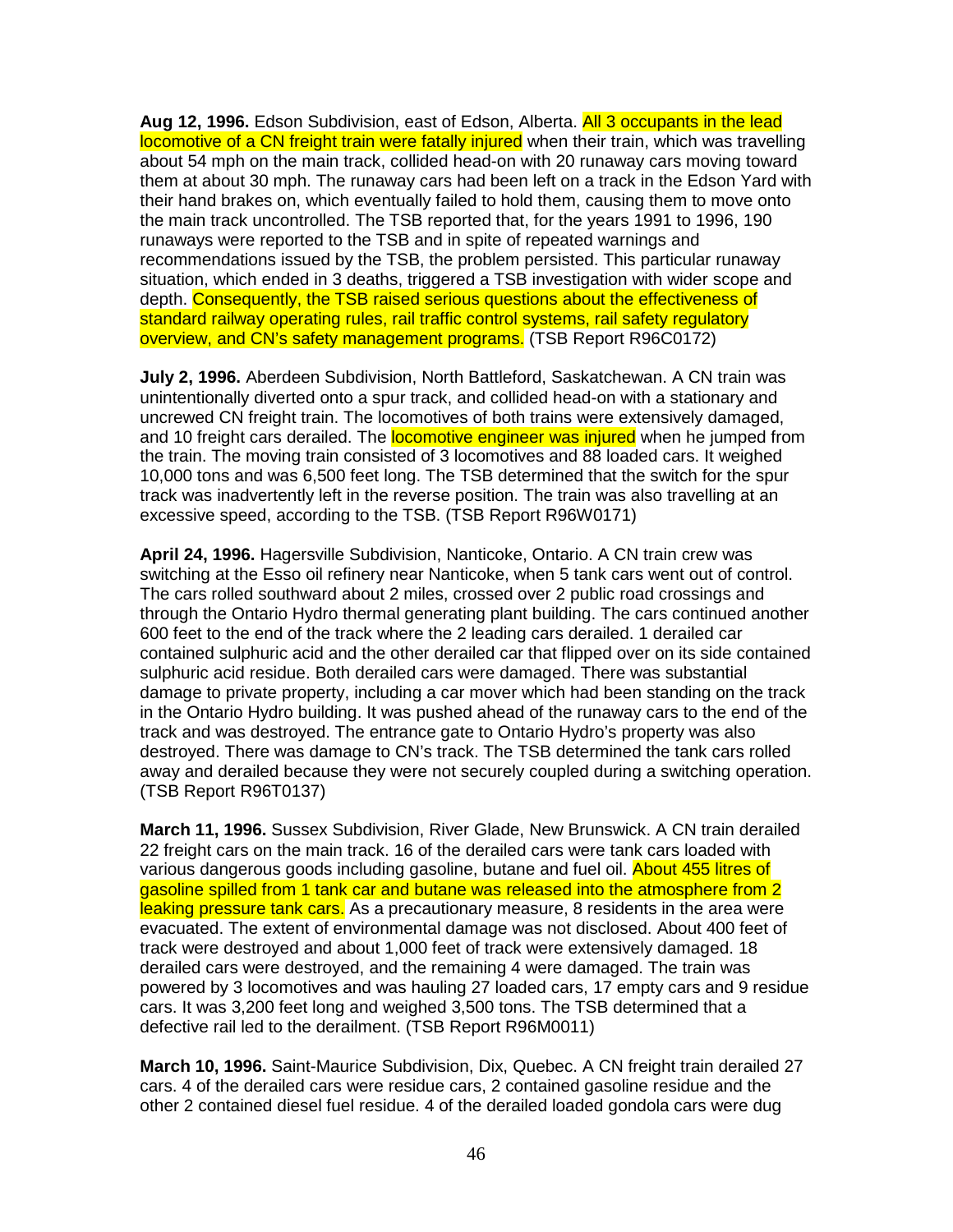into the subgrade and several other cars were piled on top of the gondola cars. The ore concentrate from the gondola cars spilled over the subgrade and covered the tracks. At least 1 of the derailed cars came to rest on a bridge deck. The bridge deck was destroyed and the girders were extensively damaged. The train consisted of 3 locomotives and 76 cars. It was 4,526 feet long and weighed 7,394 tons. The TSB was not able to determine the cause of the derailment because key rail car components and pieces of rail were missing. (TSB Report R96D0035)

**March 6, 1996.** Halton Subdivision, MacMillan Yard, Toronto, Ontario. A remote controlled CN train collided with a standing CN train in the yard, derailing 7 cars. 4 of the derailed cars rolled down a small embankment onto a paved yard roadway. A tank car loaded with ethylene oxide flipped upside down and came to rest on its top, and was extensively damaged. 2 tank cars containing petroleum product residue also derailed, 1 of them knocked over on its side. Because of the upside down tank car with flammable and toxic contents, emergency procedures were implemented. 2 yard locomotives and 7 cars were damaged, some of them extensively. About 250 feet of track and 1 crossover switch were damaged. The TSB determined that the derailment occurred because the crew running the train by remote control lost sight of the head of the train in an unsafe part of the yard. (TSB Report R96T0080)

**Feb 27, 1996.** Bécancour Subdivision, near St. Grégoire, Quebec. 59 cars from a CN train that had been left on the main track, standing unattended with no hand brakes applied, rolled away unnoticed for about 4,000 feet and struck another CN train on the Lama Warehouse Spur. The impact derailed 1 locomotive and 13 cars, 11 of which were tank cars containing dangerous goods residue. The locomotive and 2 tank cars containing caustic soda (corrosive substance) residue were knocked on their sides; and 7 other tank cars containing caustic soda residue, 2 containing chlorine (poisonous gas) residue and 2 box cars also derailed. A fuel tank on the overturned locomotive was punctured and spilled about 9,000 litres of diesel fuel. The extent of environmental damage was not disclosed. 1 box car was destroyed, 1 locomotive and 7 cars were extensively damaged, and 6 cars were damaged. About 200 feet of track were destroyed. 1 crew member was seriously injured. The runaway train weighed 3,600 tons and was 3,000 feet long. The TSB determined that the air brakes on the 59 runaway cars were accidentally released when the cars were uncoupled. Unfortunately, hand brakes had not been applied to any of the cars. (TSB Report R96D0029)

**Jan 31, 1996.** Joliette Subdivision, Charette, Quebec. 2 CN trains carrying dangerous goods residue cars collided. 2 box cars were destroyed, and 1 locomotive, 2 box cars and 1 flat car were extensively damaged. One of the trains comprised 2 locomotives, 60 loaded cars and 6 residue cars. The train was 3,980 feet long and weighed 6,770 tons. The other train consisted of 2 locomotives, 8 loaded cars, 28 empty cars and 3 residue cars. It was 2,200 feet long and weighed 1,830 tons. The TSB reported that the crew in the train that caused the collision and derailment should have used the automatic brake as well as the independent brake to stop their train. (TSB Report R96D0018)

**Jan 11, 1996.** Allanwater Subdivision, near Armstrong, Ontario. Opposing CN hi-rail vehicles collided in a curve. The driver of 1 of the vehicles sustained serious injuries in the collision. The driver of the other vehicle sustained minor injuries after jumping from the vehicle prior to impact. The TSB determined that the opposing hi-rails, travelling in an area of restricted sight-lines and frosty rail conditions, were operated at excessive speeds that did not permit them to stop before colliding. (TSB Report R96T0008)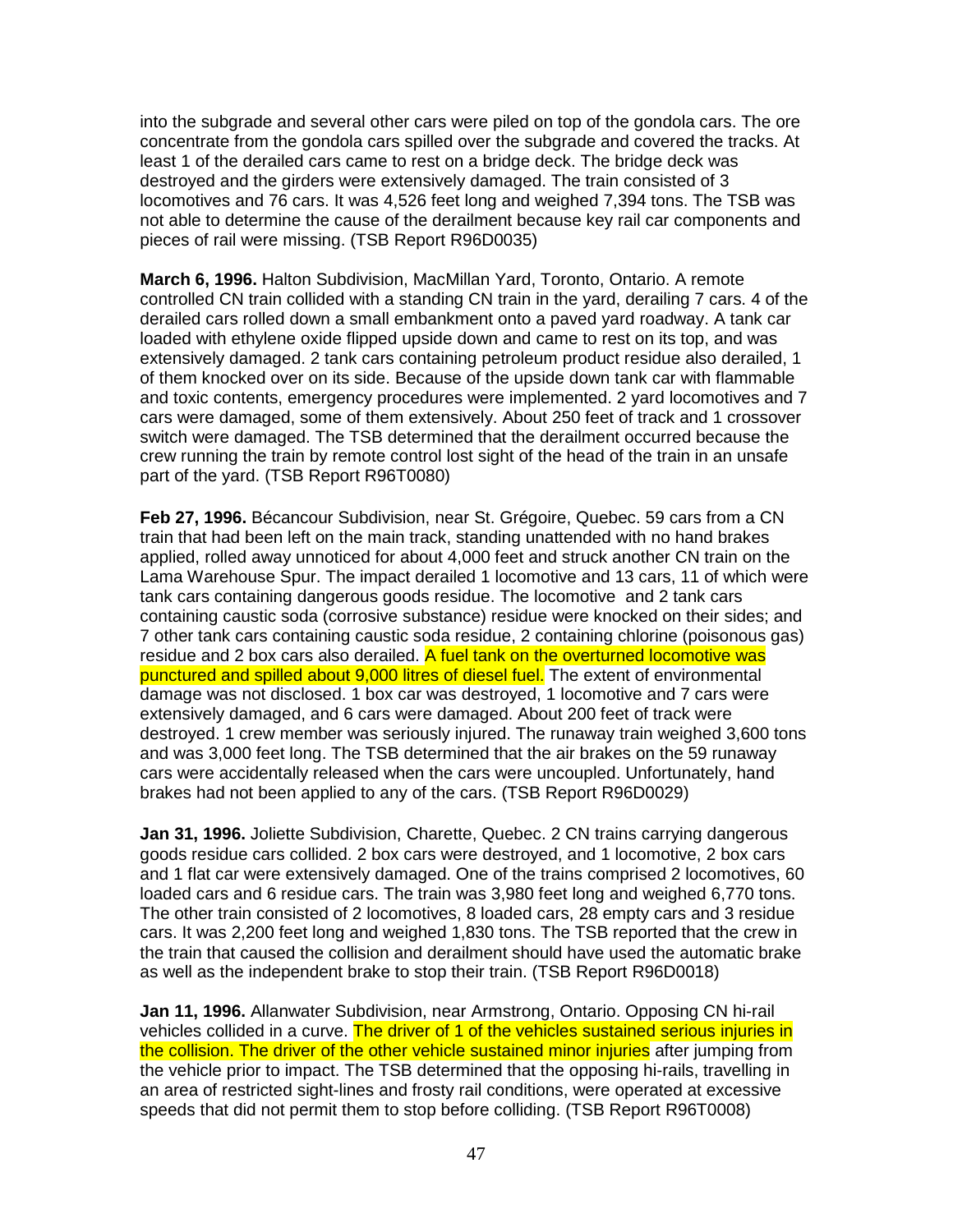**Dec 14, 1995.** Pelletier Subdivision, Edmundston, New Brunswick. A group of unattended freight cars recently uncoupled from locomotives in the Edmundston Yard rolled away uncontrolled for about 4,800 feet through a main track switch. They came to a stop with about 15 cars standing on the main track. A switch that the cars had rolled through onto the main track was damaged. The TSB reported the cars were not properly secured (hand brakes not applied) when the locomotives were uncoupled, which resulted in the cars running away downhill uncontrolled. (TSB Report R95M0072)

**Nov 5, 1995.** Sprague Subdivision, Symington Yard, Winnipeg, Manitoba. A remotely controlled CN train in the yard separated, which led to the derailment of 1 locomotive and 12 cars. The derailed cars fouled the adjacent track and were struck by another remote-controlled CN train, derailing 2 locomotives, 2 booster units and 6 cars from that train. 12 cars were destroyed, and 1 locomotive and 1 car were damaged from one of the remote controlled trains. 1 car was destroyed and 2 locomotives, 2 booster units, and 5 cars were damaged from the other remote controlled train. Some of the derailed cars toppled over on their sides and were piled on top of one another. About 600 feet of track were damaged. The TSB determined that, in both accidents, the remote control operating system did not provide the operators with safeguards and technology sufficient to ensure the safe operation of their respective trains. (TSB Report R95W0291)

**Aug 20, 1995.** Dundas Subdivision, Brantford Yard, Brantford, Ontario. A CN train derailed 3 tank cars loaded with dangerous goods (butane) in the yard. The residents of 9 nearby homes were evacuated as a safety precaution. The TSB reported the derailment was a result of the conductor not being positioned properly to control the train being shoved into the yard tracks. He also miscalculated the number of cars that would fit on a particular yard track. (TSB Report R95T0262)

**June 23, 1995.** Saint-Laurent Subdivision, Taschereau Yard, Saint-Laurent, Quebec. A CN train collided with another CN train in the yard. 1 employee was injured. The TSB determined the collision was caused by the crews from the 2 trains receiving simultaneous permission to use the same track in opposing directions (toward one another). They were both operating at speeds that did not allow them to stop as they approached one another. The TSB has repeatedly suggested that the Canadian Rail Operating Rules build in a speed safety margin to account for trains that are approaching one another. (TSB Report R95D0097)

**June 21, 1995.** Cran Subdivision, La Doré, Quebec. A CN freight train derailed 4 locomotives and 8 cars at a washout. About 31,800 litres of diesel fuel were spilled from the derailed locomotives. The extent of environmental damage was not disclosed. 3 cars were destroyed, and 4 locomotives and 5 cars were extensively damaged. About 700 feet of main track were destroyed. The train consisted of 4 locomotives, 3 loaded cars and 57 empty cars. It was 3,800 feet long and weighed 2,300 tons. The TSB determined the derailment was caused by a washout of subgrade and ballast resulting from a sudden surge of water from a breached beaver dam at Sarry Lake. The train was also traveling above the maximum permissible speed just before the derailment. (TSB Report R95D0093)

**June 6, 1995.** Saint-Laurent Subdivision, Langelier Spur, Saint-Léonard, Quebec. A locomotive was pushing a tank car toward a public crossing when the train hit a tractortrailer. The conductor and trainman were riding on the platform at the leading end of the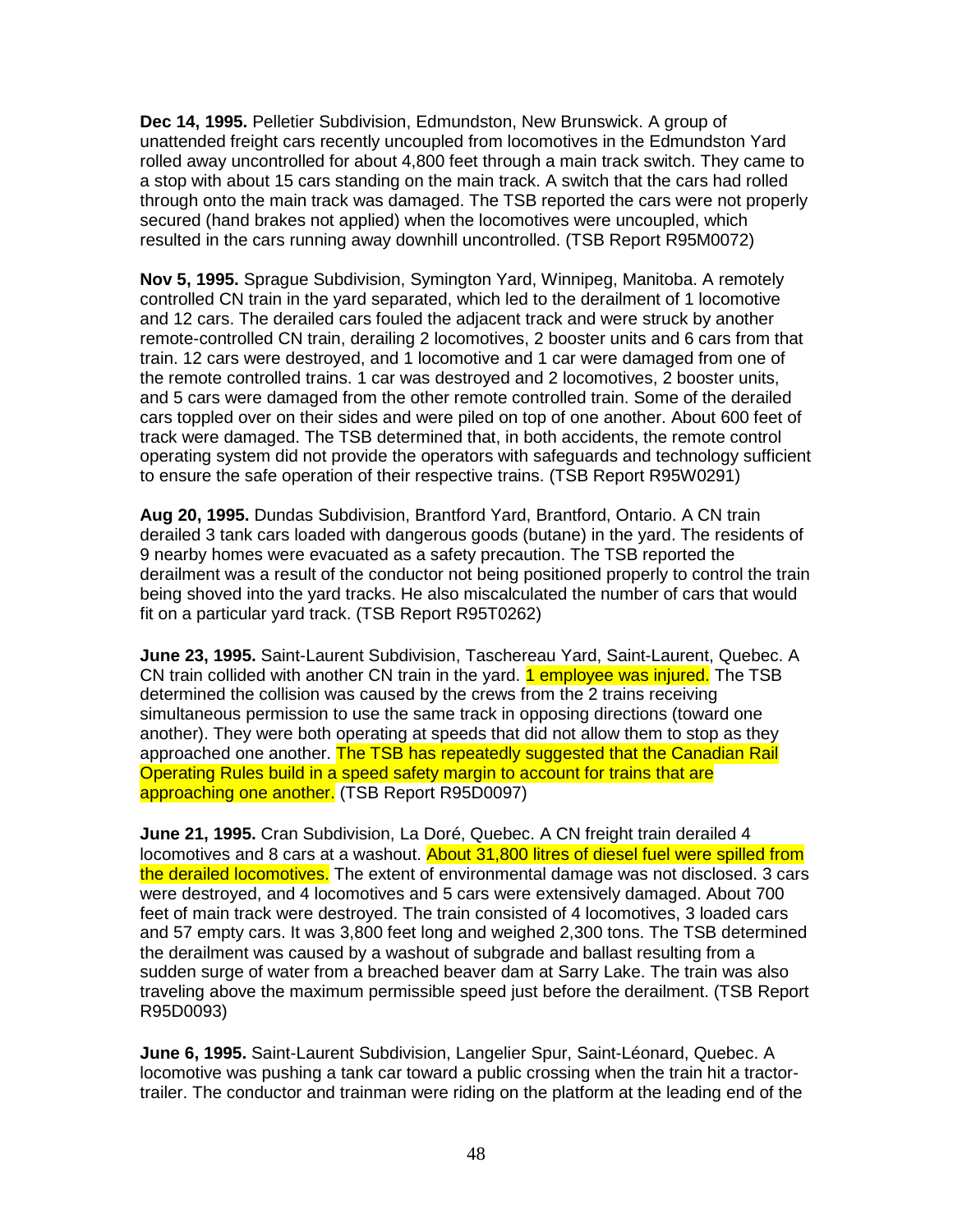tank car. Although some hand gestures were made by the trainman as the tractor-trailer approached the crossing, no one got off the train to flag and stop the truck, as required. The conductor got caught between the train and the tractor-trailer and was fatally injured. The TSB reported the collision resulted when the train crew elected not to stop and flag traffic from the ground. The absence of a flagman at the crossing permitted the tractor-trailer to approach the crossing without stopping. Ambiguous hand gestures from the trainman interpreted by the tractor-trailer driver as an indication to proceed rather than stop also contributed to the accident. (TSB Report R95D0081)

**April 6, 1995.** Napadogan Subdivision, Napadogan, New Brunswick. A CN train derailed 8 freight cars. 2 of the derailed cars were tank cars loaded with dangerous goods caustic soda. 3 of the derailed cars were damaged. About 400 feet of track and a switch were destroyed. Rail ties were severely damaged for about 150 feet. The train consisted of 3 locomotives, 51 loaded cars and 15 empty cars. It was 4,200 feet long and weighed 6,100 tons. The TSB reported the train came off the main track at an excessive speed. Track irregularities induced oscillations, and a wheel climb derailment of a covered hopper car destroyed the track and derailed 7 other cars. (TSB Report R95M0027)

**Feb 23, 1995.** Montmagny Subdivision, Saint-François, Quebec. The trailing sleeper car derailed from a Via Rail passenger train at a switch and side-swiped an empty box car. The derailed Via car sustained extensive damage and the box car sustained minor damage. About 5,460 feet of track were damaged, and 2 switches were extensively damaged. The 7 passengers occupying the derailed Via car continued their trip in forward coaches. The train consisted of 1 locomotive, 4 coaches, 5 sleeper cars, 1 diner car and 1 baggage car. There were 195 passengers and 13 service personnel on the train. The TSB reported that a switch broke, which resulted in the last Via car being diverted onto another track and derailing. Switch parts were worn. CN was responsible for maintaining the track and switches. (TSB Report R95Q0014)

**Feb 16, 1995.** Strathroy Subdivision, London, Ontario. A CN freight train collided with the rear of a stationary CN freight train. The force of the collision propelled the stationary train forward where it collided with another stationary CN freight train. The locomotive engineer and conductor in the train that caused the collisions sustained serious injuries. A total of 2 locomotives and at least 10 cars derailed. 2 cars were destroyed, 2 locomotives and 3 cars were extensively damaged, and 3 cars sustained minor damage. 400 feet of track were extensively damaged. 1 fuel tank was punctured, spilling about 500 litres of diesel fuel. The extent of environmental damage was not disclosed. The TSB determined the locomotive engineer of the moving train probably fell asleep and not only missed a signal, but did not appear to do anything to try and stop his train from colliding with the first stationary train. The conductor was not attentive to train operation and did not provide the necessary backup to the locomotive engineer. (TSB Report R95S0021)

**Jan 29, 1995.** Stamford Subdivision, near Netherby, Ontario. A CN freight train collided with the rear end of another CN freight train. The derailed units included: the 3 locomotives from the train that rear-ended the other train, and 3 covered hopper cars and the caboose from the train that was hit. The caboose and 2 hopper cars were destroyed. 3 locomotives and 1 hopper car were damaged. The train that hit the other one consisted of 3 locomotives, 53 loaded cars and 6 empty cars; and was 3,473 feet long and weighed 6,189 tons. The train that got hit consisted of 2 locomotives, 19 loaded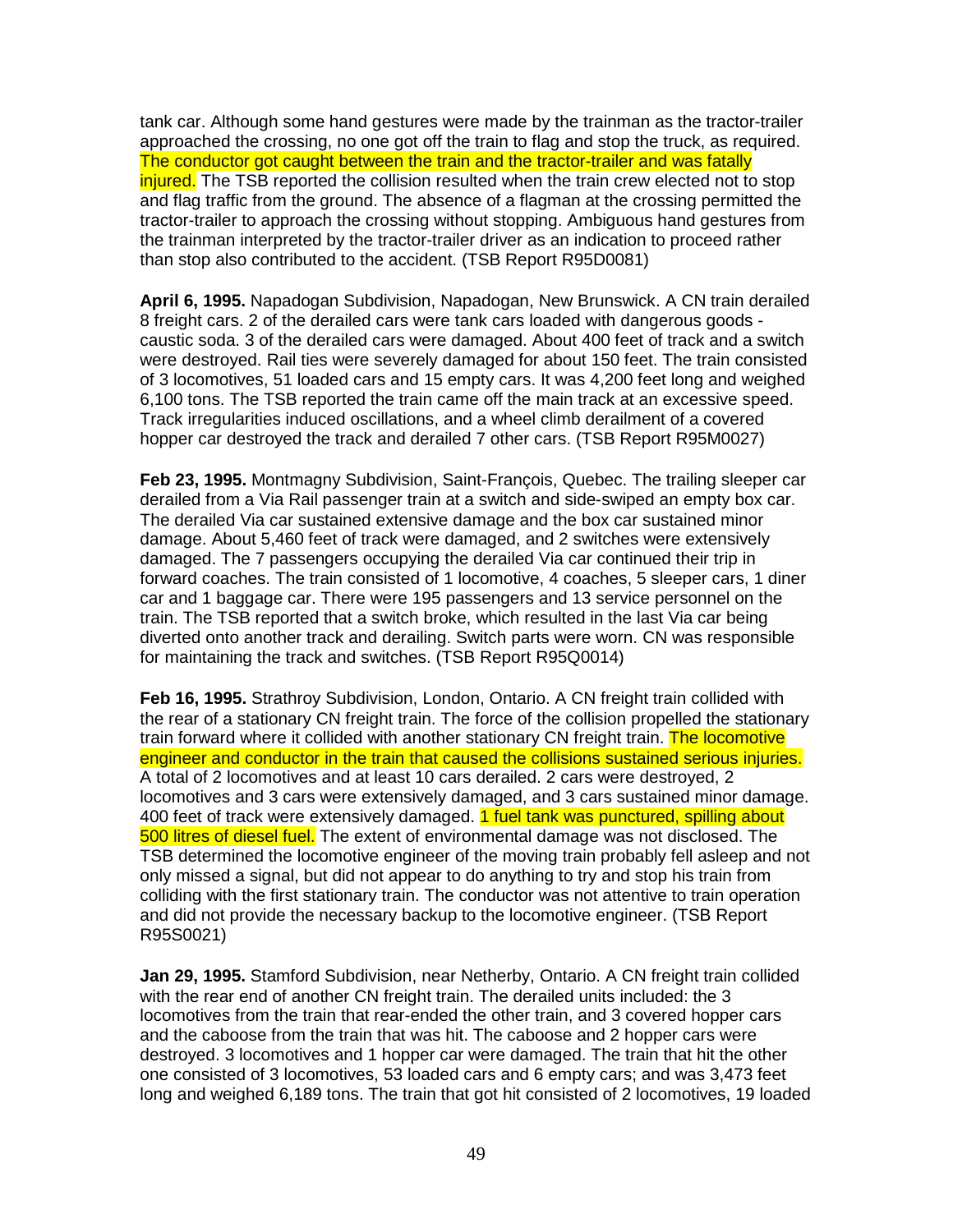cars and an unoccupied caboose; and was 2,011 feet long and weighed 1,793 tons. The locomotive engineer and a conductor, located in the lead locomotive of the train that was hit, were injured. The TSB reported that the collision occurred because the train that hit the other train was travelling much faster than the maximum speed permitted. (TSB Report R95T0023)

**Jan 21, 1995.** La Tuque Subdivision, Gouin, Quebec. A CN train derailed 28 cars at a curve in the track. The cars were loaded with sulphuric acid, which spilled from 11 derailed tank cars into Petit lac Masketsi and the Tawachiche River. 3 cars fell into Petit lac Masketsi, 14 lay inverted near the lake shore and 11 were lying on their sides near the track. 2 tank cars lost their entire sulphuric acid loads, 6 lost about 50%, and 3 others lost about 20%. About 230,000 litres of toxic sulphuric acid spilled and settled on the bottom of Petit lac Masketsi in about 33m of water. Provincial authorities instructed local residents not to use lake water until the contamination was "neutralized". It took over 3 months to bring the pH level of the water in the lake back to its normal level. About 725 tonnes of limestone were used to neutralize the acid. Although the TSB reported that the spill caused environmental damage, the extent of damage was not disclosed. It can be expected that the environmental damage was significant, considering the volume of toxic sulphuric acid that was spilled. This would have been devastating to fish, other wildlife and other aquatic life. (The lake is a popular fishing lake.) 22 of the derailed cars were extensively damaged and 6 were scrapped. About 2,000 feet of track were destroyed and 500 feet of track were damaged. A railway bridge was extensively damaged. The TSB determined the derailment was caused by lateral track movement, likely attributable to rotting rail ties. The Board also reported that sulphuric acid tank cars are usually loaded to the maximum allowable weight, which causes severe weight stress over a relatively short length of track. (TSB Report R95D0016)

**Oct 28, 1994.** Halton Subdivision, Etobicoke, Ontario. A CN freight train collided with the rear of a stationary CN freight train on the main track. The lead locomotive of the moving train and 2 empty hopper cars in the stationary train derailed. The TSB determined the moving train was traveling much faster than the prescribed maximum limit, and the crew was fatigued. (TSB Report R94T0334)

**Oct 19, 1994.** Lac-Saint-Jean Subdivision, Lac Edouard, Quebec. A CN freight train derailed 12 cars at a curve in the track - 7 box cars and 5 gondola cars. 6 cars were extensively damaged and 6 sustained minor damage. The train consisted of 3 locomotives, 50 loaded cars and 1 empty car. It weighed 4,976 tons and was 3,482 feet long. The TSB determined that a misaligned track rolled over and caused the derailment. (TSB Report R94Q0054)

**March 6, 1994.** York Subdivision, Markham, Ontario. As a CN freight train passed through a curve, it derailed 21 cars. 18 rail cars sustained extensive damage and 3 were slightly damaged. The contents of 1 car loaded with clay were spilled throughout the derailment area. Other derailed cars carried paper products and 2 tank cars were loaded with caprolactam. About 1,700 feet of main track were destroyed and a railway bridge was damaged. The train consisted of 2 locomotives, 42 loaded cars and 50 empty cars. It was 5,320 feet long and weighed 6,600 tons. The TSB determined the derailment was a result of a rail that failed. The Board reported that the rail at the accident site was nearly worn to condemning limits, and was scheduled for replacement. (TSB Report R94T0072)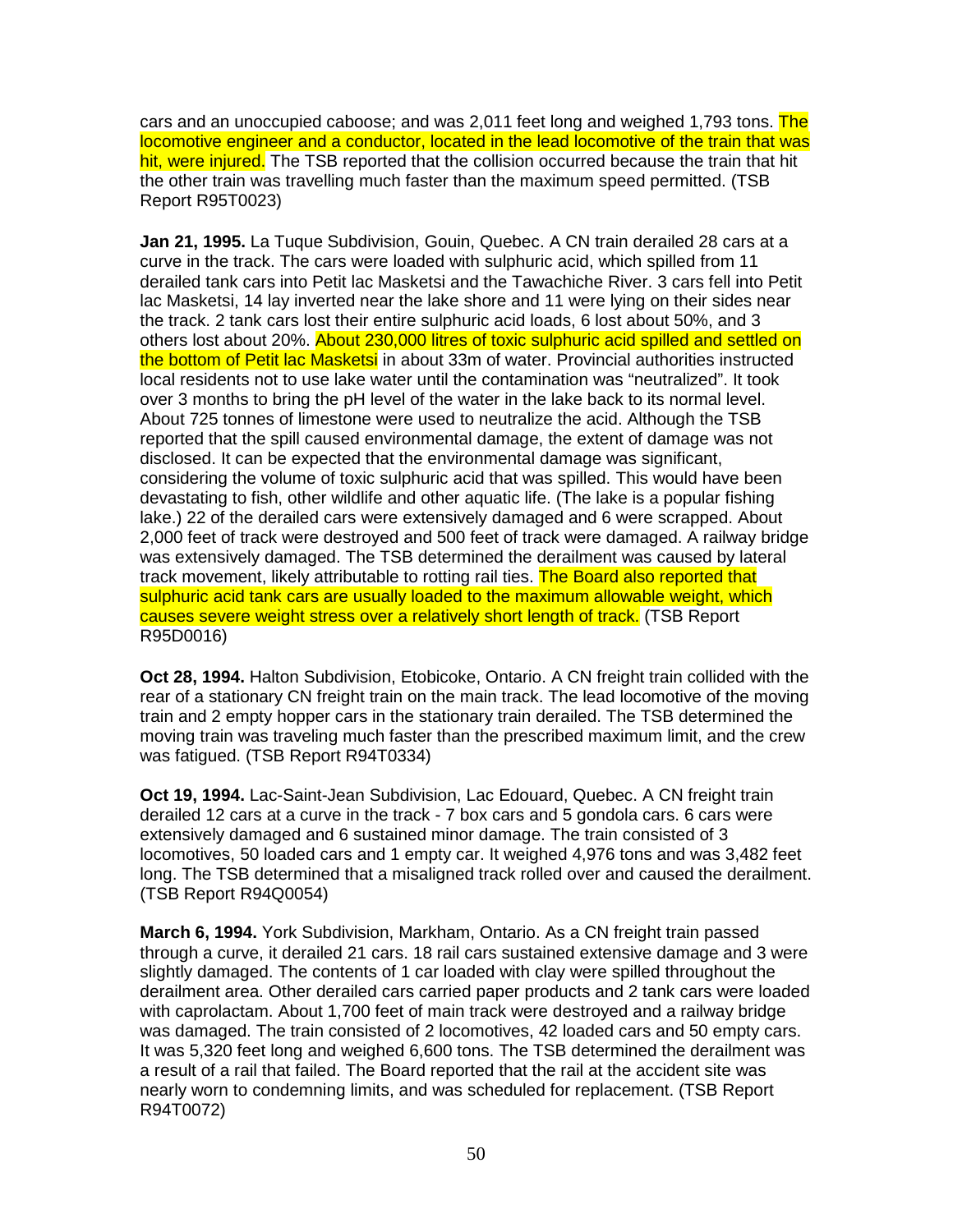**Jan 30, 1994.** Ruel Subdivision, near Westree, Ontario. A CN freight train derailed 23 cars as the train passed through a curve. 3 tank cars containing dangerous goods spilled their product. 1 tank car full of vinyl acetate had been punctured and spilled its entire load. Another tank car loaded with vinyl acetate was damaged and was leaking. A total of about 79,000kg of vinyl acetate were spilled. A tank car loaded with methanol was damaged and spilled product. Most of the spilled vinyl acetate and methanol flowed into the adjacent bog area. No attempt was made to recover the spilled products. The extent of environmental damage was not disclosed. A tank car loaded with liquefied propane gas was extensively damaged. In total, 21 cars were destroyed and 2 cars were damaged. 500 feet of main track were destroyed and 600 feet of track sustained substantial damage. The train consisted of 2 locomotives, 65 loaded cars and 17 empty cars. Dangerous goods hauled included: liquefied petroleum gas, anhydrous ammonia, methanol and vinyl acetate. The train was 5,300 feet long and weighed 8,000 tons. The TSB reported that the derailment was a result of a failed rail. (TSB R94T0029)

**Feb 8, 1986.** East of Hinton, Alberta. One of the most lethal rail disasters in Canadian history occurred when a CN freight train ran a stop signal and collided head on with a Via passenger train. The accident killed 23 passengers and crew, and another 95 people were injured. A Commission of Inquiry indicated several human errors at the root of the accident, and investigations revealed serious flaws in CN's employee practices. (Wikipedia)

**Sept 1, 1947.** Dugald, Manitoba. A Canadian National Railway excursion train known as the Minaki Campers' Special loaded with hundreds of cottagers returning to Winnipeg failed to move onto a siding and collided with the No. 4 Transcontinental train that was standing on the main line. 31 people were killed and dozens of others were injured, most by fire breaking out in two gas-lit wooden cars on the excursion train. Only 7 bodies could be identified, 2 were likely incinerated in the blaze and another 24 were buried in a mass grave in Brookside Cemetery in Winnipeg. It remains Canada's third worst train disaster. (Wikipedia)

**Aug 9, 1941.** Montreal, Quebec. CNR passenger train #242 from Vaudreuil collided with a stationary switch engine in the Turcot Yards. The locomotive and 2 cars of the passenger train derailed. The fireman was killed and the engineer was severely burned when the boiler ruptured. 53 passengers were injured. (Wikipedia)

**Note:** This list generally does not include accidents that involve pedestrians or accidents at railway crossings unless such accidents involve the derailment of a train. Some Via Rail derailments are included because CN owns, and is generally responsible for managing and maintaining, most of the track upon which Via travels.

**Note:** There are thousands of additional CN derailments, spills, fires, other accidents and incidents. A few are investigated by the Transportation Safety Board (TSB) of Canada and the United States National Transportation Safety Board (NTSB) – most are not. Hundreds of derailments, other accidents and incidents are intentionally not reported at all by CN, according to the TSB, the RAC and CN employees, in order to falsely improve the corporation's safety and efficiency statistics. CN is currently being sued by several parties for allegedly manipulating data to improve safety and productivity statistics and for allegedly misleading shareholders. For many derailments that the media report based on tips from the public, CN provides very little information or in some cases misleading information, in an attempt to downplay the severity of the